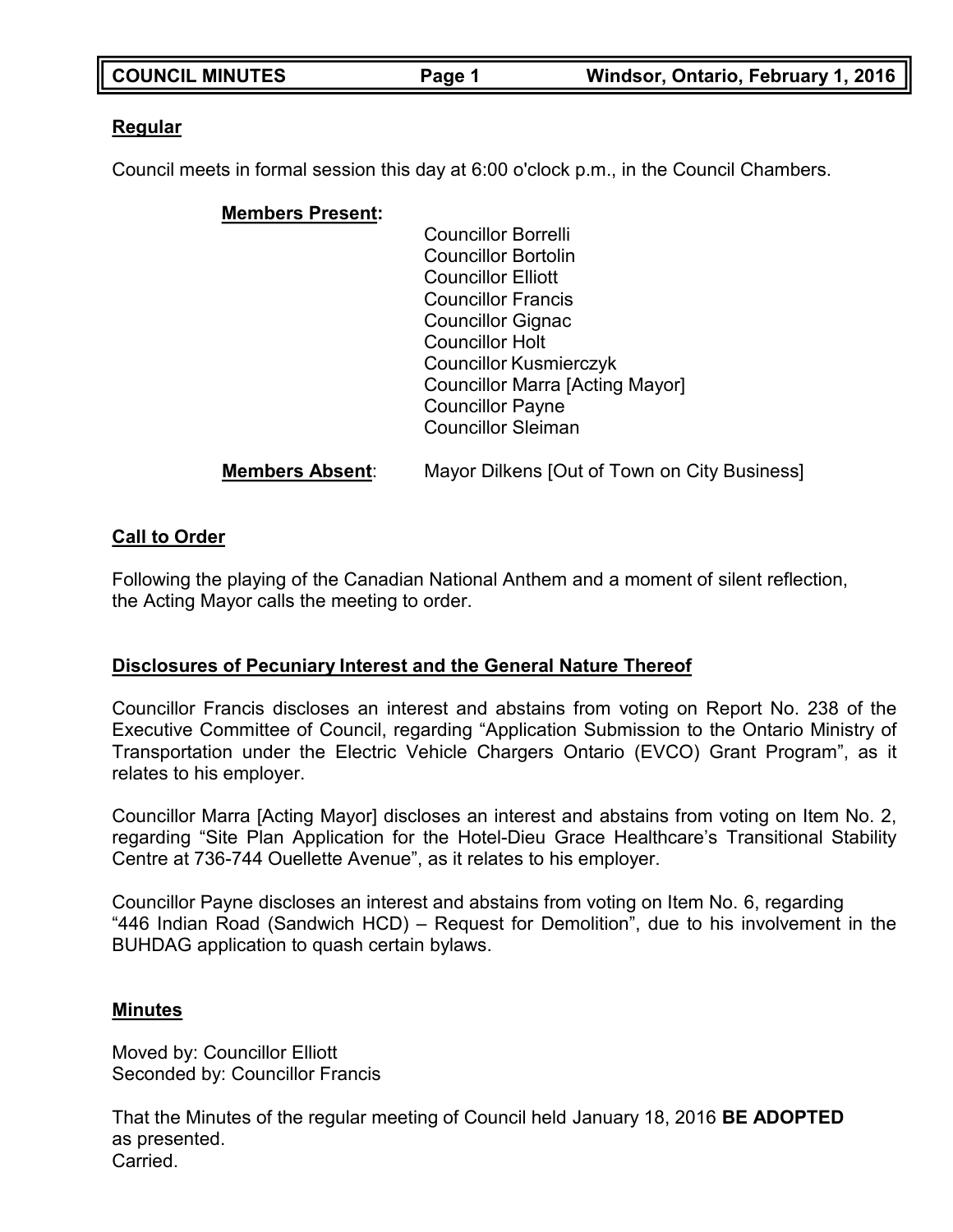## **COUNCIL MINUTES Page 2 February 1, 2016**

### **Notice of Proclamations**

Eating Disorder Awareness Week – February 1-7, 2016 Congenital Heart Defects Awareness Week – February 7-14, 2016 Rotary International World Peace & Understanding Week – February 21-27, 2016

### **Committee of the Whole**

Moved by: Councillor Gignac Seconded by: Councillor Holt

That Council do now rise and move into Committee of the Whole with the Acting Mayor presiding for the purpose of dealing with:

- (a) communication items;
- (b) consent agenda;
- (c) hearing requests for deferrals, referrals and/or withdrawals of any items of business;
- (d) hearing presentations and delegations;
- (e) consideration of business items;
- (f) consideration of Committee reports:
	- (i) **Report of Special In-Camera Meeting or other Committee as may be held prior to Council** (if scheduled); and
	- (ii)**Report of Special In-Camera Meeting** held January 25, 2016;

(g) consideration of by-laws 14-2016 through 26-2016 (inclusive). Carried.

### **Communications**

Moved by: Councillor Kusmierczyk Seconded by: Councillor Elliott

Decision Number: CR48/2016

That the following Communication Items 1 to 5, 7 to 13 and 15 inclusive, as set forth in the Council Agenda **BE REFERRED** as noted except Communication No. 6 and 14 which are dealt with as follows:

### **Communication No. 6:**

Moved by: Councillor Sleiman Seconded by: Councillor Francis

### Decision Number: CR49/2016

That the correspondence from Tom Campbell-Royal Canadian Legion Ontario Command, dated January 20, 2016 regarding an advertising request from the Royal Canadian Legion Ontario Command **BE RECEIVED;** and further, that **APPROVAL BE GIVEN** for a half page colour ad in the "Military Service Recognition Book" in the amount of \$792.00 plus tax, and that this amount **BE CHARGED** to the Budget Stabilization Reserve (BSR) Fund. Carried.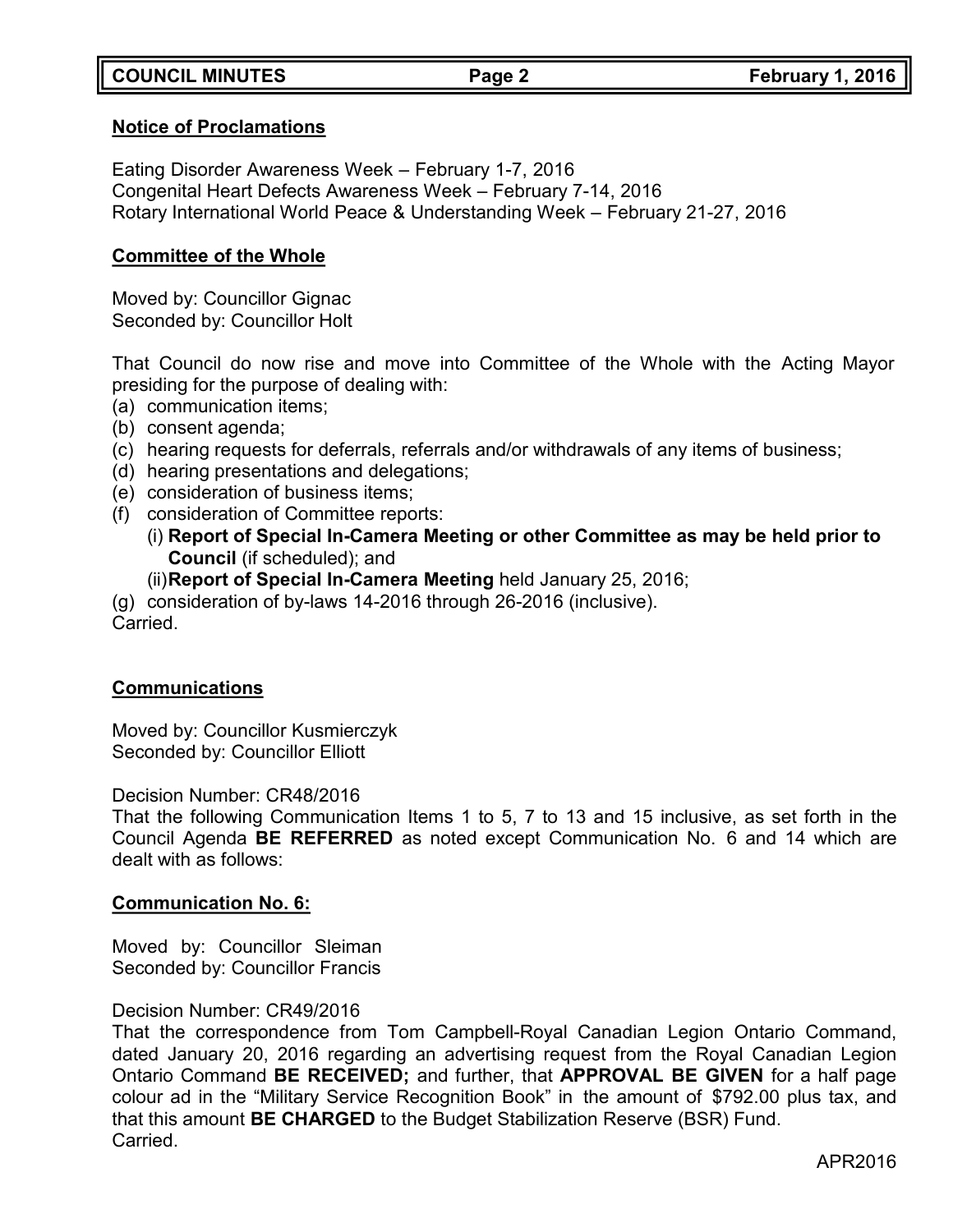## **COUNCIL MINUTES Page 3 February 1, 2016**

## **Communication No. 14:**

Moved by: Councillor Holt Seconded by: Councillor Bortolin

Decision Number: CR50/2016

That the report of the City Clerk/Licence Commissioner dated November 30, 2015 in response to CQ43-2015 – Blitz Enforcement in City Parks **BE REFERRED** to the March 7, 2016 meeting of Council as a regular agenda item and to allow for delegations to be heard on the matter. Carried.

SR2016 ACLD2016

### **Communication No. 15:**

Moved by: Councillor Borrelli Seconded by: Councillor Payne

That the report of the City Clerk/Licence Commissioner dated December 11, 2015 in response to M362-2015 – Petition to Amend By-Law 8156 BE REFERRED to a future meeting of Council as a regular agenda item and to allow for delegations to be heard on the matter.

The motion is **put** and is **lost** due to an equality of votes.

Aye Votes: Councillors Elliott, Sleiman, Payne, Holt and Borrelli Nay Votes: Councillors Gignac, Bortolin, Francis, Kusmierczyk and Acting Mayor Marra Absent : Mayor Dilkens

ACO/12103

| <b>Item</b>    | <b>From</b>                                                                   | <b>Description</b>                                                                                                                                                                                                                                                                                     |  |
|----------------|-------------------------------------------------------------------------------|--------------------------------------------------------------------------------------------------------------------------------------------------------------------------------------------------------------------------------------------------------------------------------------------------------|--|
| 1              | <b>Federal Economic</b><br><b>Development Agency</b><br>for Southern Ontario  | Response regarding the application to the Canada 150<br>Community Infrastructure Program (CIP 150).<br><b>City Engineer</b><br><b>Chief Financial Officer &amp; City Treasurer</b><br>Note & File<br><b>GF2016</b>                                                                                     |  |
| $\overline{2}$ | Ministry of<br><b>Community Safety</b><br>and Correctional<br><b>Services</b> | Response to letter from City Clerk regarding the proposal by<br>the Ontario Professional Fire Fighters Association (OPFFA) to<br>expand its role in the provision of emergency medical services<br>in Ontario.<br><b>Fire Chief</b><br><b>City Solicitor</b><br>Note & File<br><b>SF2016</b><br>GP2016 |  |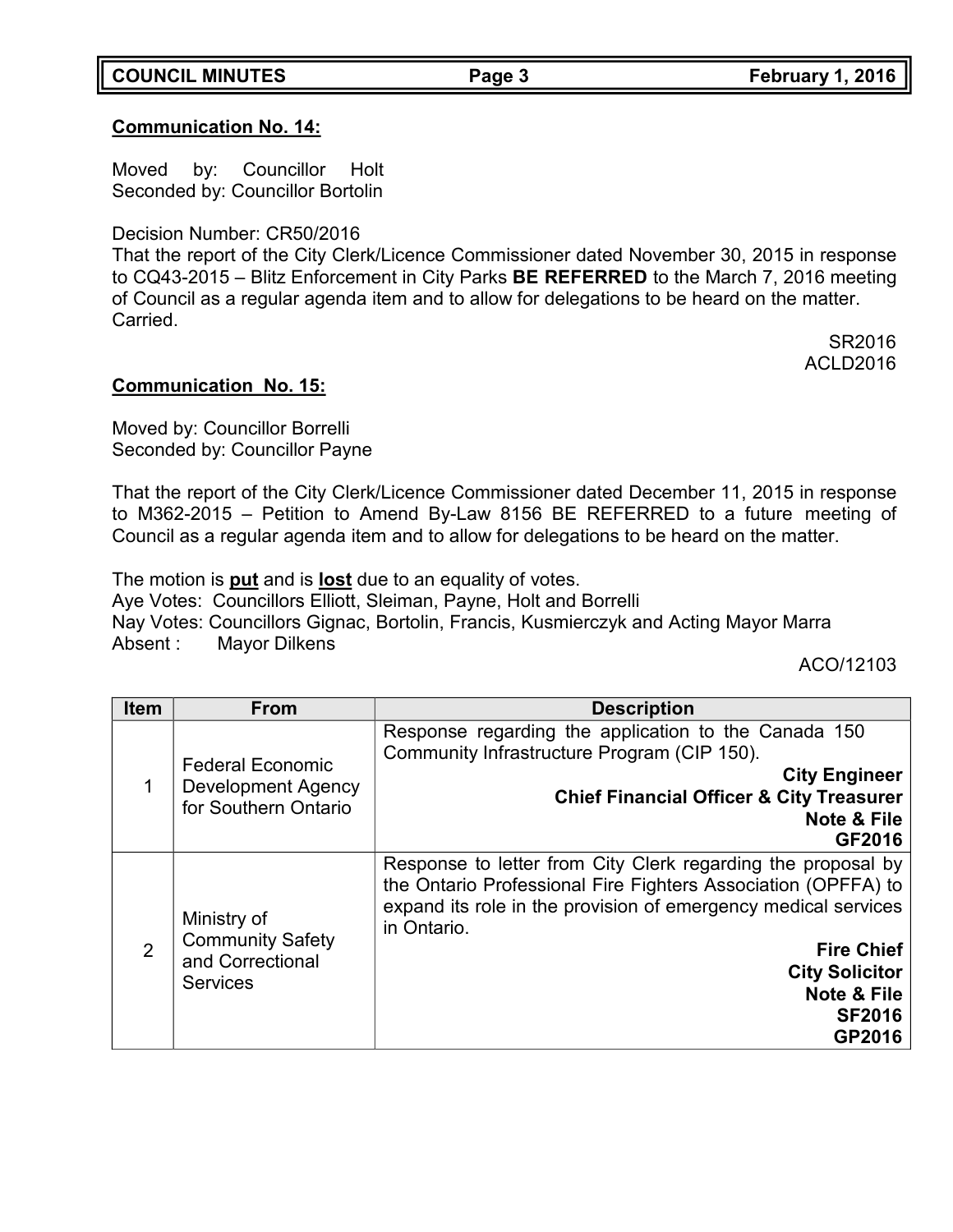**COUNCIL MINUTES Page 4 February 1, 2016**

| 3              | Ministry of the<br><b>Environment</b> and<br><b>Climate Change</b>               | Compliance<br>Amended<br>Environmental<br>Approval<br>the<br>for<br>amendment of the wastewater infrastructure Works at the site<br>of the Gordie Howe International Bridge Project.<br><b>City Solicitor</b><br><b>City Engineer</b><br>Note & File<br>ST/8821 |
|----------------|----------------------------------------------------------------------------------|-----------------------------------------------------------------------------------------------------------------------------------------------------------------------------------------------------------------------------------------------------------------|
| $\overline{4}$ | Ontario Ministry of the<br><b>Attorney General</b>                               | Provincial Offences Act Modernization Update.<br><b>City Solicitor</b><br>Note & File<br>GP2016                                                                                                                                                                 |
| 5              | Association of<br>Municipalities of<br>Ontario (AMO)                             | AMO's 2016 Pre-Budget Submission.<br><b>Chief Financial Officer &amp; City Treasurer</b><br><b>Note &amp; File</b><br><b>MMA2016</b>                                                                                                                            |
| 6              | Royal Canadian<br>Legion Ontario<br>Command                                      | Veterans & Troops Support/Remembrance Advertisement.<br><b>Chief Financial Officer &amp; City Treasurer</b><br><b>COUNCIL DIRECTION REQUESTED, otherwise Note &amp; File</b><br><b>APR2016</b>                                                                  |
| $\overline{7}$ | <b>Windsor Symphony</b><br>Orchestra                                             | Thank you letter for funding the operations of the Capitol<br>Theatre and the Windsor Symphony Orchestra.<br><b>Note &amp; File</b><br><b>APR2016</b>                                                                                                           |
| 8              | <b>Chief Executive</b><br><b>Officer Your Quick</b><br>Gateway (Windsor)<br>Inc. | CR 134/2014 Windsor Airport Woodlots.<br><b>City Engineer</b><br><b>Executive Director of Parks</b><br><b>Chief Financial Officer &amp; City Treasurer</b><br><b>Note &amp; File</b><br><b>APM/9795</b>                                                         |
| 9              | <b>Dillon Consulting</b>                                                         | Notice of Town of Tecumseh Transportation Master Plan<br>Notice of Commencement of Study Update.<br><b>City Engineer</b><br><b>Note &amp; File</b><br>APR/10711<br><b>MT2015</b>                                                                                |
| 10             | Secretary/Treasurer,<br>Committee of<br>Adjustment                               | Committee of Adjustment agenda for meeting to be held on<br>Thursday, February 11, 2016, Council Chambers, 3rd Floor,<br>Windsor City Hall.<br>Note & File<br>ZC2016                                                                                            |
| 11             | Manager of Urban<br>Design                                                       | Application of Robert Maisonville, County of Essex for Site<br>Plan Approval at 2620 Dougall Avenue for ambulance service.<br><b>Note &amp; File</b><br>ZB/12431                                                                                                |
| 12             | Manager of Urban<br>Design                                                       | Application of 1433341 Ontario Inc. for Site Plan Approval at<br>3230-3232 Sandwich Street for a back parking area.<br>Note & File<br>ZS/12426                                                                                                                  |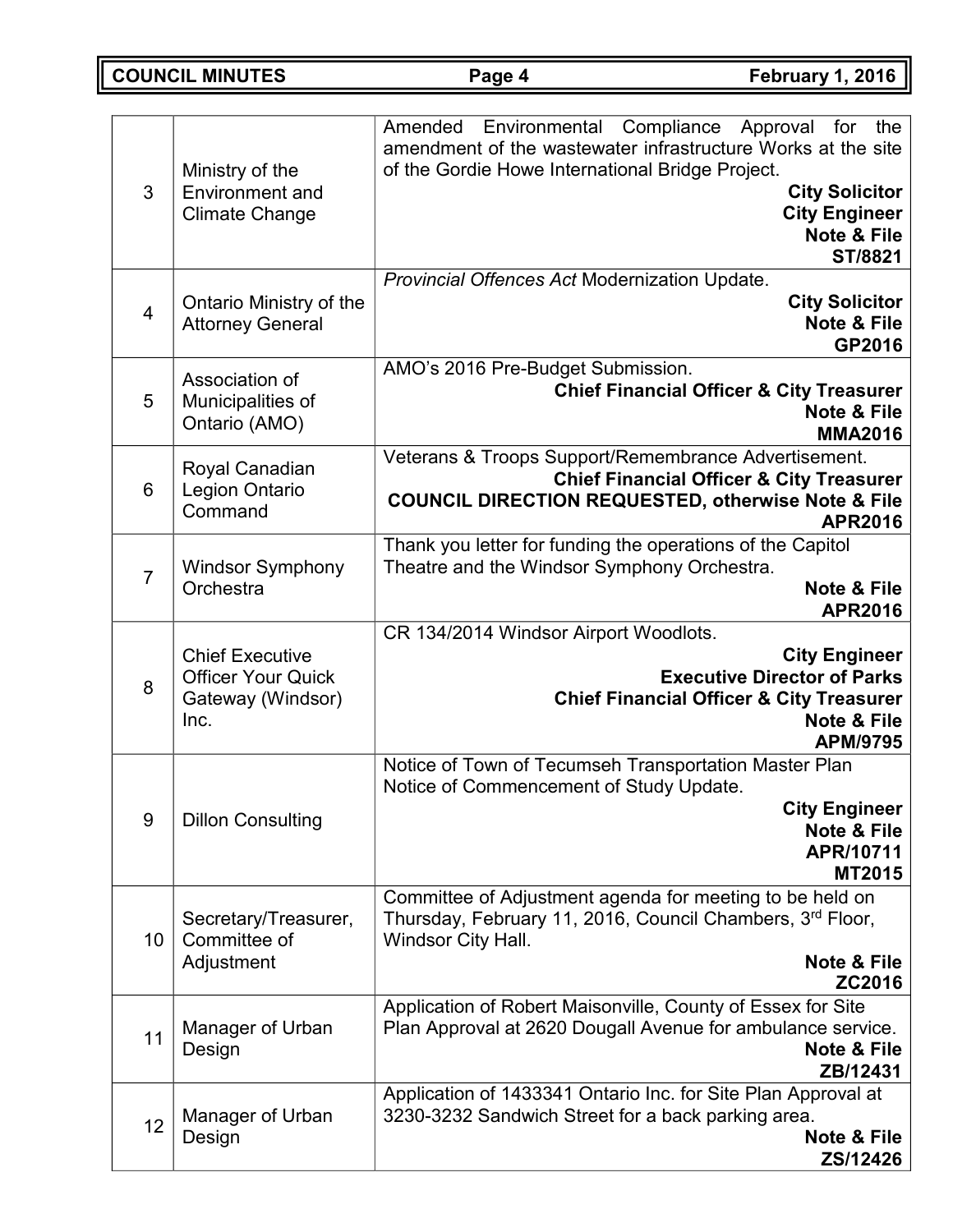**COUNCIL MINUTES Page 5 February 1, 2016**

| 13 | <b>City Engineer</b> | Villaire Avenue from Raymond Avenue to CN Railway Sewer,<br>Pavement and Watermain Rehabilitation - Tender 67-15.<br><b>Note &amp; File</b><br>SW/12309 |
|----|----------------------|---------------------------------------------------------------------------------------------------------------------------------------------------------|
| 14 | <b>City Clerk</b>    | Response to CQ43-2015 - Blitz Enforcement in City Parks.<br><b>Note &amp; File</b><br><b>SR2016</b><br><b>ACLD2016</b>                                  |
| 15 | <b>City Clerk</b>    | Response to M362-2015 – Petition to Amend By-Law 8156.<br><b>Note &amp; File</b><br>ACO/12103                                                           |

Carried.

## **Consent Agenda**

Moved by: Councillor Payne Seconded by: Councillor Sleiman

That the following Consent Agenda and the recommendations contained in the administrative reports **BE APPROVED** as amended:

- Item 1 Authorization to sign Brownfield Rehabilitation Grant Agreement for 3001 Dougall Avenue
- Item 2 Site Plan Application for the Hotel-Dieu Grace Healthcare's Transitional Stability Centre at 736-744 Ouellette Avenue
- Item 3 2016-2017 Departmental Service Level Targets 311 Requests for Service

Item 4 Declaration of Vacant Parcels of Land Surplus and Authority to Offer the Lands for Sale

- Item 5 Concession Operations RFP 2016
- Item 7 Talent Management Program (as part of Succession Planning)

## **Consent Committee Reports**

|     | <b>Environment, Transportation &amp; Public Safety Standing Committee</b> |                                                                                                    |  |
|-----|---------------------------------------------------------------------------|----------------------------------------------------------------------------------------------------|--|
| No. |                                                                           | <b>Description</b>                                                                                 |  |
|     | Report No. 325                                                            | Report No. 3 of the Transit Windsor Advisory Committee                                             |  |
| 2   | Report No. 326                                                            | Minutes of the Transit Windsor Advisory Committee meeting held<br>November 5, 2015                 |  |
| 3   | Report No. 327                                                            | Minutes of the Windsor Bicycling Committee meeting held<br>September 29, 2015                      |  |
| 4   | Report No. 328                                                            | Minutes of the Essex-Windsor Solid Waste Authority Regular<br>Board meeting held September 1, 2015 |  |
| 5   | Report No. 329                                                            | Minutes of the Town & Gown Committee meeting held November<br>17, 2015                             |  |
| 6   | Report No. 330                                                            | Minutes of the Essex-Windsor Solid Waste Authority Regular<br>Board meeting held November 3, 2015  |  |
|     | Report No. 331                                                            | Minutes of the Windsor Essex County Environment Committee<br>meeting held November 26, 2015        |  |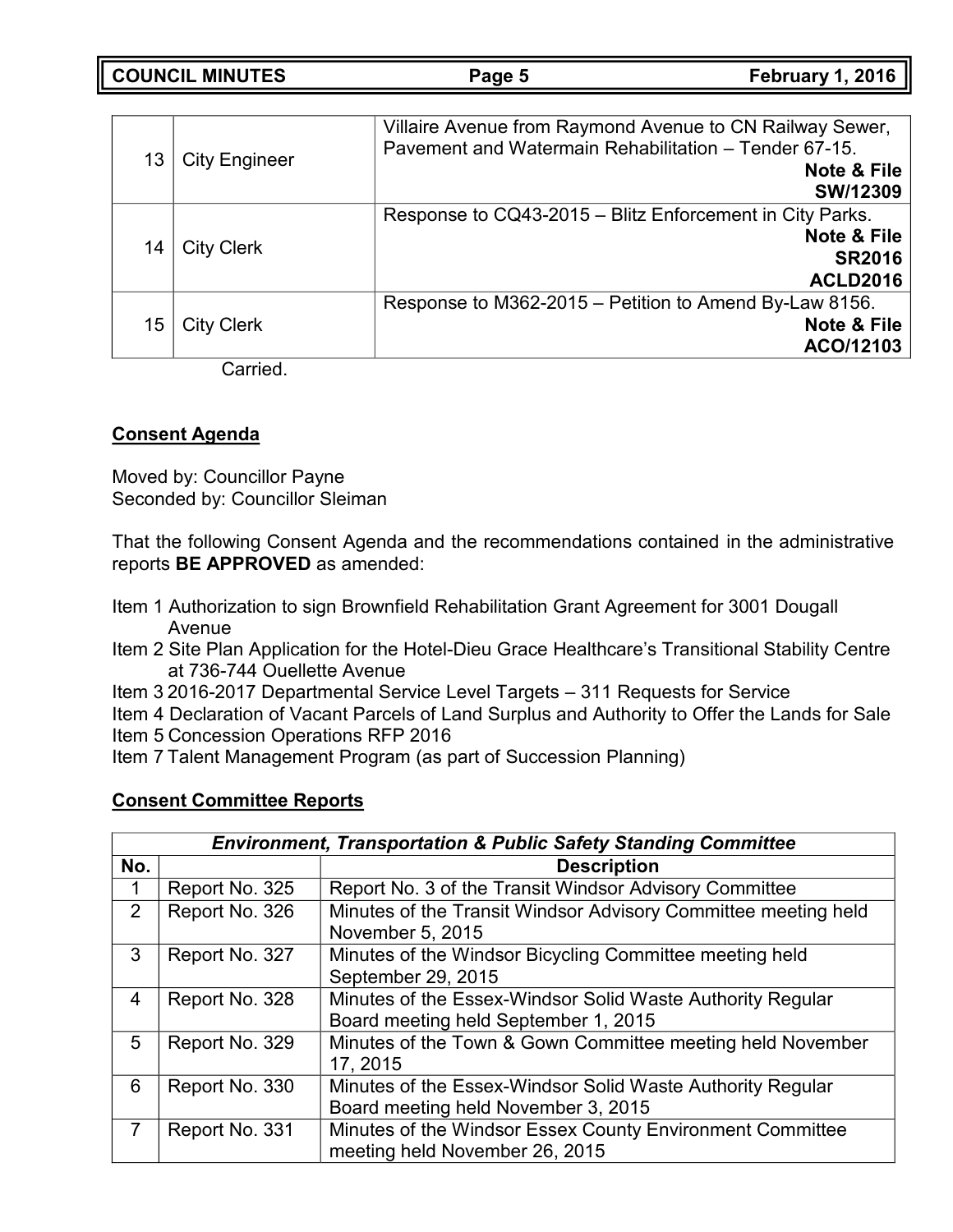**COUNCIL MINUTES Page 6 February 1, 2016**

| 8  | Report No. 332 | CQ44-2015 – Kildare Road Traffic Calming (Seneca to Shepherd)       |
|----|----------------|---------------------------------------------------------------------|
| 9  | Report No. 333 | CQ48-2015 Temporary Traffic Signals During Detours                  |
| 10 | Report No. 336 | CQ50-2015 Wyandotte Street and Church Street Crosswalk              |
|    |                | Request                                                             |
| 11 | Report No. 337 | Update to Council on Basement Flooding Prevention Measures          |
| 12 | Report No. 338 | Response to CQ61-2015 - Downspout Disconnection Program             |
| 13 | Report No. 339 | CQ63-2015 - Winter Control Items                                    |
| 14 | Report No. 341 | Initiation of Construction of Sanitary Sewer and Streetlights Betts |
|    |                | Avenue from Tecumseh Road West to Algonquin Street                  |
| 15 | Report No. 342 | Initiation of Construction of Sanitary Sewer and Streetlights       |
|    |                | Randolph Avenue from Algonquin Street to Totten Street              |
| 16 | Report No. 344 | CQ69-2015 Dougall Avenue & Tecumseh Road Crossing Guard             |
|    |                | Request                                                             |
| 17 | Report No. 345 | Follow-Up to CQ3-2011 – Mount Royal and Cabana Intersection         |
|    |                | Improvements                                                        |
| 18 | Report No. 348 | Interceptor Chamber Upgrades - Additional Engineering Fees          |
| 19 | Report No. 349 | Town of Tecumseh RFP for Transit Delivery and Maintenance           |
|    |                | <b>Services Update</b>                                              |
| 20 | Report No. 350 | Universal Bus Pass Program - Partnership with the University of     |
|    |                | <b>Windsor Students' Alliance</b>                                   |

|     | <b>Executive Committee of Council Standing Committee</b> |                                                                  |  |  |
|-----|----------------------------------------------------------|------------------------------------------------------------------|--|--|
| No. |                                                          | <b>Description</b>                                               |  |  |
| 1   | Report No. 217                                           | Results of the 2015 Tax Sale proceedings and proposed 2016 Tax   |  |  |
|     |                                                          | Sale process                                                     |  |  |
| 2   | Report No. 219                                           | Sustainable Communities - 20 year funding models and resulting   |  |  |
|     |                                                          | projections for roads                                            |  |  |
| 3   | Report No. 220                                           | <b>City Holiday Displays</b>                                     |  |  |
| 4   | Report No. 238                                           | Application Submission to the Ontario Ministry of Transportation |  |  |
|     |                                                          | under the Electric Vehicle Chargers Ontario (EVCO) Grant Program |  |  |
| 5   | Report No. 239                                           | Letter of Understanding for Memorial Cup 2017 bid                |  |  |

|     | <b>Planning, Heritage &amp; Economic Development Standing Committee</b> |                                                                  |  |  |
|-----|-------------------------------------------------------------------------|------------------------------------------------------------------|--|--|
| No. |                                                                         | <b>Description</b>                                               |  |  |
| 1   | Report No. 347                                                          | Azar Holdings Inc. $-0$ & 1166 Eastlawn – Request for a rezoning |  |  |
|     |                                                                         | amendment to allow construction of residential dwellings         |  |  |
| 2   | Report No. 348                                                          | Hong Family House, 1566 Pillette Road - Heritage Alteration      |  |  |
|     |                                                                         | Permit & Community Heritage Fund                                 |  |  |
| 3   | Report No. 349                                                          | Brownfield Redevelopment Community Improvement Plan (CIP)        |  |  |
|     |                                                                         | application submitted by 9082 Tecumseh<br>(Canada)               |  |  |
|     |                                                                         | Ltd/AMERCO/U-Haul for the former Wickes Manufacturing/Windsor    |  |  |
|     |                                                                         | Bumper Co. facility located at 9082, 9100 and 9152 Tecumseh      |  |  |
|     |                                                                         | <b>Road East</b>                                                 |  |  |

Carried.

Acting Mayor Marra discloses an interest and abstains from voting on Item No. 2.

Councillor Francis discloses an interest and abstains from voting on Report No. 238 of the Executive Committee of Council Standing Committee.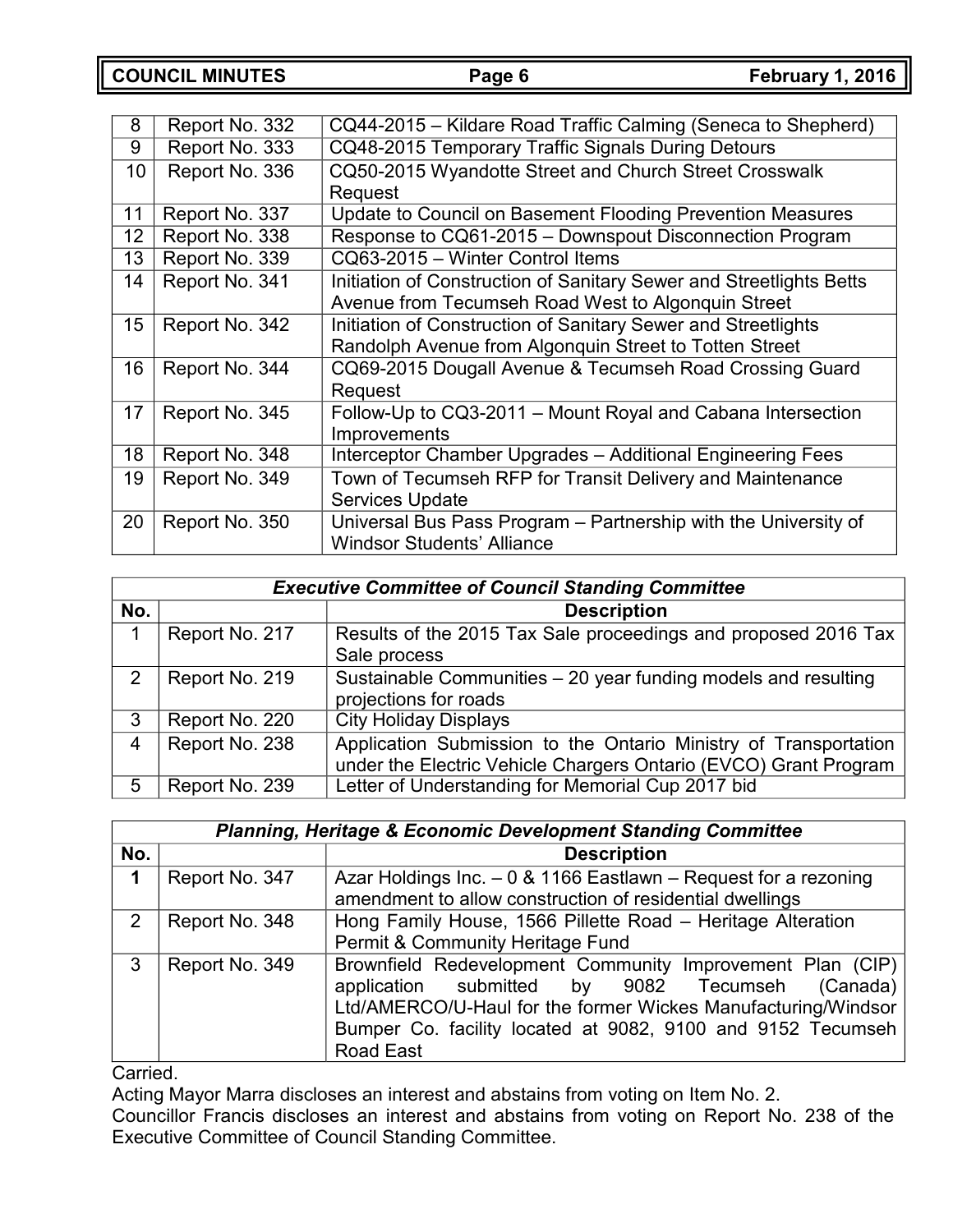### **Deferrals and/or Referrals and Withdrawals**

None requested.

## **Presentations & Delegations:**

## **DELEGATIONS**

## **Report No. 362 of the Social Development, Health & Culture Standing Committee (Open Streets Windsor-Pilot Project)**

## **Cathy Copot-Nepszy and Nicole Dupuis, Windsor Essex County Health Unit**

Cathy Copot-Nepszy and Nicole Dupuis, Windsor Essex County Health Unit (WECHU), appear before Council to speak in support of the Open Streets Windsor Pilot Project and to provide an overview of the WECHU's strategic direction and common goals with the City of Windsor and conclude by stating that the proposed route supports many goals and objectives and that this Initiative uses streets to promote healthy lifestyles, healthy neighbourhoods and a healthy city.

## **T. J. Auer, Community Planner, Ford City Neighbourhood Renewal**

T. J. Auer, Community Planner, Ford City Neighbourhood Renewal**,** appears before Council to speak in support of the City's Open Streets Windsor Pilot Project, and concludes by requesting the route be extended by one block, bringing the end of the route to the intersection of Richmond and Drouillard, to better showcase their commercial corridor and historic buildings.

> Report Number S 23/2015 Clerk's File: SPL/12373

(For final disposition of this matter, see Clause **CR87/2016** in Schedule "A" attached hereto.)

## **446 Indian Road (Sandwich HCD) – Request for Demolition**

### **Stan Korosec, representing The Canadian Transit Company**

Stan Korosec, representing The Canadian Transit Company, appears before Council to speak in support of the request to demolish the house at 446 Indian Road, as they have safety concerns associated with the property.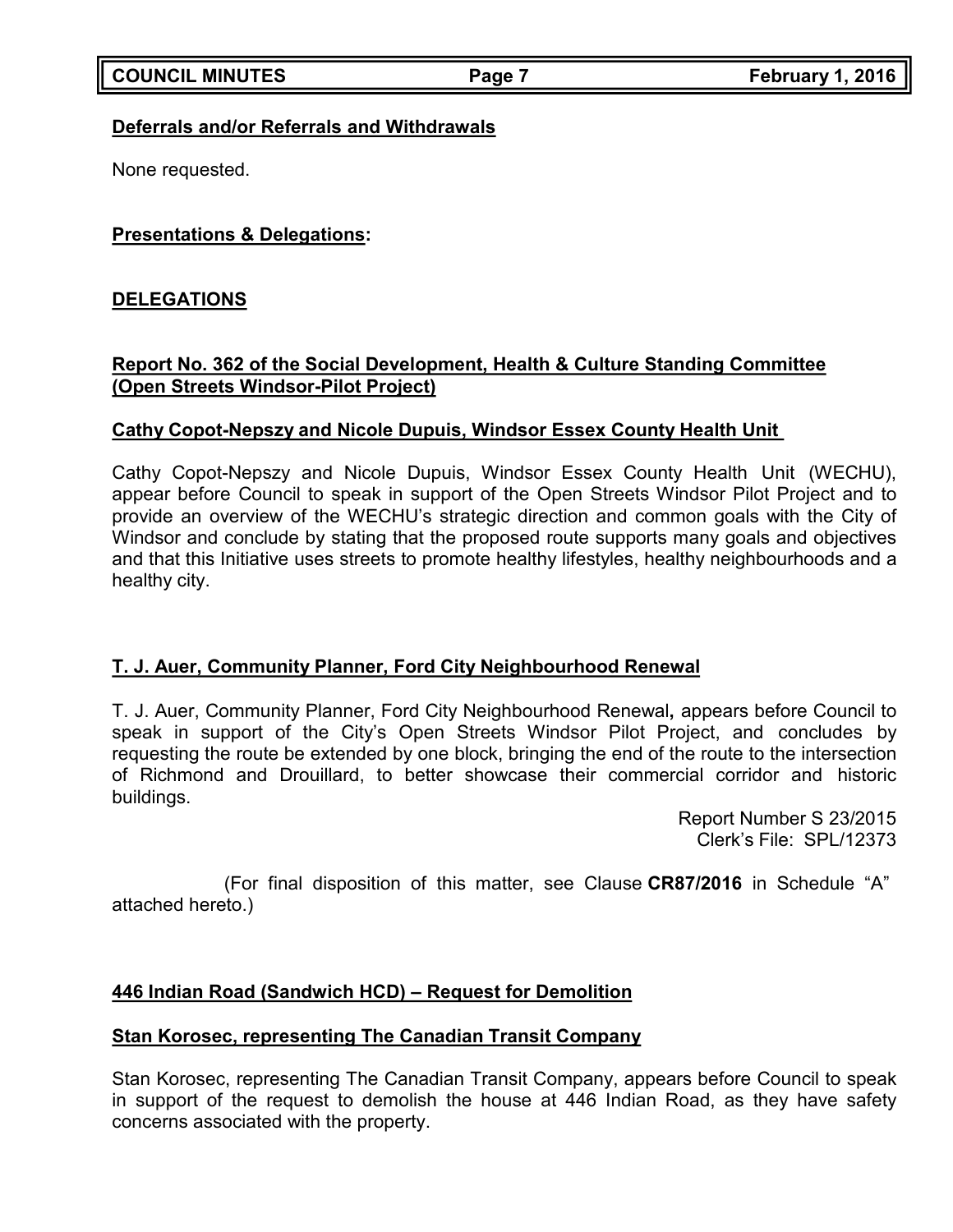## **Terrance Kennedy, area resident**

Terrance Kennedy, area resident, appears before Council to speak in support of denying the request to demolish the house at 446 Indian Road, in the Sandwich Heritage Conservation District, pending the outcome of outstanding litigation concerning this and other properties.

> Agenda Item: 6 Report Number: 18109 Clerk's File: MBA/10319

(For final disposition of this matter, see Clause **CR/592016** in Schedule "A" attached hereto.)

## **Regular Business Items (for final disposition of these matters see Schedule "A" attached)**

Nil.

### **Consideration of Committee Reports**

Moved by: Councillor Elliott Seconded by: Councillor Francis

Decision Number: CR45/2016

That the **Report of the special In-camera** meeting held January 25, 2016, **BE ADOPTED** as presented. Carried.

ACO2016

## **By-laws**

Moved by: Councillor Gignac Seconded by: Councillor Holt

That the following By-laws No. 14-2016 through 26-2016 (inclusive), be introduced and read a first and second time:

- 14-2016 "A BY-LAW TO ASSUME McNORTON STREET FROM BANWELL ROAD TO THE EAST CITY LIMIT BEING STREETS SHOWN ON PLANS 12R-16700 and 12R-16779 KNOWN AS McNORTON STREET FROM BANWELL ROAD TO THE EAST CITY LIMIT AND THE MUNICIPAL SERVICES LOCATED THEREIN, IN THE CITY OF WINDSOR", authorized by M98-2012, adopted February 21, 2012
- 15-2016 "A BY-LAW TO AUTHORIZE THE WINDSOR UTILITIES COMMMISSION TO ESTABLISH THE RATE OF COMPENSATION FOR ITS BOARD OF COMMISSIONERS", authorized by CR2/2016, adopted January 4, 2016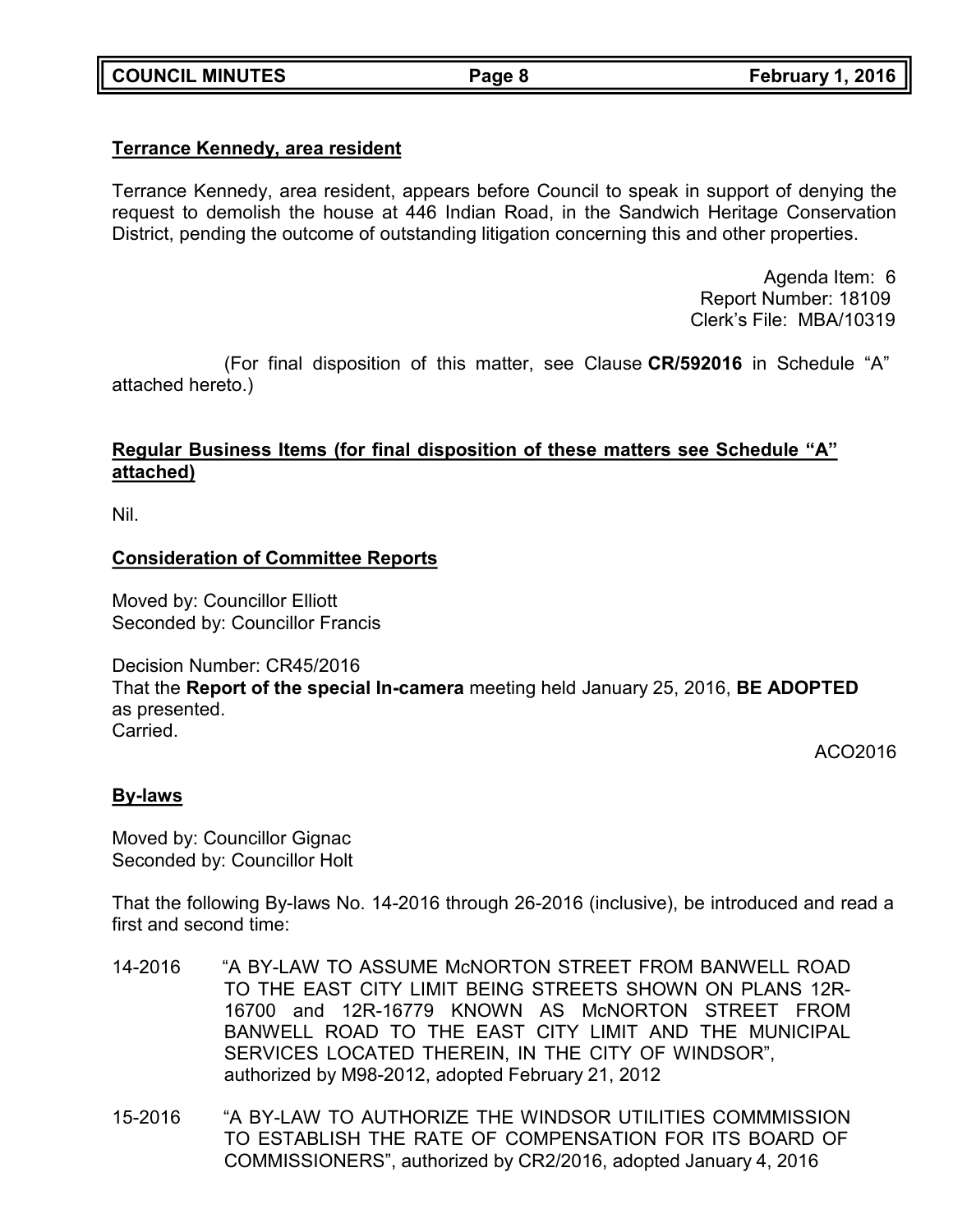- 16-2016 "A BY-LAW TO FURTHER AMEND BY-LAW 9023 BEING A BY-LAW TO REGULATE VEHICULAR PARKING WITHIN THE LIMITS OF THE CITY OF WINDSOR ON MUNICIPAL STREETS, MUNICIPAL PARKING LOTS AND PRIVATE PROPERTIES", authorized by CAO3345, approved January 19, 2016
- 17-2016 "A BY-LAW TO ASSUME FOR PUBLIC USE AS A PUBLIC HIGHWAY THE 4.88 METRE (16.0 FOOT) WIDE NORTH/SOUTH ALLEY BETWEEN 983 TECUMSEH ROAD WEST AND 1531 CRAWFORD AVENUE, ABUTTING THE WESTERLY LIMIT OF THE NORTHERLY 27.43 METRES (90 FOOT) PORTION OF THE PROPERTY KNOWN AS 983 TECUMSEH ROAD WEST, CITY OF WINDSOR", authorized by M310- 2015, adopted August 4, 2015
- 18-2016 "A BY-LAW TO CLOSE AND STOP UP TO BE RETAINED BY THE CORPORATION OF THE CITY OF WINDSOR FOR MUNICIPAL PURPOSES, THE PORTION OF THE 4.88 METRE (16.0 FOOT) WIDE NORTH/SOUTH ALLEY BETWEEN 983 TECUMSEH ROAD WEST AND 1531 CRAWFORD AVENUE, ABUTTING THE WESTERLY LIMIT OF THE NORTHERLY 27.43 METRE (90 FOOT) PORTION OF THE PROPERTY KNOWN AS 983 TECUMSEH ROAD WEST, CITY OF WINDSOR", authorized by M310-2015, adopted August 4, 2015
- 19-2016 "A BY-LAW TO ASSUME FOR PUBLIC USE AS A PUBLIC HIGHWAY BOTH THE 4.27 METRE (14 FOOT) WIDE PORTION OF THE EAST/WEST ALLEY LOCATED NORTH OF MILL STREET, BETWEEN INDIAN ROAD AND ROSEDALE AVENUE, ABUTTING THE NORTH LOT LINES OF THE PROPERTIES KNOWN AS 788 ROSEDALE AVENUE AND 812, 816, 818, 826, 832 MILL STREET AND THE APPROXIMATELY 77.6 METRES (255 FOOT) OF THE SOUTH HALF OF THE 4.27 METRE (14 FOOT) WIDE PORTION OF THE NORTH/SOUTH ALLEY LOCATED NORTH OF MILL STREET, BETWEEN INDIAN ROAD AND ROSEDALE AVENUE, ABUTTING THE WEST LOT LINES OF THE PROPERTIES KNOWN AS 749, 753, 759, 765, 769, 777, AND 781 INDIAN ROAD AND ABUTTING THE EAST LOT LINES OF THE PROPERTIES KNOWN AS 752, 760, 764, 770, 776, AND 780 ROSEDALE AVENUE, CITY OF WINDSOR", authorized by M166-2015, adopted May 4, 2015
- 20-2016 "A BY-LAW TO CLOSE, STOP UP AND CONVEY THE 4.27 METRE (14 FOOT) WIDE PORTION OF THE EAST/WEST ALLEY LOCATED NORTH OF MILL STREET, BETWEEN INDIAN ROAD AND ROSEDALE AVENUE, ABUTTING THE NORTH LOT LINES OF THE PROPERTIES KNOWN AS 788 ROSEDALE AVENUE AND 812, 816, 818, 826, 832 MILL STREET AND THE APPROXIMATELY 77.6 METRES (255 FEET) OF THE SOUTH HALF OF THE 4.27 METRE (14 FOOT) WIDE PORTION OF THE NORTH/SOUTH ALLEY LOCATED NORTH OF MILL STREET, BETWEEN INDIAN ROAD AND ROSEDALE AVENUE, ABUTTING THE WEST LOT LINES OF THE PROPERTIES KNOWN AS 749, 753, 759,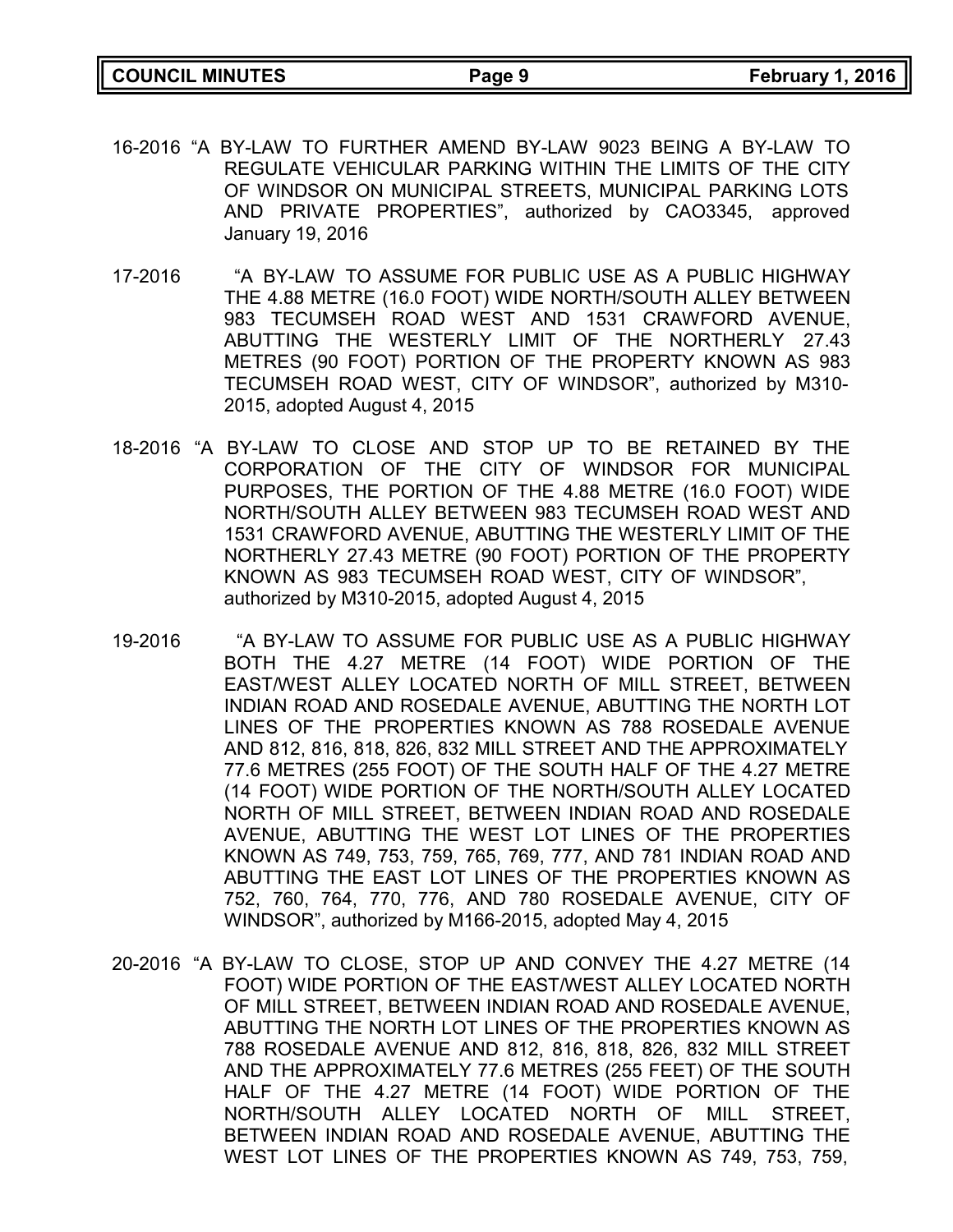765, 769, 777, AND 781 INDIAN ROAD AND ABUTTING THE EAST LOT LINES OF THE PROPERTIES KNOWN AS 752, 760, 764, 770, 776, AND 780 ROSEDALE AVENUE, CITY OF WINDSOR", authorized by M166- 2015, adopted May 4, 2015

- 21-2016 "A BY-LAW TO FURTHER AMEND BY-LAW NUMBER 8600 CITED AS THE "CITY OF WINDSOR ZONING BY-LAW"", (See Planning, Heritage and Economic Development Standing Committee Report No. 347)
- 22-2016 "A BY-LAW TO ESTABLISH LANDS AS A PUBLIC HIGHWAY KNOWN AS WILDWOOD DRIVE, IN THE CITY OF WINDSOR", authorized by CR76/2011, adopted February 28, 2011
- 23-2016 "A BY-LAW TO REPEAL BY-LAW 127-2000, BEING A BY-LAW TO REGULATE THE OFFICIAL USES AND DECORATIVE USES OF THE MUNICIPAL COAT OF ARMS", authorized by CR232/2015, adopted December 7, 2015
- 24-2016 "A BY-LAW TO AMEND SCHEDULE 1 OF BY-LAW NO. 395-2004, BEING A BY-LAW RESPECTING THE LICENSING AND REGULATION OF VARIOUS BUSINESSES", authorized by B52-2015, adopted December 21, 2015
- 25-2016 "A BY-LAW TO AMEND SCHEDULE 1 OF BY-LAW NO. 131-2011, BEING A BY-LAW RESPECTING THE LICENSING, REGULATING AND INSPECTING OF BODY-RUB PARLOURS AND THOSE ENGAGED IN THE BUSINESS OF PROVIDING BODY-RUBS IN BODY-RUB PARLOURS", authorized by B52-2015, adopted December 21, 2015
- 26-2016 "A BY-LAW TO CONFIRM THE PROCEEDINGS OF THE COUNCIL OF THE CORPORATION OF THE CITY OF WINDSOR AT ITS MEETING HELD ON THE FIRST DAY OF FEBRUARY, 2016"

Carried.

Moved by: Councillor Kusmierczyk Seconded by: Councillor Elliott

That the Committee of the Whole does now rise and report to Council respecting the business items considered by the Committee:

- **1) Communication Items (as amended)**
- **2) Consent Agenda (as amended)**
- **3) Items Deferred Items Referred**
- **4) Consideration of the Balance of Business Items (see Schedule "A")**
- **5) Committee Reports (as presented)**
- **6) By-laws given first and second readings (as presented)**

Carried.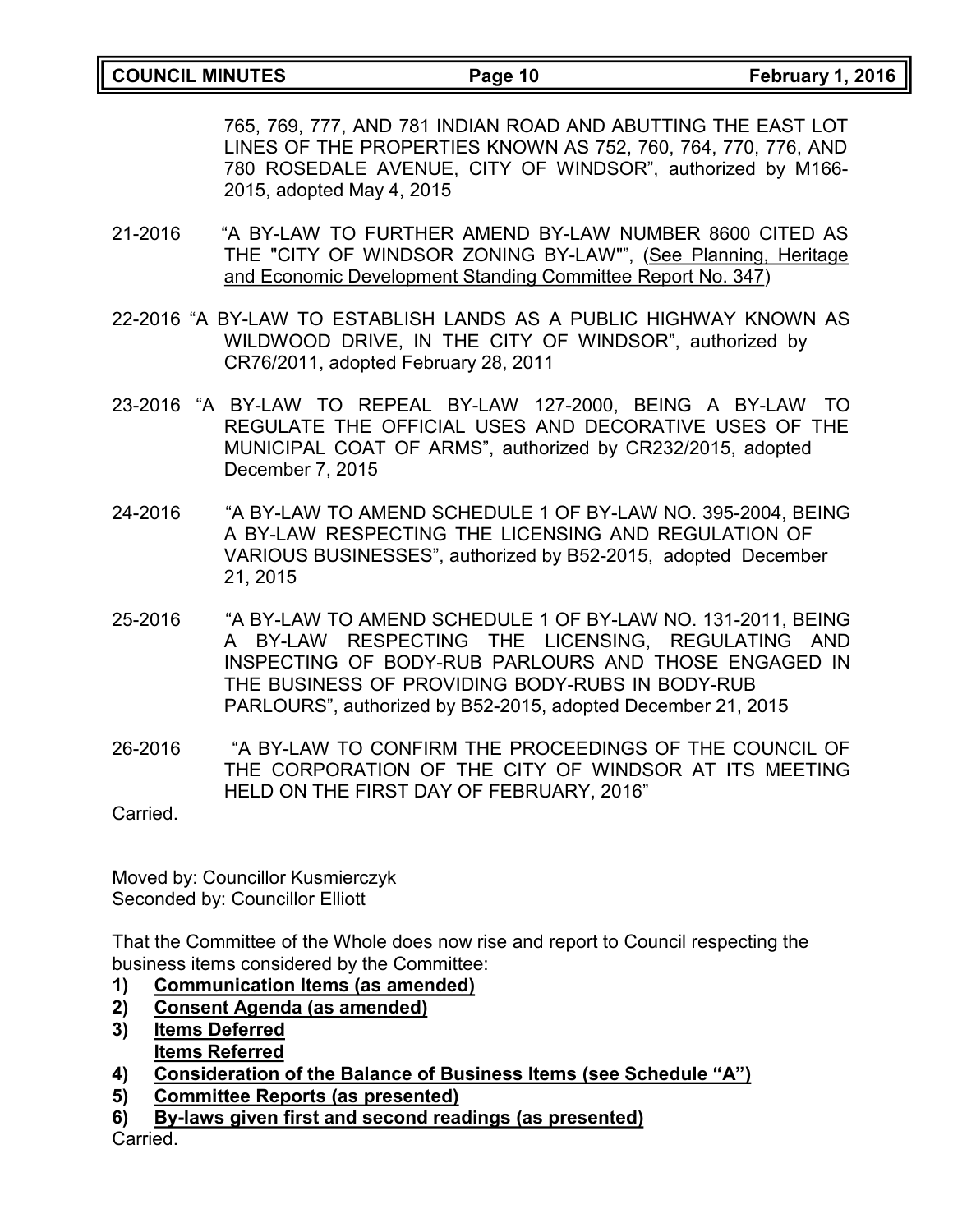## **Notices of Motion**

Councillor Bortolin gives notice that he intends to introduce a motion either at the February 22, 2016 or March 7, 2016 meeting of Council regarding reconsideration of the waiver of fees for sidewalk patio encroachment fees until 2018.

SE2016

## **Third Reading of By-laws**

Moved by: Councillor Payne Seconded by: Councillor Sleiman

That the following By-laws No. 14-2016 through 26-2016 (inclusive), having been read a first and second time be now read a third time and finally passed and that the Acting Mayor and Clerk **BE AUTHORIZED** to sign and seal the same notwithstanding any contrary provision of the Council.

Carried.

### **Petitions**

None presented.

### **Council Questions**

Moved by: Councillor Elliott Seconded by: Councillor Francis

### Decision Number: CR51/2016

That the following Council Question by Councillor Gignac **BE APPROVED**, and that Administration **BE DIRECTED** to proceed with the necessary actions to respond to the Council Question in the form of a written report, consistent with Council's instructions, and in accordance with Section 17.1 of the Procedure By-law 98-2011:

### **CQ6-2016**

Asks Administration to bring back a report outlining options to harmonize encroachment fees for patios across the city including number of patios, the increase since 2011 when the pilot was instituted etc.

**Amendment by Councillor Francis:** See Attachment "A" **Request by Councillor Bortolin:** See Attachment "B"

Carried.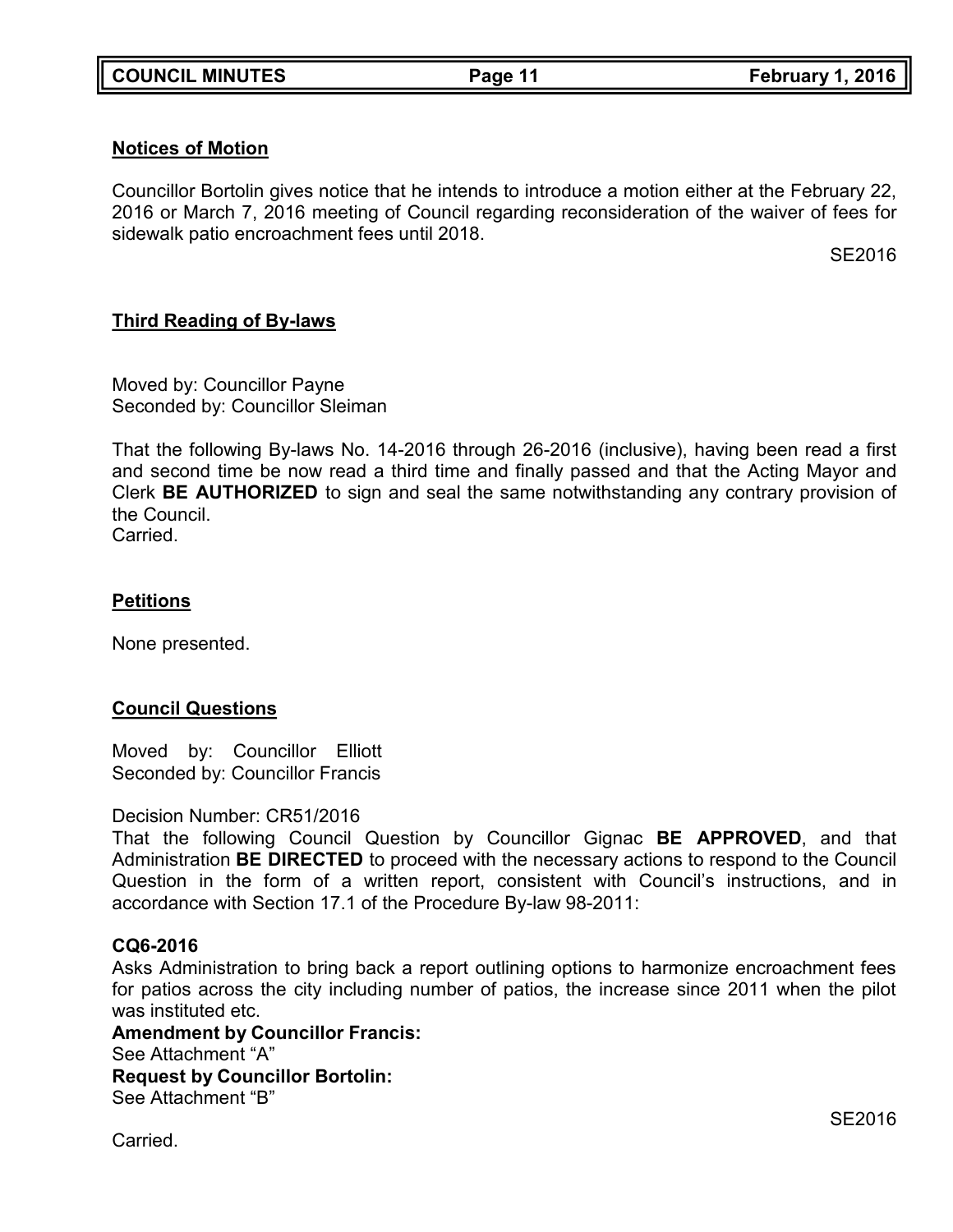Moved by: Councillor Elliott Seconded by: Councillor Francis

## Decision Number: CR52/2016

That the following Council Question by Councillor Borrelli **BE APPROVED**, and that Administration **BE DIRECTED** to proceed with the necessary actions to respond to the Council Question in the form of a written report, consistent with Council's instructions, and in accordance with Section 17.1 of the Procedure By-law 98-2011:

## **CQ7-2016**

Would like the Administration to look into the noise level from the Herb Gray Parkway to the Bellwood Estates. The quality of life of nearby residents is being seriously impacted.

### **Amendment by Councillor Francis:**

That any report regarding a noise study include the entire Herb Gray HWY 3 corridor. (Dwayne Dawson is doing some work on this matter already and I think it important that we are able to measure noise levels prior and post the work done along the corridor to ensure that the noise levels have not gotten worse.)

Carried.

GP2016

Moved by: Councillor Elliott Seconded by: Councillor Francis

### Decision Number: CR53/2016

That the following Council Question by Councillor Francis **BE APPROVED**, and that Administration **BE DIRECTED** to proceed with the necessary actions to respond to the Council Question in the form of a written report, consistent with Council's instructions, and in accordance with Section 17.1 of the Procedure By-law 98-2011:

### **CQ8-2016**

That Administration provide a report as a regular business item at a future council date regarding the placement of Epi-Pens at all City-owned facilities so as to be used in cases of emergency and/or when needed. I would like the report to have comments from HR, Finance and Legal please. How could such a program be administered? What are the costs for materials, staff training, etc..? Also, I would like information pertaining to other municipalities within Ontario/Canada that currently have similar programs as it relates to Epi-Pens within their facilities.

MH2016

**Carried**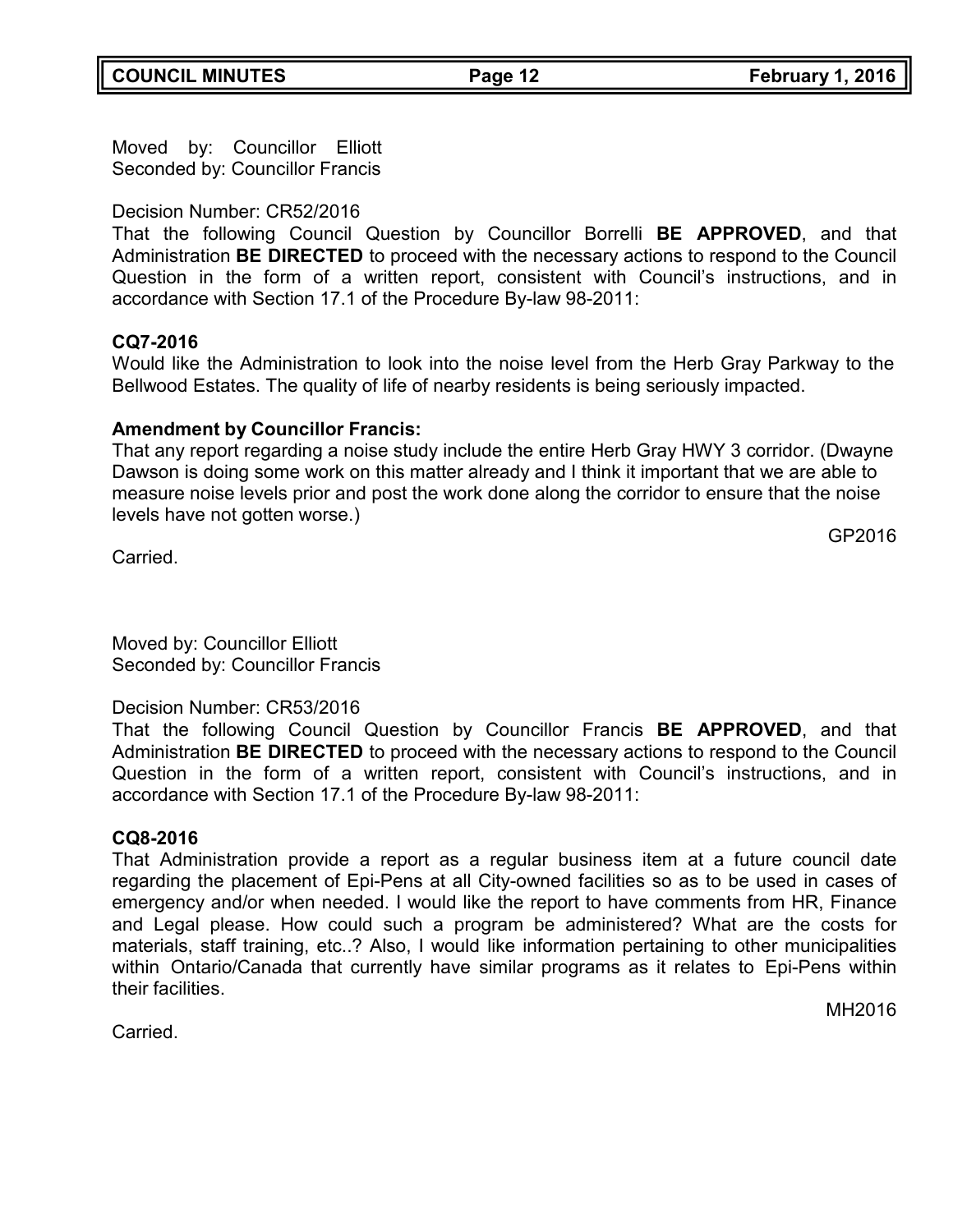## **Adjournment**

Moved by: Councillor Gignac Seconded by: Councillor Holt

That this Council meeting stand adjourned until the next regular meeting of Council or at the call of the Mayor. Carried.

Accordingly, the meeting is adjourned at 7:42 o'clock p.m.

**ACTING MAYOR**

## **THIS IS A DRAFT COPY**

## **DEPUTY CITY CLERK/SENIOR MANAGER OF COUNCIL SERVICES**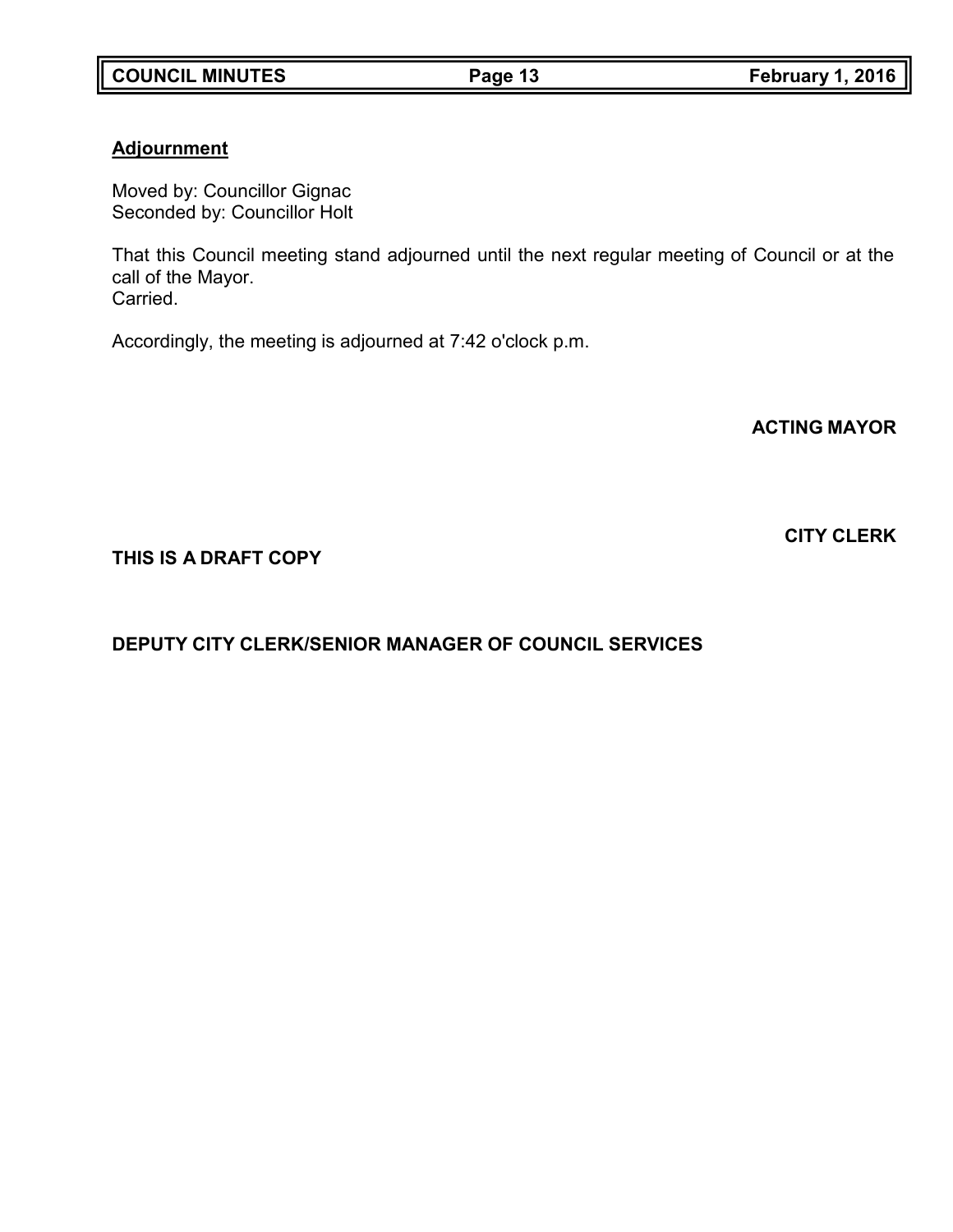## **COUNCIL MINUTES Page 14 February 1, 2016**

Moved by: Councillor Payne Seconded by: Councillor Sleiman

### Decision Number: CR54/2016

THAT M179-2012 which authorized the CAO and City Clerk to sign a Brownfield Rehabilitation Grant Agreement with 2047337 Ontario Inc. under the Brownfield Redevelopment CIP for 3001 Dougall Avenue **BE AMENDED** to change the ownership to 2047337 Ontario Inc. and 2370337 Ontario Inc. Carried.

> Agenda Item: C1 Report Number: 18102 Clerk's File: Z/8955

Internal Distribution Planning [Greg Atkinson] City Planner City Solicitor

## External Distribution

| Andre Abouasli   | 3001 Dougall Avenue<br>Windsor, ON N9E 0A2                       | andre $4410$ @gmail.com |
|------------------|------------------------------------------------------------------|-------------------------|
| Joseph C. Giorgi | 333 Wyandotte St. E.,<br>Windsor, Ontario N9A<br>3H <sub>7</sub> | jgiorgi@faziogiorgi.com |

### Abstract – Amend Minutes

Moved by: Councillor Payne Seconded by: Councillor Sleiman

Decision Number: CR55/2016

- I. THAT the application by 2415739 ONTARIO INC, 736-744 Ouellette Avenue, (File No.: SPC-039/14) **BE APPROVED** permitting development in accordance with the following drawings:
	- 1. Site Plan: Map No. SPC-039/14-SP1
	- 2. Elevations: Map No. SPC-039/14-A3
- II THAT the following **BE REQUIRED**, prior to the issuance of a construction permit:
	- 1. General Provisions of the Site Plan Approval:
		- i. The following conditions are prerequisites for the construction permit issuance: G-7 (2) Lighting Product Specifications, G-16 Development Charges and G-17 Parkland Conveyance
	- 2. Special provisions of the Site Plan Approval: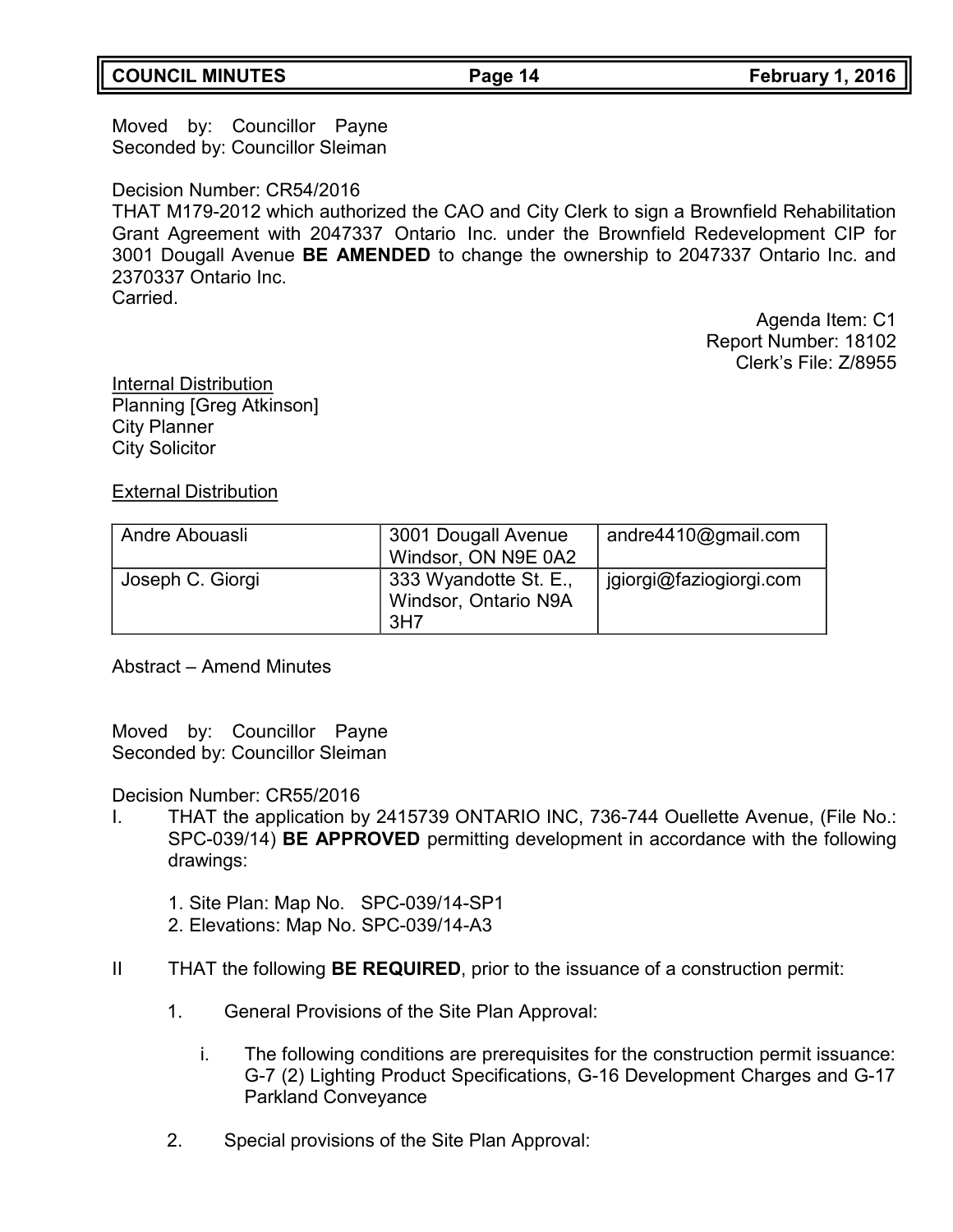- i. SP-V Waived Conditions: The following conditions shall be waived in their entirety: G-3 (1&2) Landscape Plan prepared by a registered consultant, G-4 Storm Detention Scheme, G-7 (1) Photometric Plan, G-11 (2&3) Firefighting Requirements, G-15 (1&2) Street Opening Permit & Site Servicing Drawings & G-18 Lot Grading Plan.
- III THAT in accordance with By-law 11275, Administration **BE AUTHORIZED** to approve future changes to the approved site plan and building elevations.

Carried.

Acting Mayor Marra discloses an interest and abstains from voting on this matter.

**Appendices** Site Plan: Map No. SPC-039/14-SP1 Elevations: Map No. SPC-039/14-A3

Agenda Item: C2 Report Number: 18101 Clerk's File: ZS/12075

Internal Distribution Planning [Jason Campigotto] City Planner Site Plan Approval Officer, Melissa Gasic Manager of Urban Design, Neil Robertson City Solicitor

External Distribution

| Daniel Ferrari, applicant | daniel.ferrari@innovatus-eng.com |
|---------------------------|----------------------------------|
| Dale Rogers, Agent        | dale@wilsondale.ca               |

Moved by: Councillor Payne Seconded by: Councillor Sleiman

Decision Number: CR56/2016

That City Council **APPROVE** the 2016-2017 departmental service level targets for service requests received through 311 as identified in Appendix A – Service Level Target Summary of Departmental Statistics for a period of 2 years; and

That the Corporate Leader for Public Engagement and Human Services bring **BE DIRECTED** to bring forward departmental service level targets to City Council for approval every two years; and

That Chief Administrative Officer **BE AUTHORIZED** to approve service level targets for any new Service Requests created in their department/division during the two years. Carried.

Agenda Item: C3 Report Number: 18071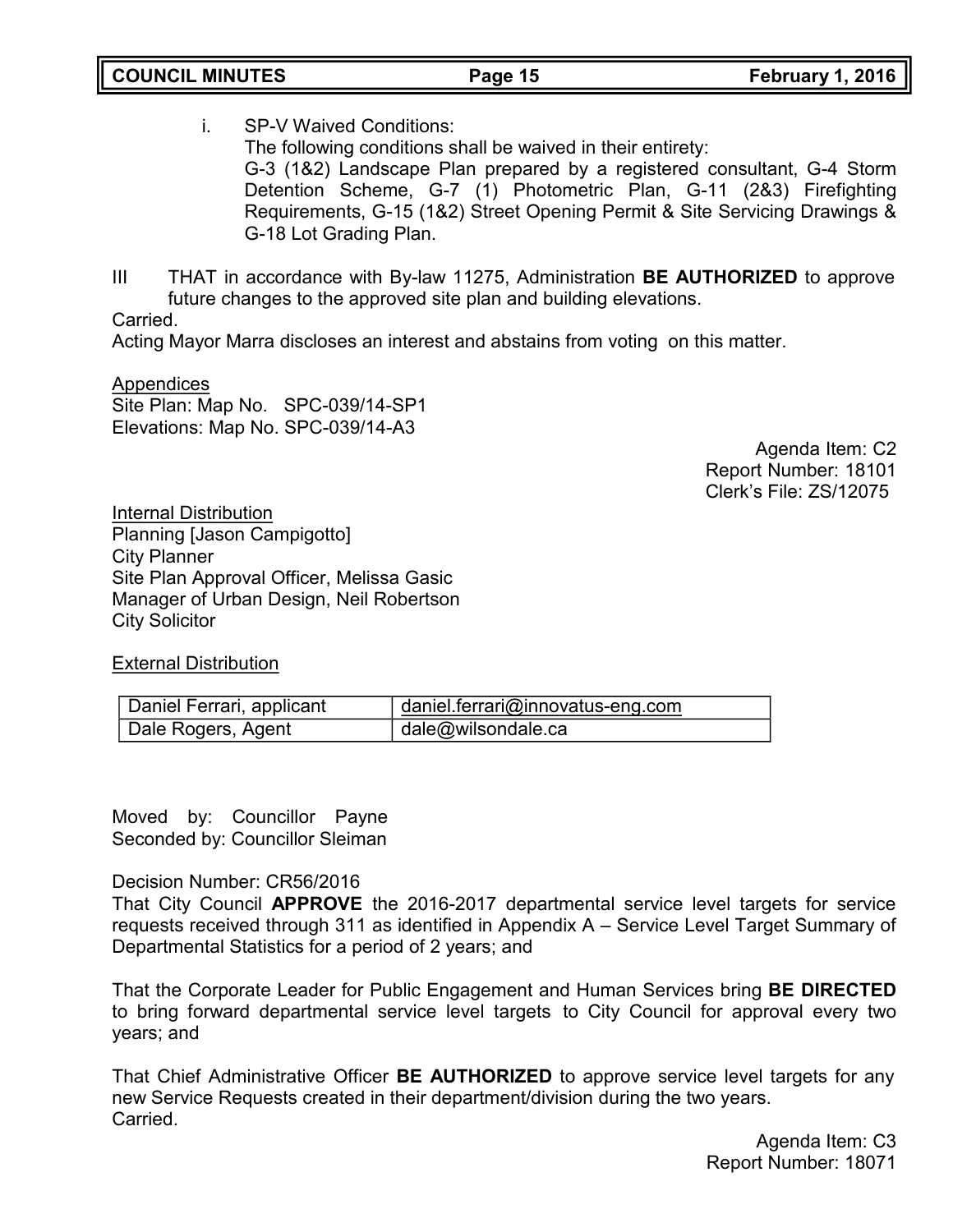## **COUNCIL MINUTES Page 16 February 1, 2016**

Clerk's File: GM/7755

Internal Distribution 311/211 Call Centre Manager(A) [Alena Sleziak] Senior Manager of Communication and Customer Service, Jason Moore City Clerk/Licence Commissioner

External Distribution

Moved by: Councillor Payne Seconded by: Councillor Sleiman

Decision Number: CR57/2016

I. That the following vacant parcels of land **BE DECLARED** surplus:

## **PARCEL #1**

- Municipal address (Ward 2): 0 St. Antoine Street situate on the south side of St. Antoine Street, east of Bloomfield Road
- Legal Description: Lots 2, 3 and 4, Registered Plan 1316
- Lot size: 87' X 100' (8,750 sq. ft.)

## **PARCEL #2**

- Municipal address (Ward 3): 712-716 Church Street situate on the east side of Church Street, between Elliott Street West and Wyandotte Street West
- Legal Description: Part Lot 17, Registered Plan 244 as in WW56636
- Lot size: 32' X 100' (3,200 sq. ft.)

## **PARCEL #3**

- Municipal address (Ward 5): 0 Drouillard Road & 1085 Drouillard Road situate on the west side of Drouillard Road, between Richmond Street and Whelpton Street
- Legal Description: Part Lots 131 and 132, Registered Plan 620, Ford City
- Lot size: 60' X 93' (5,580 sq. ft.)
- II. That the Manager of Real Estate Services **BE AUTHORIZED** to offer the vacant parcels of land listed in Recommendation I for sale on the Multiple Listing Service ("**MLS**") and/or listed on the City's website, at list prices commensurate with independent appraisals, as required.

Carried.

Agenda Item: C4 Report Number: 18103 Clerk's File: APM2016

Internal Distribution Legal [Denise Wright; Frank Scarfone] City Solicitor City Engineer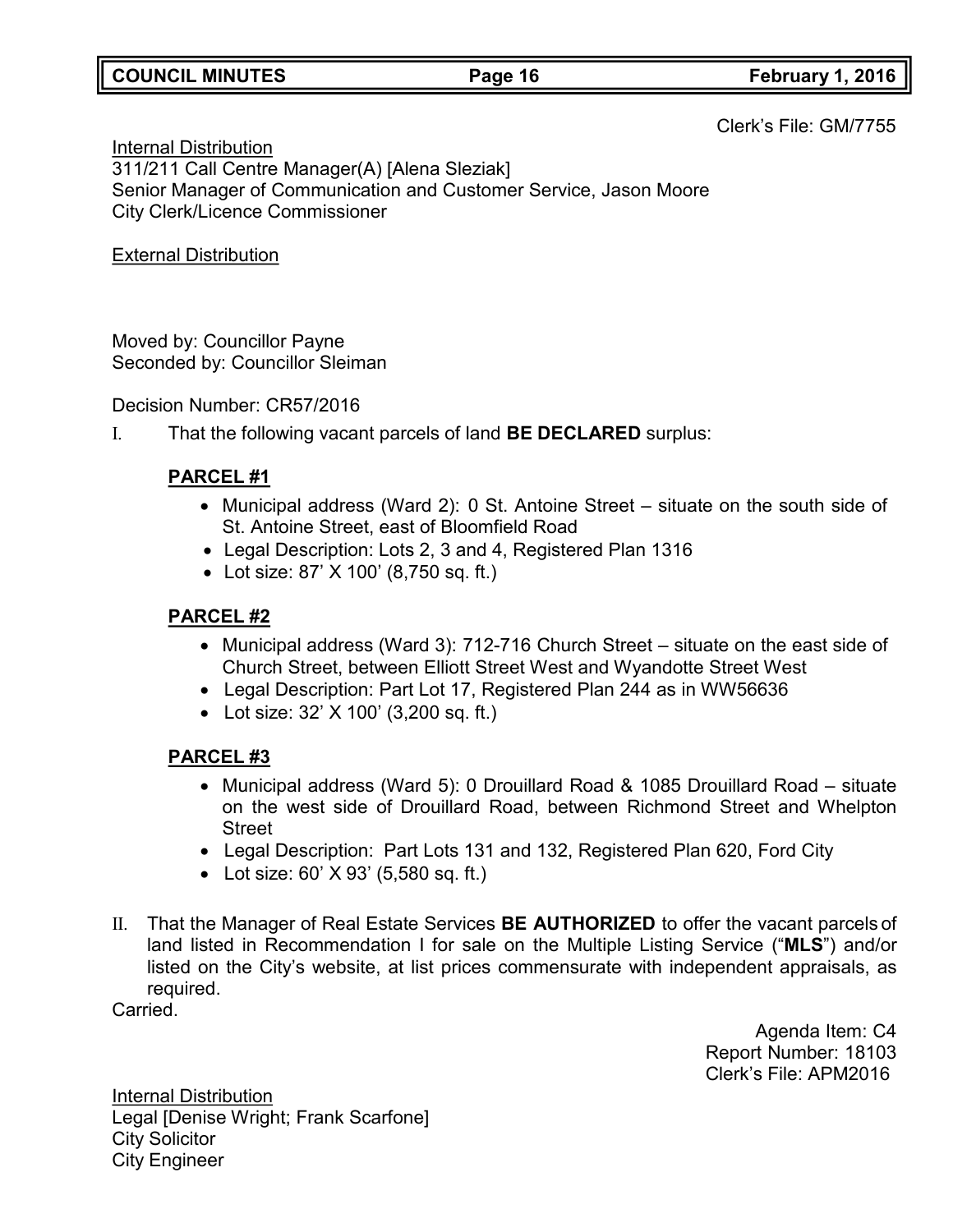Chief Financial Officer and City Treasurer

External Distribution

Moved by: Councillor Payne Seconded by: Councillor Sleiman

Decision Number: CR58/2016

**THAT** City Council **APPROVE** the issuance of Requests For Proposals for the operation of the concession operations at Adie Knox Herman Arena, Forest Glade Arena, South Windsor Recreation Complex, WFCU Centre community rinks and the Windsor International Aquatic and Training Centre (WIATC). Carried.

> Agenda Item: C5 Report Number: 18105 Clerk's File: SR2016

Internal Distribution Recreation and Culture [Ray Mensour] Executive Director of Recreation and Culture Community Development and Health Commissioner Chief Financial Officer and City Treasurer City Solicitor

External Distribution

Moved by: Councillor Francis Seconded by: Councillor Gignac

Decision Number: CR59/2016

That the request to demolish the house at 446 Indian Road, in the Sandwich Heritage Conservation District, **BE DENIED**, pending the outcome of outstanding litigation concerning this and other properties.

Carried.

Councillor Payne discloses an interest and abstains from voting on this matter.

Agenda Item: 6 Report Number: 18109 Clerk's File: MBA/10319

Internal Distribution Planning [John Calhoun] City Planner City Solicitor

External Distribution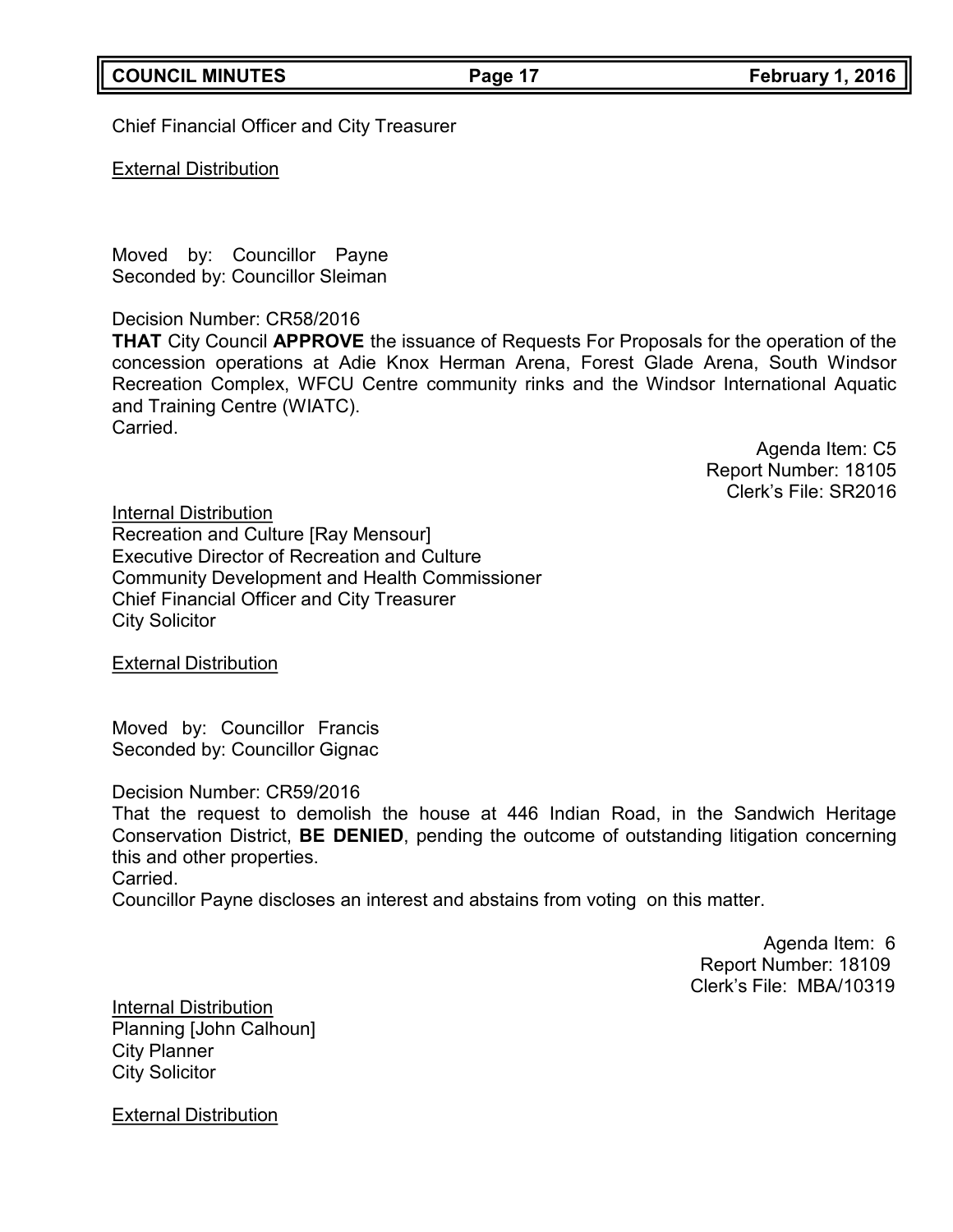**COUNCIL MINUTES Page 18 February 1, 2016**

| Daniel Reaume           | <b>Canadian Transit Company</b><br>P O Box 1480, Station A<br>Windsor, ON N9A 6R6 | dreaume@ambassadorbridge.co<br>eklaus@ambassadorbridge.com<br>skorose@ambassadorbridge.com |
|-------------------------|-----------------------------------------------------------------------------------|--------------------------------------------------------------------------------------------|
| <b>Terrance Kennedy</b> | 3248 Baby Street<br>Windsor ON N9C 1K5                                            |                                                                                            |

Moved by: Councillor Payne Seconded by: Councillor Sleiman

Decision Number: CR60/2016

THAT the report from the Human Resources Department dated January 26, 2016 regarding Succession Planning **BE RECEIVED** for information; and,

That City Council **AUTHORIZE** the amount of \$50,000 from the Succession Planning Reserve Account in 2016 to be allocated towards the Talent Management Pilot Program for the purpose of building on existing succession planning strategies. Carried.

> Agenda Item: C7 Report Number: 18108 Clerk's File: AS/10122

Internal Distribution

Human Resources [Vincenza Mihalo, Executive Director] Staff Development Coordinator [Renee Ruccolo] Manager, Organizational Development and Occupational Health & Safety (A), Julie Ryckman City Clerk/Licence Commissioner Manager of Purchasing Chief Financial Officer and City Treasurer City Solicitor

External Distribution

## **STANDING COMMITTEE RESOLUTIONS**

Moved by: Councillor Payne Seconded by: Councillor Sleiman

Decision Number: CR61/2016

That Report No. 325 of the Environment, Transportation & Public Safety Standing Committee of its meeting held January 20, 2016 regarding "Report No. 3 of the Transit Windsor Advisory Committee" **BE ADOPTED** as presented. **Carried**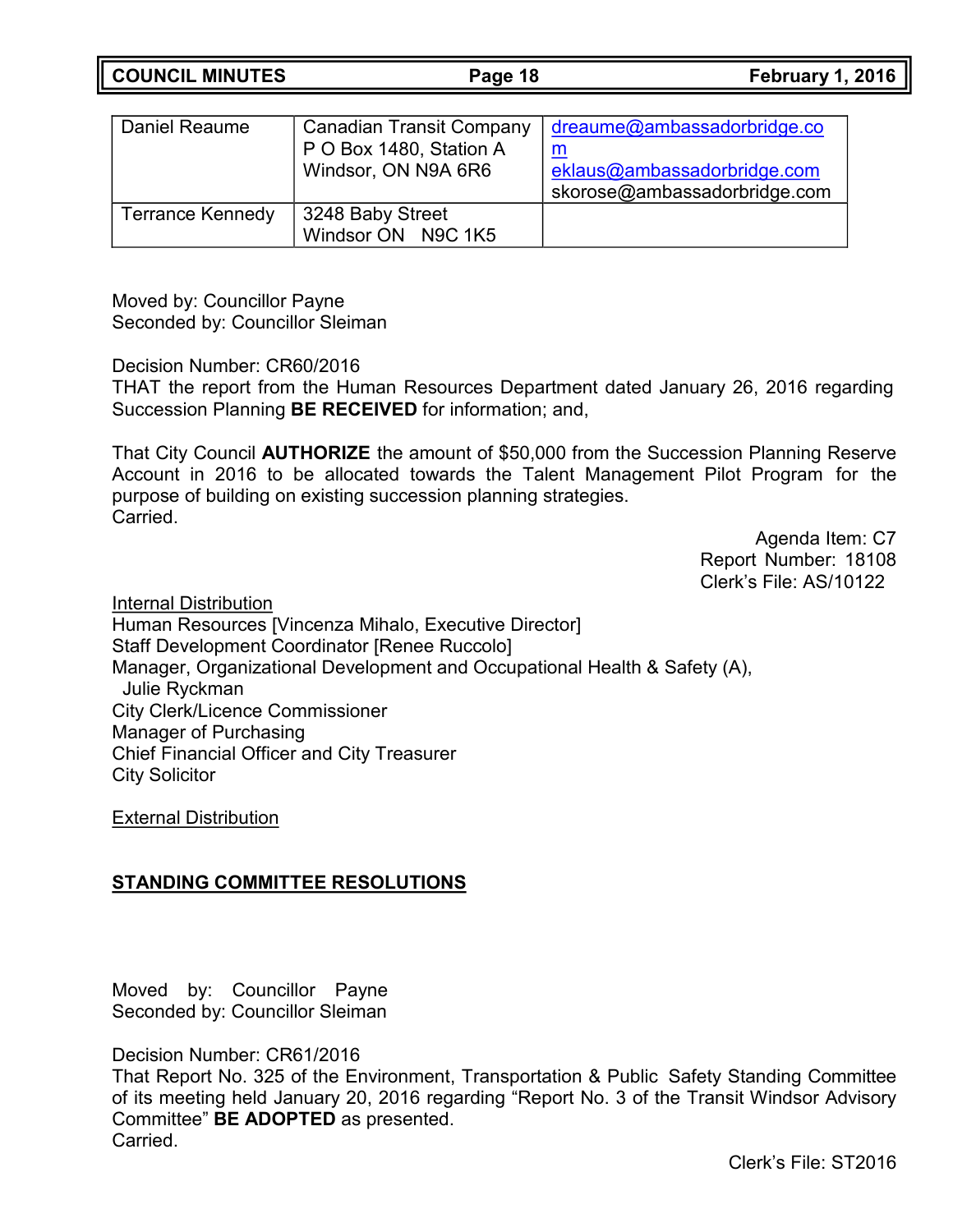## **COUNCIL MINUTES Page 19 February 1, 2016**

## Internal Distribution City Engineer Transit Windsor [Patrick Delmore, Executive Director] Planning Manager, Stephan Habrun Planning Analyst, Jason Scott Corporate Leader, Transportation Services, Carolyn Brown Coordinator, Transit Windsor Advisory Committee

External Distribution Transit Windsor Advisory Committee

Moved by: Councillor Payne Seconded by: Councillor Sleiman

Decision Number: CR62/2016

That Report No. 326 of the Environment, Transportation & Public Safety Standing Committee of its meeting held January 20, 2016 regarding "Minutes of the Transit Windsor Advisory Committee meeting held November 5, 2015" **BE ADOPTED** as presented. Carried.

Clerk's File: MB2016

Internal Distribution City Engineer Transit Windsor, Patrick Delmore, Executive Director Coordinator, Transit Windsor Advisory Committee

External Distribution

Moved by: Councillor Payne Seconded by: Councillor Sleiman

Decision Number: CR63/2016

That Report No. 327 of the Environment, Transportation & Public Safety Standing Committee of its meeting held January 20, 2016 regarding "Minutes of the Windsor Bicycling Committee meeting held September 29, 2015" **BE ADOPTED** as presented. Carried.

Clerk's File: MB2016

Internal Distribution City Engineer Coordinator, Windsor Bicycling Committee

External Distribution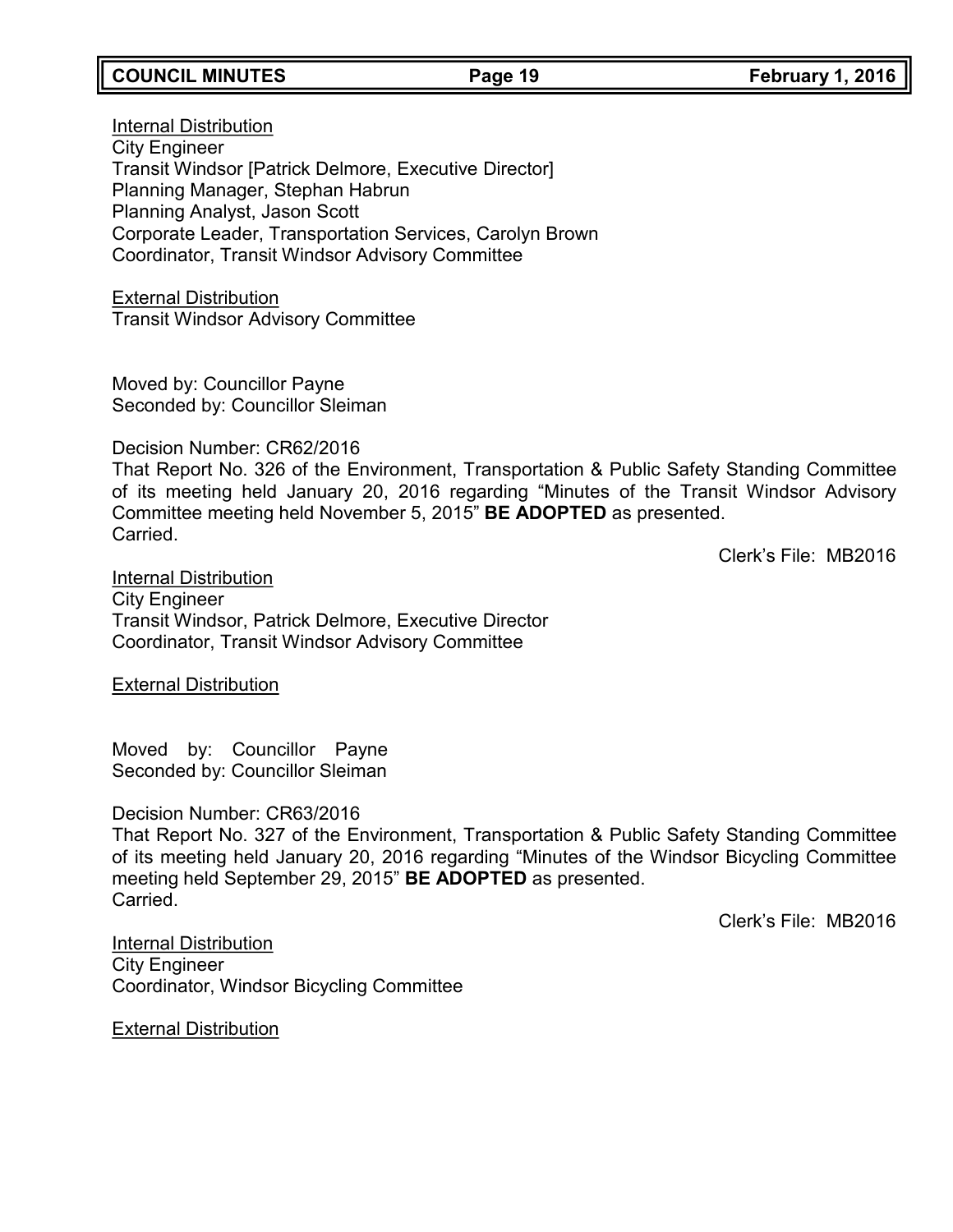## **COUNCIL MINUTES Page 20 February 1, 2016**

Moved by: Councillor Payne Seconded by: Councillor Sleiman

Decision Number: CR64/2016 That Report No. 328 of the Environment, Transportation & Public Safety Standing Committee of its meeting held January 20, 2016 regarding "Minutes of the Essex-Windsor Solid Waste Authority Regular Board meeting held September 1, 2015" **BE ADOPTED** as presented. Carried.

Clerk's File: MB2016

Internal Distribution City Engineer

External Distribution

Moved by: Councillor Payne Seconded by: Councillor Sleiman

Decision Number: CR65/2016 That Report No. 329 of the Environment, Transportation & Public Safety Standing Committee of its meeting held January 20, 2016 regarding "Minutes of the Town & Gown Committee meeting held November 17, 2015" **BE ADOPTED** as presented. Carried.

Clerk's File: MB2016

Internal Distribution City Engineer Coordinator, Town & Gown Committee

External Distribution

Moved by: Councillor Payne Seconded by: Councillor Sleiman

### Decision Number: CR66/2016

That Report No. 330 of the Environment, Transportation & Public Safety Standing Committee of its meeting held January 20, 2016 regarding "Minutes of the Essex-Windsor Solid Waste Authority Regular Board meeting held November 3, 2015" **BE ADOPTED** as presented. Carried.

Clerk's File: MB2016

Internal Distribution City Engineer

External Distribution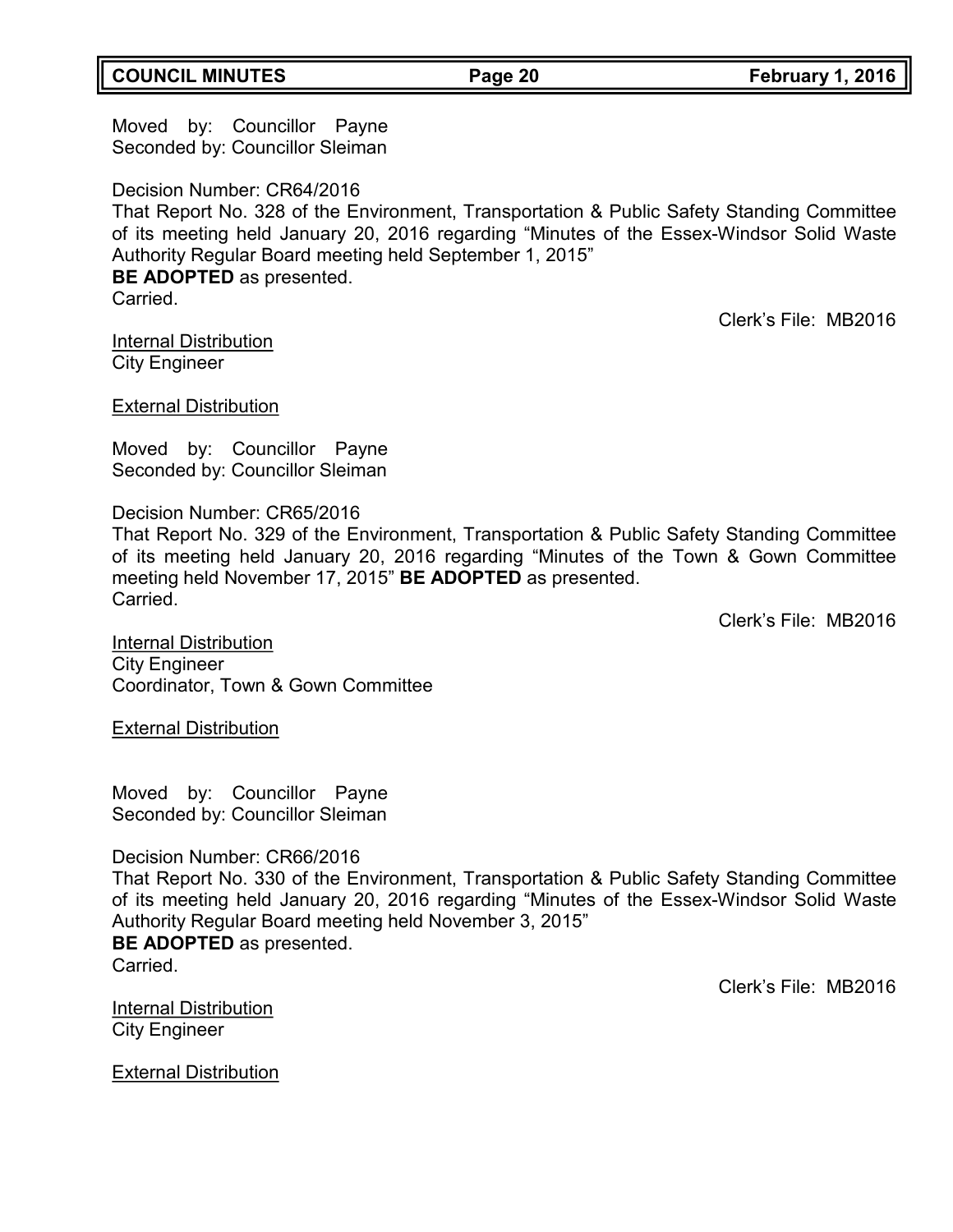## **COUNCIL MINUTES Page 21 February 1, 2016**

Moved by: Councillor Payne Seconded by: Councillor Sleiman

Decision Number: CR67/2016 That Report No. 331 of the Environment, Transportation & Public Safety Standing Committee of its meeting held January 20, 2016 regarding "Minutes of the Windsor Essex County Environment Committee meeting held November 26, 2015" **BE ADOPTED** as presented. Carried.

Clerk's File: MB2016

Internal Distribution City Engineer Coordinator, Windsor Essex County Environment Committee

### External Distribution

Moved by: Councillor Payne Seconded by: Councillor Sleiman

Decision Number: CR68/2016

That Report No. 332 of the Environment, Transportation & Public Safety Standing Committee of its meeting held January 20, 2016 regarding "CQ44-2015 – Kildare Road Traffic Calming (Seneca to Shepherd)" **BE ADOPTED** as presented. Carried.

> Report Number: S 39/2015 Clerk's File: ST2016

Internal Distribution City Engineer Planning [Jeff Hagan] City Planner Manager of Transportation Planning, Josette Eugeni Executive Director of Operations, Dwayne Dawson Council Secretariat

**External Distribution** 

Moved by: Councillor Payne Seconded by: Councillor Sleiman

Decision Number: CR69/2016

That Report No. 333 of the Environment, Transportation & Public Safety Standing Committee of its meeting held January 20, 2016 regarding "CQ48-2015 Temporary Traffic Signals During Detours" **BE ADOPTED** as presented. Carried.

> Report Number: S 41/2015 Clerk's File: ST2016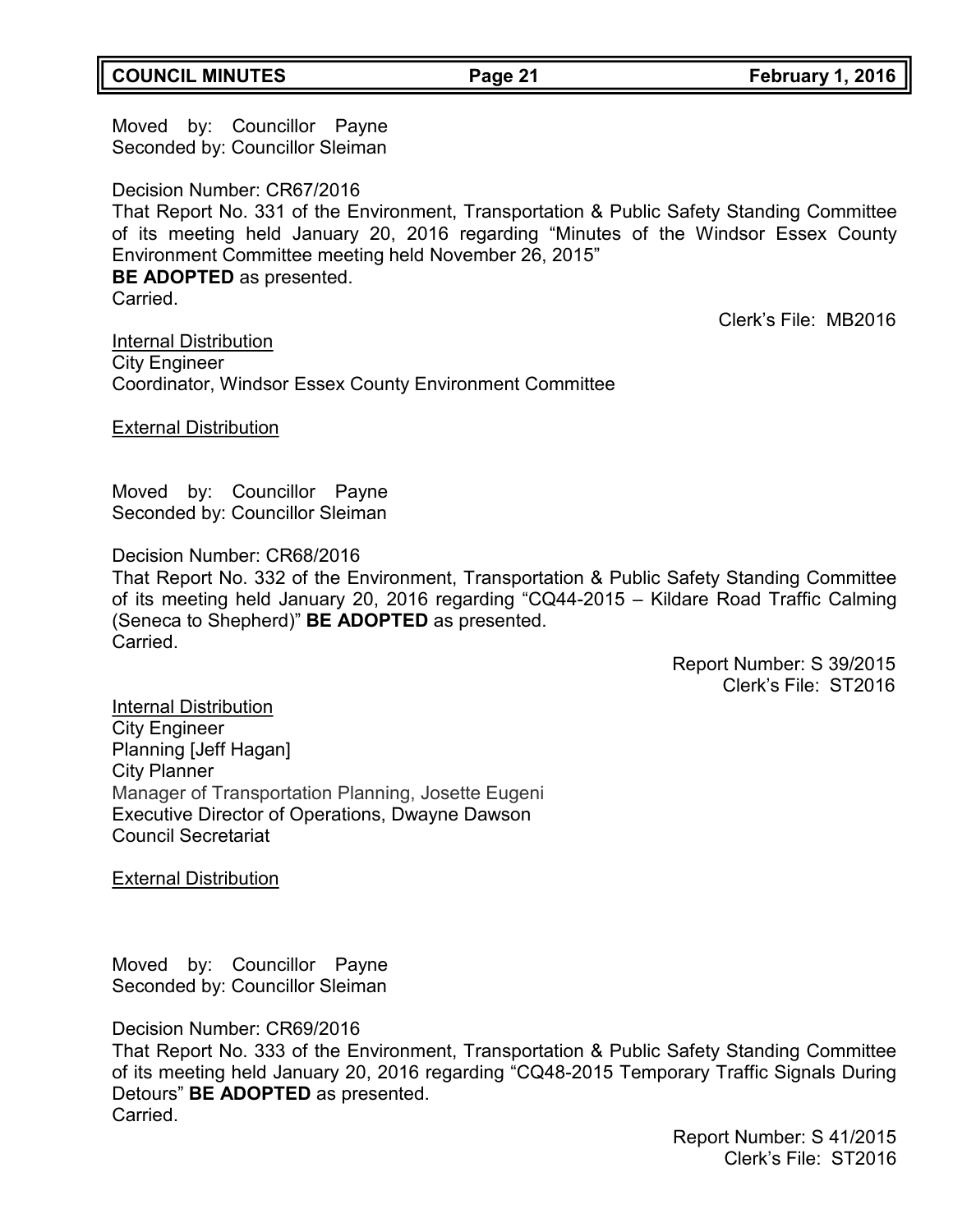**Internal Distribution** City Engineer Planning [Jeff Hagan] Council Secretariat

**External Distribution** 

Moved by: Councillor Payne Seconded by: Councillor Sleiman

Decision Number: CR70/2016 That Report No. 336 of the Environment, Transportation & Public Safety Standing Committee of its meeting held January 20, 2016 regarding "CQ50-2015 Wyandotte Street and Church Street Crosswalk Request" **BE ADOPTED** as presented. **Carried** 

> Report Number: S 45/2015 Clerk's File: ST2016

Internal Distribution City Engineer Planning [Jeff Hagan] Manager of Transportation Planning, Josette Eugeni Executive Director of Operations, Dwayne Dawson Council Secretariat

**External Distribution** 

Moved by: Councillor Payne Seconded by: Councillor Sleiman

Decision Number: CR71/2016

That Report No. 337 of the Environment, Transportation & Public Safety Standing Committee of its meeting held January 20, 2016 regarding "Update to Council on Basement Flooding Prevention Measures" **BE ADOPTED** as presented. Carried.

> Report Number: S 62/2015 Clerk's File: SW2016

Internal Distribution City Engineer Public Works [Tiffany Pocock] Deputy City Engineer, Wes Hicks Executive Director of Operations, Dwayne Dawson Chief Financial Officer and City Treasurer Financial Planning Administrator, Michael Dennis

External Distribution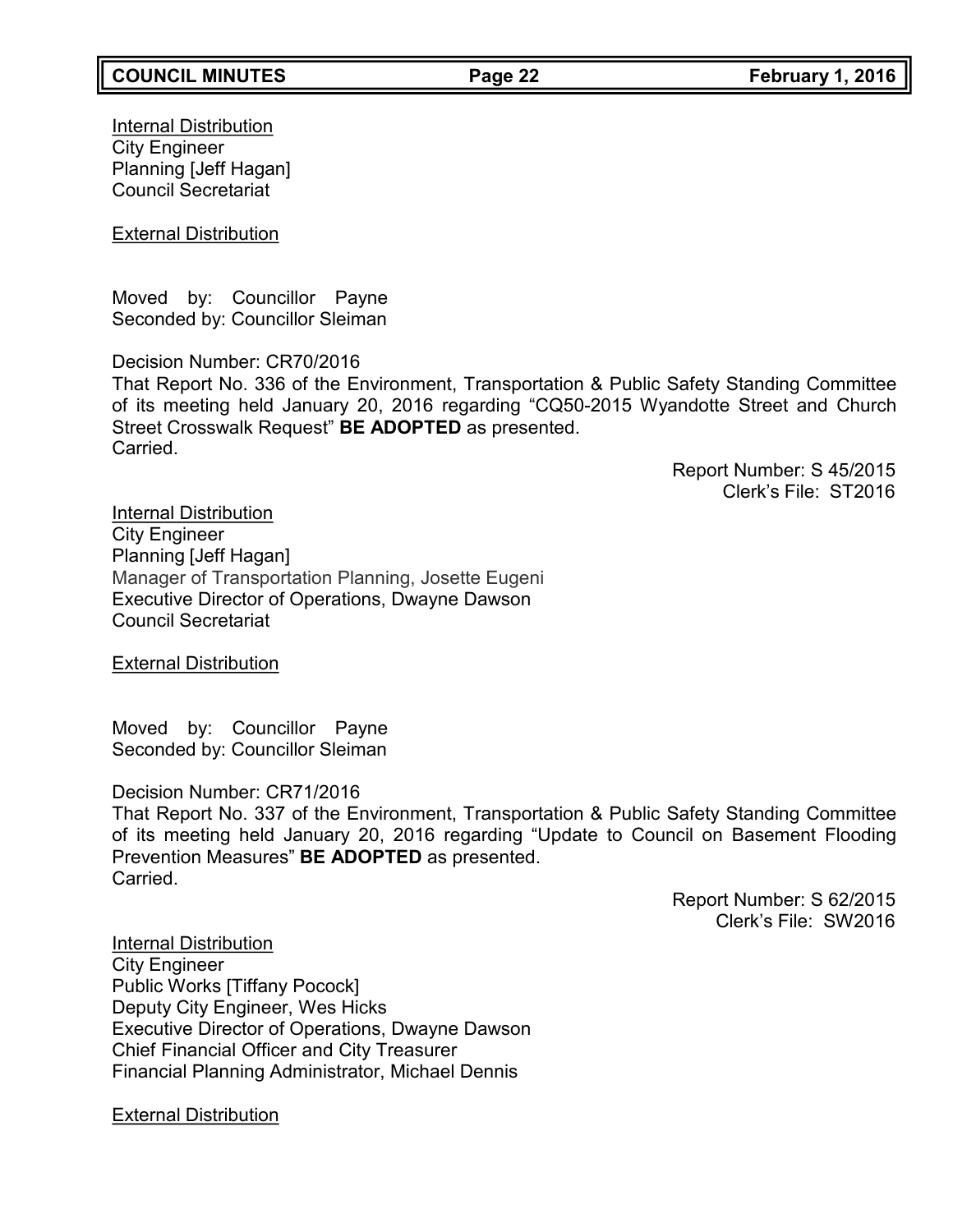## **COUNCIL MINUTES Page 23 February 1, 2016**

Moved by: Councillor Payne Seconded by: Councillor Sleiman

Decision Number: CR72/2016 That Report No. 338 of the Environment, Transportation & Public Safety Standing Committee of its meeting held January 20, 2016 regarding "Response to CQ61-2015 – Downspout Disconnection Program" **BE ADOPTED** as presented. Carried.

> Report Number: S 65/2015 Clerk's File: SW2016

Internal Distribution City Engineer Public Works [Sergio Colucci] Deputy City Engineer, Wes Hicks Council Secretariat

External Distribution

Moved by: Councillor Payne Seconded by: Councillor Sleiman

Decision Number: CR73/2016

That Report No. 339 of the Environment, Transportation & Public Safety Standing Committee of its meeting held January 20, 2016 regarding "CQ63-2015 – Winter Control Items" **BE ADOPTED** as presented.

Carried.

Report Number: S 61/2015 Clerk's File: SW2016

Internal Distribution City Engineer Public Works [Roberta Harrison] Executive Director of Operations, Dwayne Dawson Chief Financial Officer and City Treasurer City Solicitor Council Secretariat

External Distribution

Moved by: Councillor Payne Seconded by: Councillor Sleiman

Decision Number: CR74/2016

That Report No. 341 of the Environment, Transportation & Public Safety Standing Committee of its meeting held January 20, 2016 regarding "Initiation of Construction of Sanitary Sewer and Streetlights Betts Avenue from Tecumseh Road West to Algonquin Street" **BE ADOPTED** as presented. Carried.

> Report Number: S 48/2015 Clerk's File: SW/12395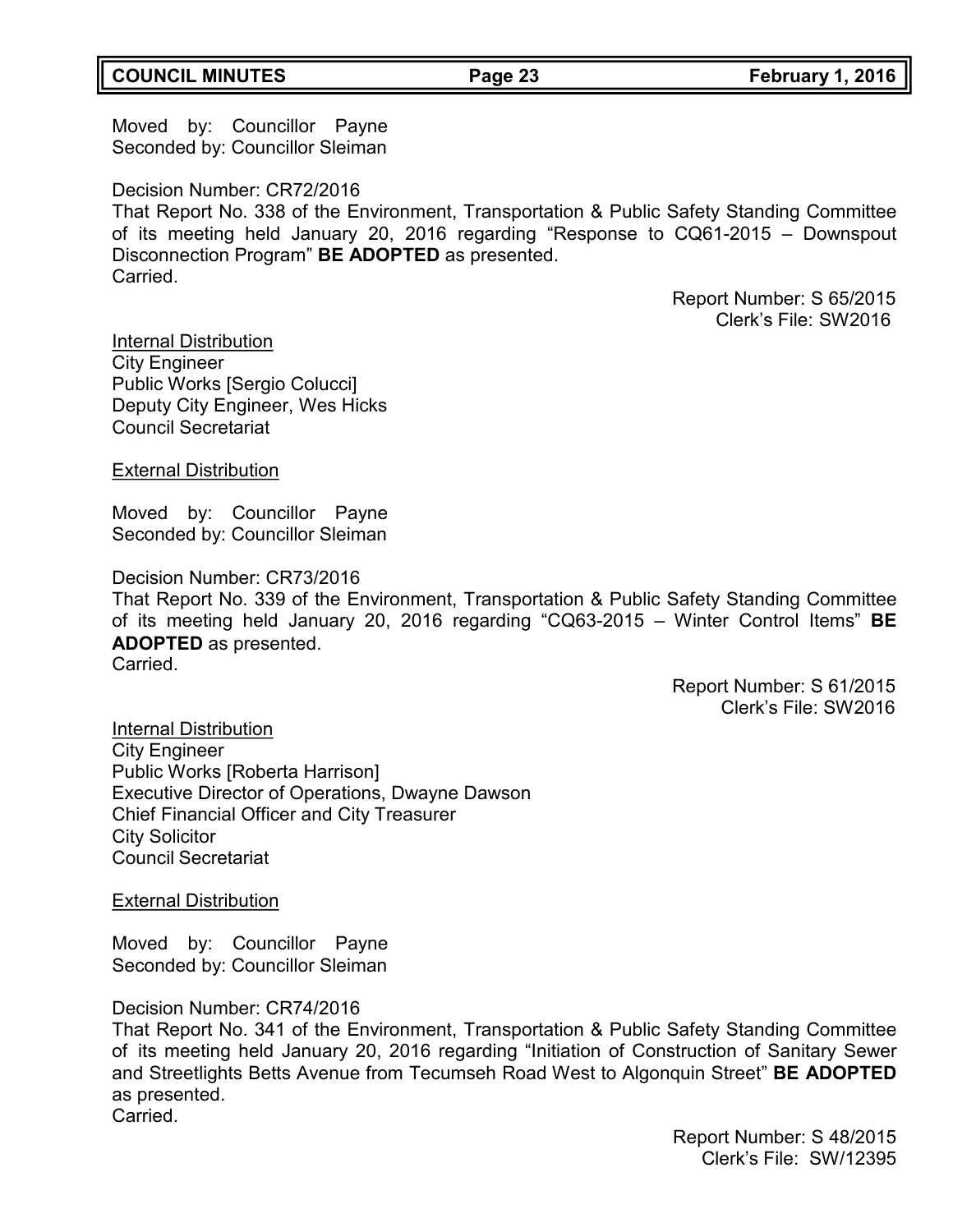Appendices Drawing/ Report

Internal Distribution City Engineer Infrastructure & Geomatics [Mike Abaldo] Chief Financial Officer and City Treasurer City Solicitor Deputy City Engineer, Wes Hicks Executive Director of Operations, Dwayne Dawson Financial Planning Administrator, Michael Dennis Deputy City Solicitor, Wira H. Vendrasco

### External Distribution

Moved by: Councillor Payne Seconded by: Councillor Sleiman

Decision Number: CR75/2016 That Report No. 342 of the Environment, Transportation & Public Safety Standing Committee of its meeting held January 20, 2016 regarding "Initiation of Construction of Sanitary Sewer and Streetlights Randolph Avenue from Algonquin Street to Totten Street" **BE ADOPTED** as presented. Carried.

> Report Number: S 47/2015 Clerk's File: SW/12396

Internal Distribution City Engineer Infrastructure & Geomatics [Mike Abaldo] Manager of Purchasing Chief Financial Officer and City Treasurer City Solicitor Deputy City Engineer, Wes Hicks Executive Director of Operations, Dwayne Dawson Financial Planning Administrator, Michael Dennis Deputy City Solicitor, Wira H. Vendrasco

**External Distribution** 

Moved by: Councillor Payne Seconded by: Councillor Sleiman

Decision Number: CR76/2016

That Report No. 344 of the Environment, Transportation & Public Safety Standing Committee of its meeting held January 20, 2016 regarding "CQ69-2015 Dougall Avenue & Tecumseh Road Crossing Guard Request" **BE ADOPTED** as presented. Carried.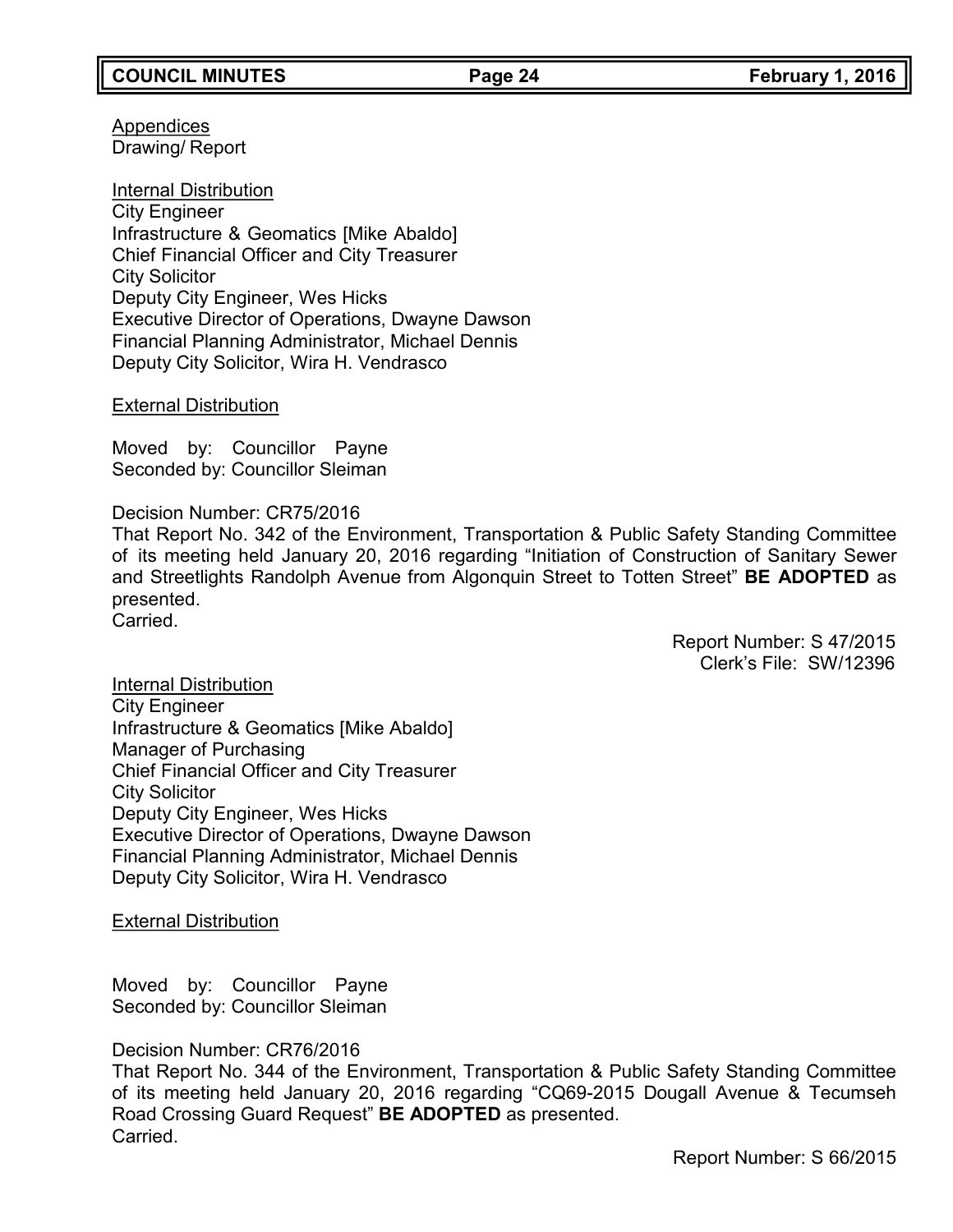Clerk's File: ST2016

Internal Distribution City Engineer Planning [Jeff Hagan] Manager of Transportation Planning, Josette Eugeni Executive Director of Operations, Dwayne Dawson Chief Financial Officer and City Treasurer Financial Planning Administrator, Etmanski, Cindy Council Secretariat

### **External Distribution**

Gabrielle McMillian Windsor Essex Student Transportation Services 360 Fairview Avenue West – Suite 318 ESSEX, ON N8M 3G4

Clayton Callow, Principal Queen Victoria Public School 1376 Victoria Street Windsor, ON N8X 1P1

Moved by: Councillor Payne Seconded by: Councillor Sleiman

Decision Number: CR77/2016

That Report No. 345 of the Environment, Transportation & Public Safety Standing Committee of its meeting held January 20, 2016 regarding "Follow-Up to CQ3-2011 – Mount Royal/Dominion and Cabana Intersection Improvements" **BE ADOPTED** as presented. Carried.

> Report Number: S 72/2015 Clerk's File: ST2016

Internal Distribution City Engineer Planning [Jeff Hagan] Manager of Traffic Operations, John Wolf Executive Director of Operations, Dwayne Dawson Manager of Transportation Planning, Josette Eugeni Chief Financial Officer and City Treasurer Council Secretariat

External Distribution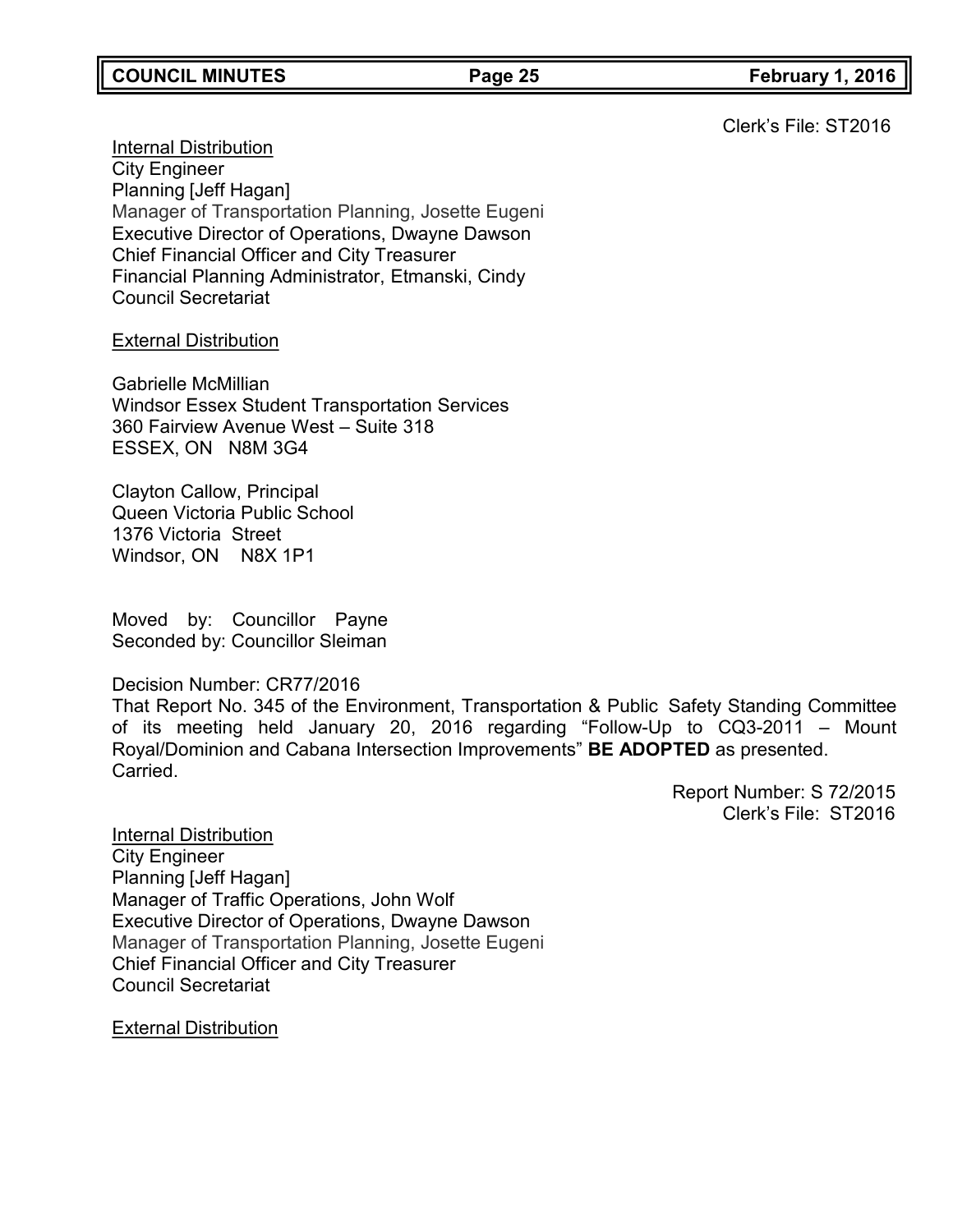Moved by: Councillor Payne Seconded by: Councillor Sleiman

Decision Number: CR78/2016

That Report No. 348 of the Environment, Transportation & Public Safety Standing Committee of its meeting held January 20, 2016 regarding "Interceptor Chamber Upgrades – Additional Engineering Fees" **BE ADOPTED** as presented. Carried.

> Report Number: CM 5/2015 Clerk's File: SW/11801

Internal Distribution

City Engineer Manager, Process Engineering & Maintenance [John Guidolin] Senior Manager, Pollution Control, Chris Manzon Chief Financial Officer and City Treasurer Financial Planning Administrator, Michael Dennis

External Distribution

Jian Li, Stantec Consulting Ltd. - [Jian.li@stantec.com](mailto:Jian.li@stantec.com)

Moved by: Councillor Payne Seconded by: Councillor Sleiman

## Decision Number: CR79/2016

That Report No. 349 of the Environment, Transportation & Public Safety Standing Committee of its meeting held January 20, 2016 regarding "Town of Tecumseh RFP for Transit Delivery and Maintenance Services Update" **BE ADOPTED** as presented. Carried.

> Report Number: S 2/2016 Clerk's File: APR/10711 MT2016

Internal Distribution City Engineer Transit Windsor [Patrick Delmore, Executive Director]

External Distribution

Moved by: Councillor Payne Seconded by: Councillor Sleiman

Decision Number: CR80/2016

That Report No. 350 of the Environment, Transportation & Public Safety Standing Committee of its meeting held January 20, 2016 regarding "Universal Bus Pass Program – Partnership with the University of Windsor Students' Alliance" **BE ADOPTED** as presented. Carried.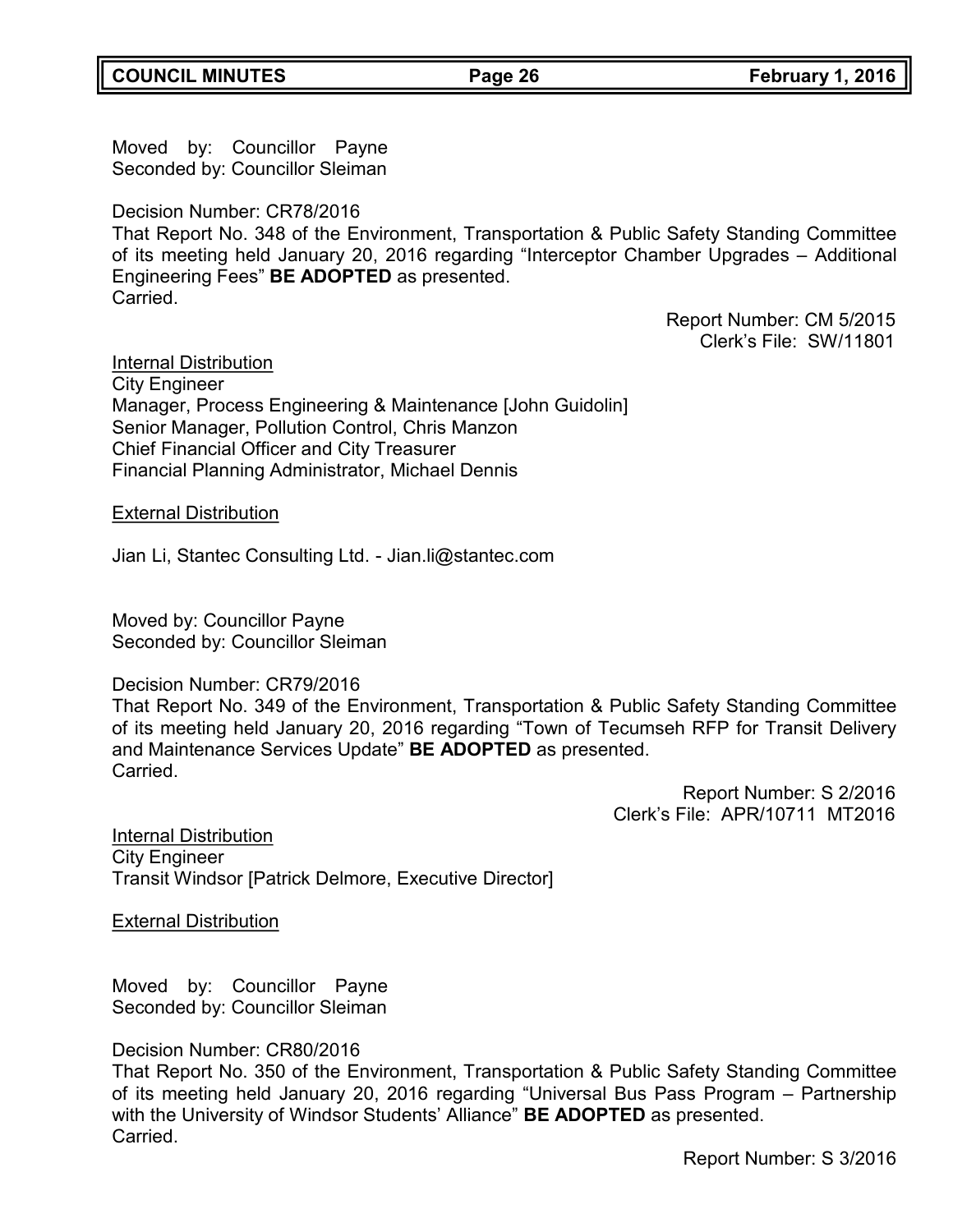**COUNCIL MINUTES Page 27 February 1, 2016**

Clerk's File: MT2016

Internal Distribution City Engineer Transit Windsor [Patrick Delmore, Executive Director] Financial Planning Administrator, Sue Grimmett Corporate Leader, Transportation Services, Carolyn Brown Chief Financial Officer and City Treasurer City Solicitor

External Distribution

[uwsa@uwindsor.ca](mailto:uwsa@uwindsor.ca)

Moved by: Councillor Payne Seconded by: Councillor Sleiman

Decision Number: CR81/2016 That Report No. 217 of the Executive Committee of Council of its meeting held November 23, 2015 regarding "Results of the 2015 Tax Sale proceedings and proposed 2016 Tax Sale process" **BE ADOPTED** as presented. Carried.

> Report Number S 49/29015 Clerk's File: APM2015

Internal Distribution Chief Administrative Officer Chief Financial Officer & City Treasurer Finance [Janice Guthrie]

External Distribution

Brad Campbell, Assetic [bcampbell@assetic.com](mailto:bcampbell@assetic.com)

Moved by: Councillor Payne Seconded by: Councillor Sleiman

Decision Number: CR82/2016

That Report No. 219 of the Executive Committee of Council of its meeting held November 23, 2015 regarding "Sustainable Communities – 20 year funding models and resulting projections for roads" **BE ADOPTED** as presented. Carried.

> Report Number S 40/29015 Clerk's File: SW2015

Internal Distribution Chief Administrative Officer Chief Financial Officer & City Treasurer Asset Planning [Melissa Osborne]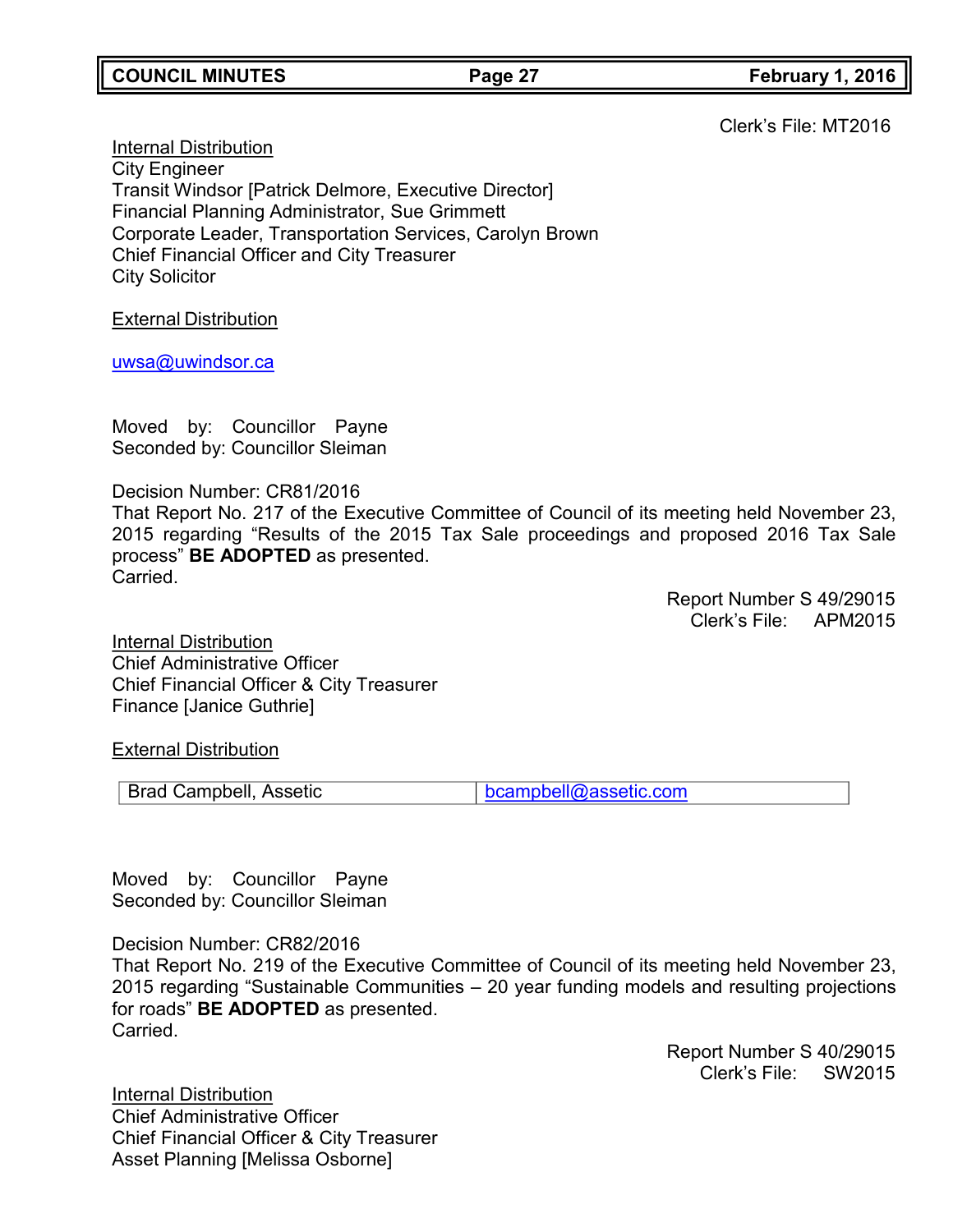## **COUNCIL MINUTES Page 28 February 1, 2016**

City Engineer

Exnternal Distribution

Abstract – WF – Prepare Special Letter for SV/Done– SV has sent letters to the Province

Moved by: Councillor Payne Seconded by: Councillor Sleiman

Decision Number: CR83/2016 That Report No. 220 of the Executive Committee of Council of its meeting held November 23, 2015 regarding "City Holiday Displays" **BE ADOPTED** as presented. Carried.

Report Number S 56/29015 Clerk's File: SR2015

Internal Distribution Chief Administrative Officer Chief Financial Officer & City Treasurer Parks [Phil Roberts, Director] Recreation and Culture [Jan Wilson, Executive Director]

External Distribution

Moved by: Councillor Payne Seconded by: Councillor Sleiman

Decision Number: CR46/2016

That Report No. 238 of the Executive Committee of Council of its meeting held January 25, 2016 regarding "Application Submission to the Ontario Ministry of Transportation under the Electric Vehicle Chargers Ontario (EVCO) Grant Program" **BE ADOPTED** as presented.

Carried.

Councillor Francis discloses an interest and abstains from voting on this matter.

Report Number: C 2/2016 Clerk's File: GP2015

Internal Distribution Chief Administrative Officer Chief Financial Officer & City Treasurer City Engineer Asset Planning [Melissa Osborne]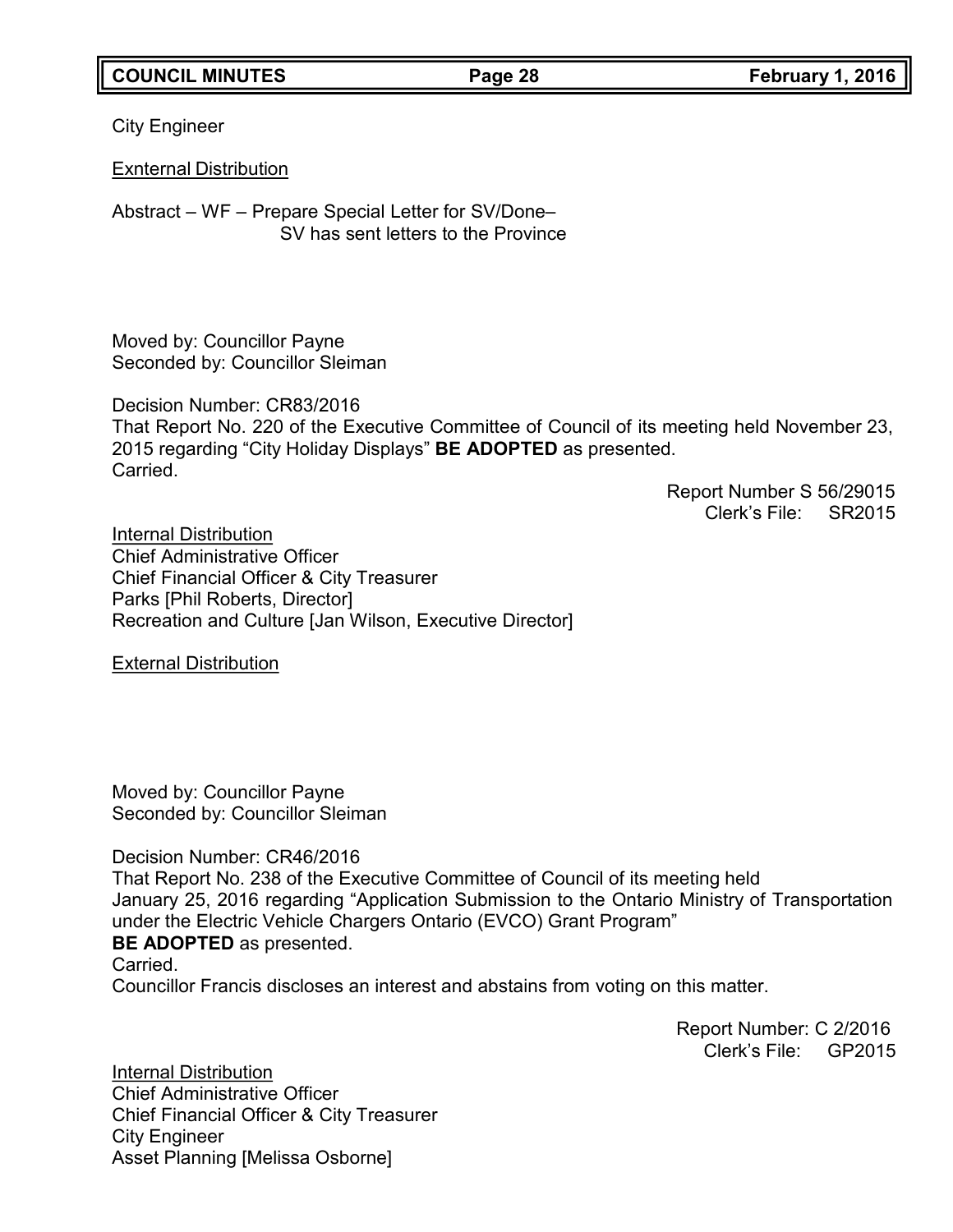## **COUNCIL MINUTES Page 29 February 1, 2016**

Manager of Energy Initiatives, Sergio Grando

### External Distribution

Sean Hart, Windsor-Essex Electric Vehicle Association | [sean@weeva.ca](mailto:sean@weeva.ca)

Moved by: Councillor Payne Seconded by: Councillor Sleiman

Decision Number: CR47/2016 That Report No. 239 of the Executive Committee of Council of its meeting held January 25, 2016 regarding "Letter of Understanding for Memorial Cup 2017 Bid" **BE ADOPTED** as presented. Carried.

> Report Number: S 24/2016 Clerk's File: SR2015

Internal Distribution Chief Administrative Officer Chief Financial Officer & City Treasurer Recreation and Culture [Jan Wilson, Executive Director] Manager, Operating Budget Control, Rosanna Pellerito Community Development and Health Commissioner City Solicitor

External Distribution

Steve Horne, 8787 McHugh Street, Windsor, ON N8S 1A0 [shorne@windsorspitfires.com](mailto:shorne@windsorspitfires.com)

### **CR84/2016 AMENDED BY CR685/2016 ADOPTED NOVEMBER 7, 2016**

Moved by: Councillor Payne Seconded by: Councillor Sleiman

Decision Number: CR84/2016

That Report No. 347 of the Planning, Heritage & Economic Development Standing Committee of its meeting held December 14, 2015 regarding "Azar Holdings Inc. – O & 1166 Eastlawn – Request for a rezoning amendment to allow construction of residential dwellings" **BE ADOPTED** as presented. Carried.

> Report Number S 21/2015 Clerk's File: ZP/12328

Internal Distribution Planning [Jim Abbs] City Planner City Solicitor Manager of Development Applications, Don Wilson Planner II, Development Review, Justina Nwaesei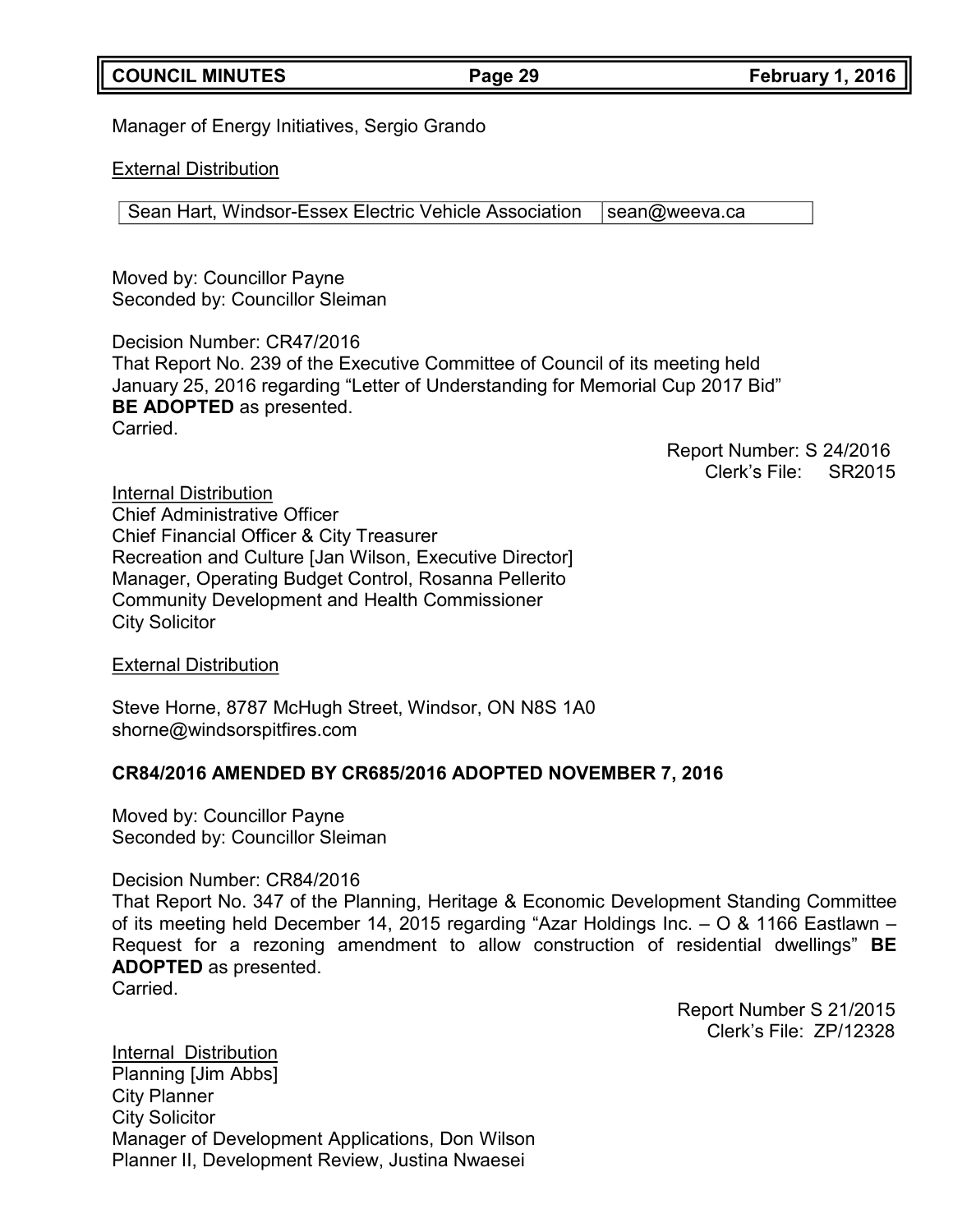## **COUNCIL MINUTES Page 30 February 1, 2016**

Chief Building Official City Engineer Zoning Clerk – Council Services Deputy Licence Commissioner Supervisor of Licensing City Clerk and Licence Commissioner Manager of Cultural Affairs, Cathy Masterson Financial Planning Administrator, Josie Gualtieri Manager, Operating Budget Control, Rosanna Pellerito Executive Director of Recreation Community Development and Health Commissioner Chief Financial Officer and City Treasurer

### External Distribution

| ∣ Tony Azar           | Tonyazar333@gmail.com                    |
|-----------------------|------------------------------------------|
| l Tim McWilliams      | Timothy.mcwilliams@sympatico.ca          |
| <b>Rob Strickland</b> | RR 1 450 Orchard Pk, Windsor, ON N8N 4Y2 |
| Jeffrey Slopen        | slopen@shibleyrighton.com                |

Moved by: Councillor Payne Seconded by: Councillor Sleiman

### Decision Number: CR85/2016

That Report No. 348 of the Planning, Heritage & Economic Development Standing Committee of its meeting held December 14, 2015 regarding "Hong Family House, 1566 Pillette Road – Heritage Alteration Permit & Community Heritage Fund" **BE ADOPTED** as presented. Carried.

> Report Number S 51/2015 Clerk's File: MB/10970

Internal Distribution Planning [John R. Calhoun] City Planner Planning, Michael Cooke City Solicitor Deputy City Solicitor, Wira H. Vendrasco Manager of Development Applications, Don Wilson Planner II, Development Review, Justina Nwaesei Chief Building Official City Engineer Zoning Clerk – Council Services Deputy Licence Commissioner Supervisor of Licensing City Clerk and Licence Commissioner

External Distribution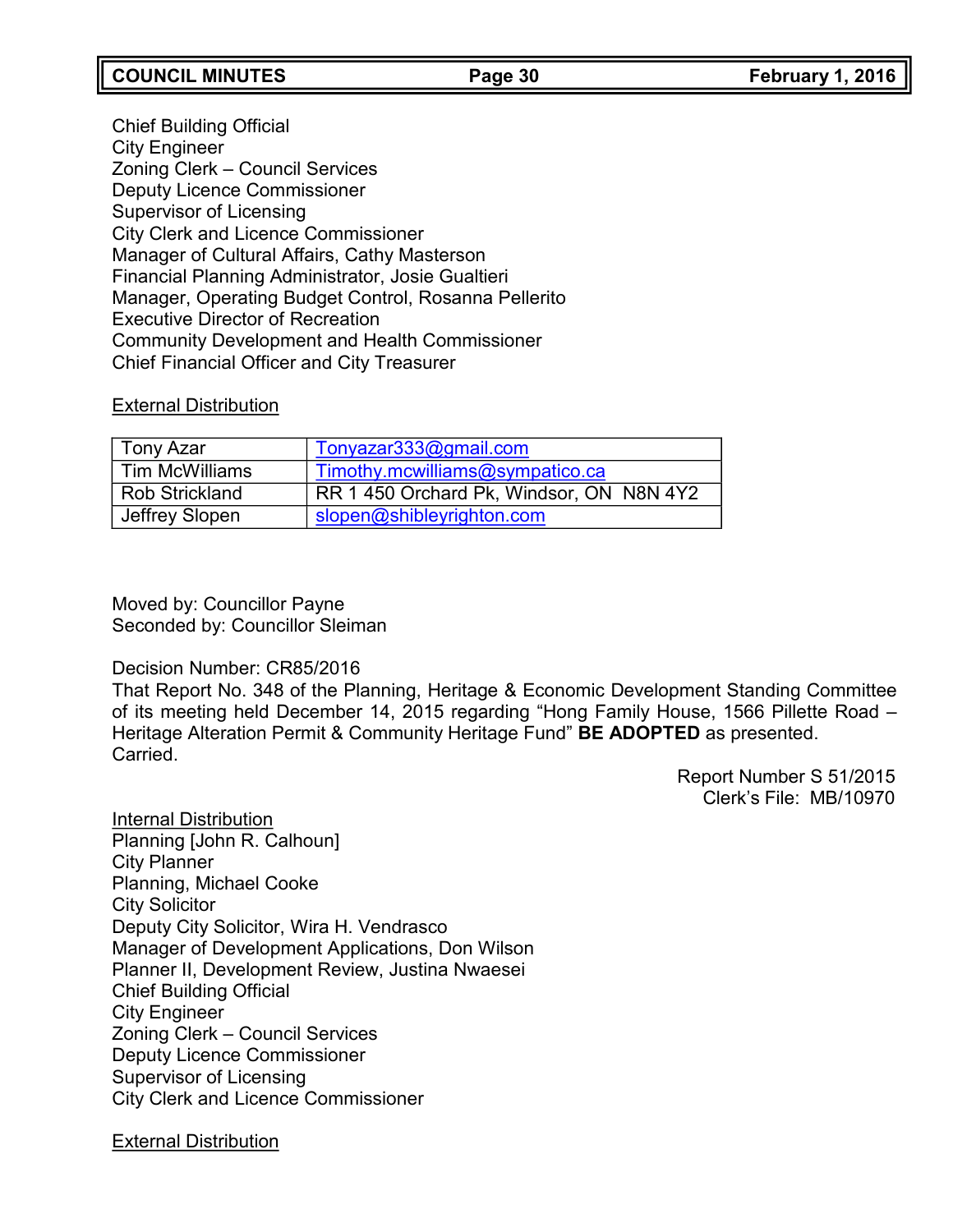**COUNCIL MINUTES Page 31 February 1, 2016**

Frank LaRosa, Full Service Group Construction  $\mid$  info@fsgcontractors. com James & Patricia Hong, Owners in the limit of limit of limits of limits of limits of limits of limits of limit

Moved by: Councillor Payne Seconded by: Councillor Sleiman

Decision Number: CR86/2016

That Report No. 349 of the Planning, Heritage & Economic Development Standing Committee of its meeting held December 14, 2015 regarding "Brownfield Redevelopment Community Improvement Plan (CIP) application submitted by 9082 Tecumseh (Canada) Ltd/AMERCO/U-Haul for the former Wickes Manufacturing/Windsor Bumper Co. facility located at 9082, 9100, and 9152 Tecumseh Road East" **BE ADOPTED** as presented. Carried.

> Report Number S 57/2015 Clerk's File: Z/8955

Internal Distribution Planning [Greg Atkinson] City Planner City Solicitor Deputy City Solicitor, Wira H. Vendrasco Manager of Development Applications, Don Wilson Planner II, Development Review, Justina Nwaesei Chief Building Official City Engineer Zoning Clerk – Council Services Deputy Licence Commissioner Supervisor of Licensing City Clerk and Licence Commissioner Chief Financial Officer and City Treasurer Deputy Treasurer, Taxation and Revenue, Janice Guthrie

External Distribution

| l D. Anstett             | David anstett@uhaul.com; marissa limoges@uhaul.com |
|--------------------------|----------------------------------------------------|
| <b>Mariam Robitaille</b> | mrobitaille@dswelchbussieres.com                   |
| Sandra Carrellas         | Sandra carrelas@golder.com                         |
| Virginia Anderson        | vanderson@golder.com                               |

Moved by: Councillor Bortolin Seconded by: Councillor Gignac

## Decision Number: CR87/2016

That Report No. 362 of the Social Development, Health & Culture Standing Committee of its meeting held December 9, 2015 regarding "Open Streets Windsor – Pilot Project" **BE ADOPTED** as presented, and further, that the request from Ford City Neighbourhood Renewal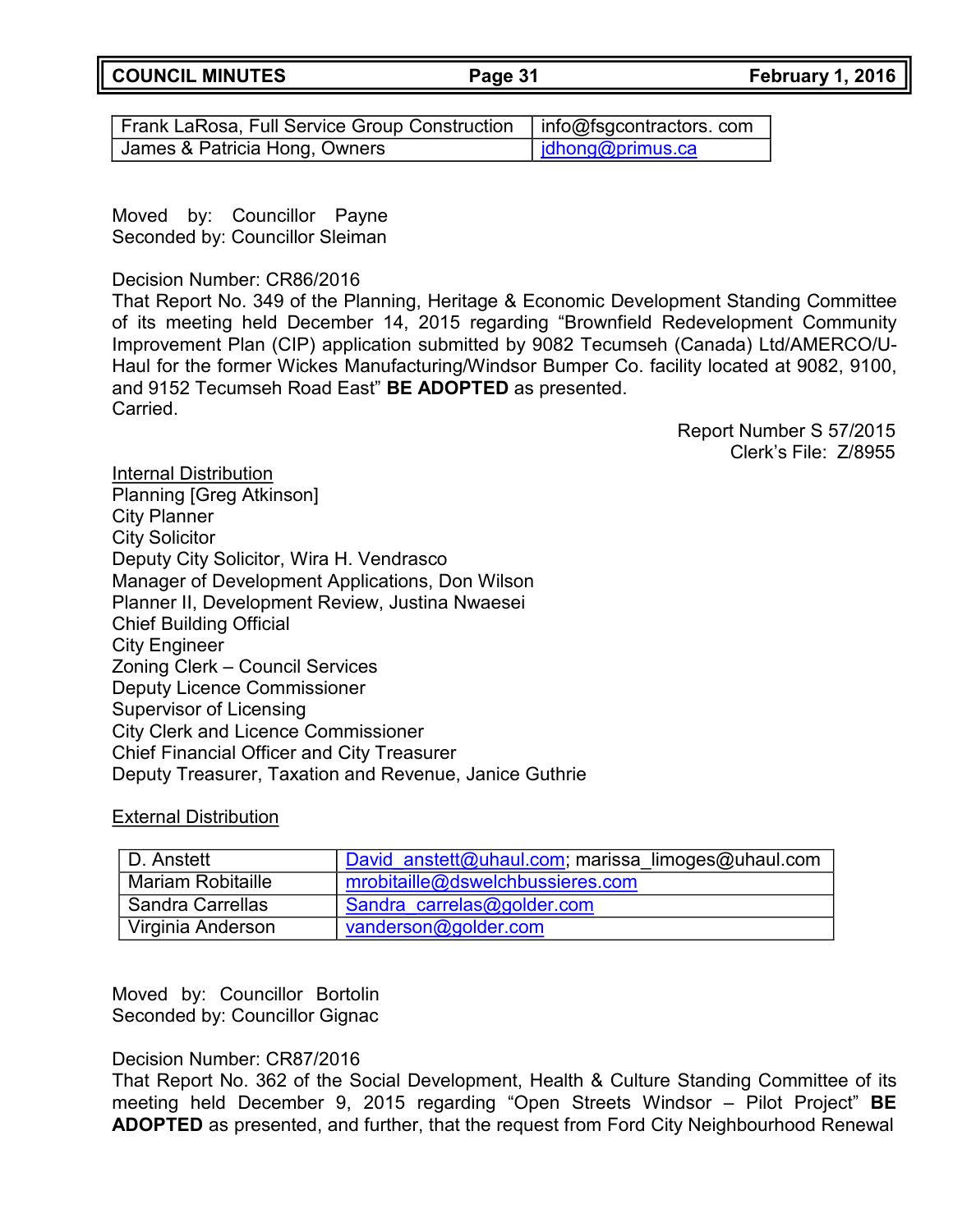## to extend the route by 1 block bringing the end of the route to Richmond and Drouillard **BE APPROVED**.

Carried.

At the request of Councillor Gignac a **recorded vote** is taken:

## **RESULTS OF RECORDED VOTE:**

|         | In Favour Councillors Bortolin, Kusmierczyk, Gignac, Holt, Elliott, Sleiman, Francis and<br>Acting Mayor Marra |
|---------|----------------------------------------------------------------------------------------------------------------|
| Opposed | Councillors Payne and Borrelli                                                                                 |
| Abstain | ∣None                                                                                                          |
| Absent  | Mayor Dilkens                                                                                                  |

Report Number S 23/2015 Clerk's File: SPL/12373

Internal Distribution

Community Development and Health Commissioner Planning [Michael Cooke] City Planner Chief Financial Officer and City Treasurer Manager, Employment & Training Initiatives, Diane Quinn Financial Planning Administrator, Melissa Cirelli Executive Director, Employment & Social Services, Bruno Ierullo Community Development and Health Commissioner City Solicitor Deputy City Solicitor, Wira H. Vendrasco

## External Distribution

| <b>Cathy Copat-Nepszy</b>                | cnepszy@wechealthunit.org            |
|------------------------------------------|--------------------------------------|
| <b>Windsor-Essex County Health Unit</b>  |                                      |
| T. J. Auer, Community Planner            | 1052 Drouillard, Windsor, ON N8Y 2P8 |
| <b>Ford City Neighbourhood Renewal</b>   | tjauer@fcnr.org                      |
| Mike Holdsworth, President               | mnholdsworth@gmail.com               |
| <b>Downtown Residents Association</b>    |                                      |
| Lorraine Goddard, CEO, United Way        | 300 Giles Boulevard E, Unit A1       |
|                                          | Windsor, ON N9A 4C4                  |
| Mary Ann Cuderman, Chair of the Olde     | macuderman@hotmail.com               |
| <b>Sandwich Towne BIA</b>                |                                      |
| Debi Croucher, Executive Director of the | debi@indabamarketing.com             |
| Downtown Windsor BIA                     |                                      |
| John Fairley, Vice President, College    | JFairley@stclaircollege.ca           |
| and Community Relations, St. Clair       |                                      |
| College                                  |                                      |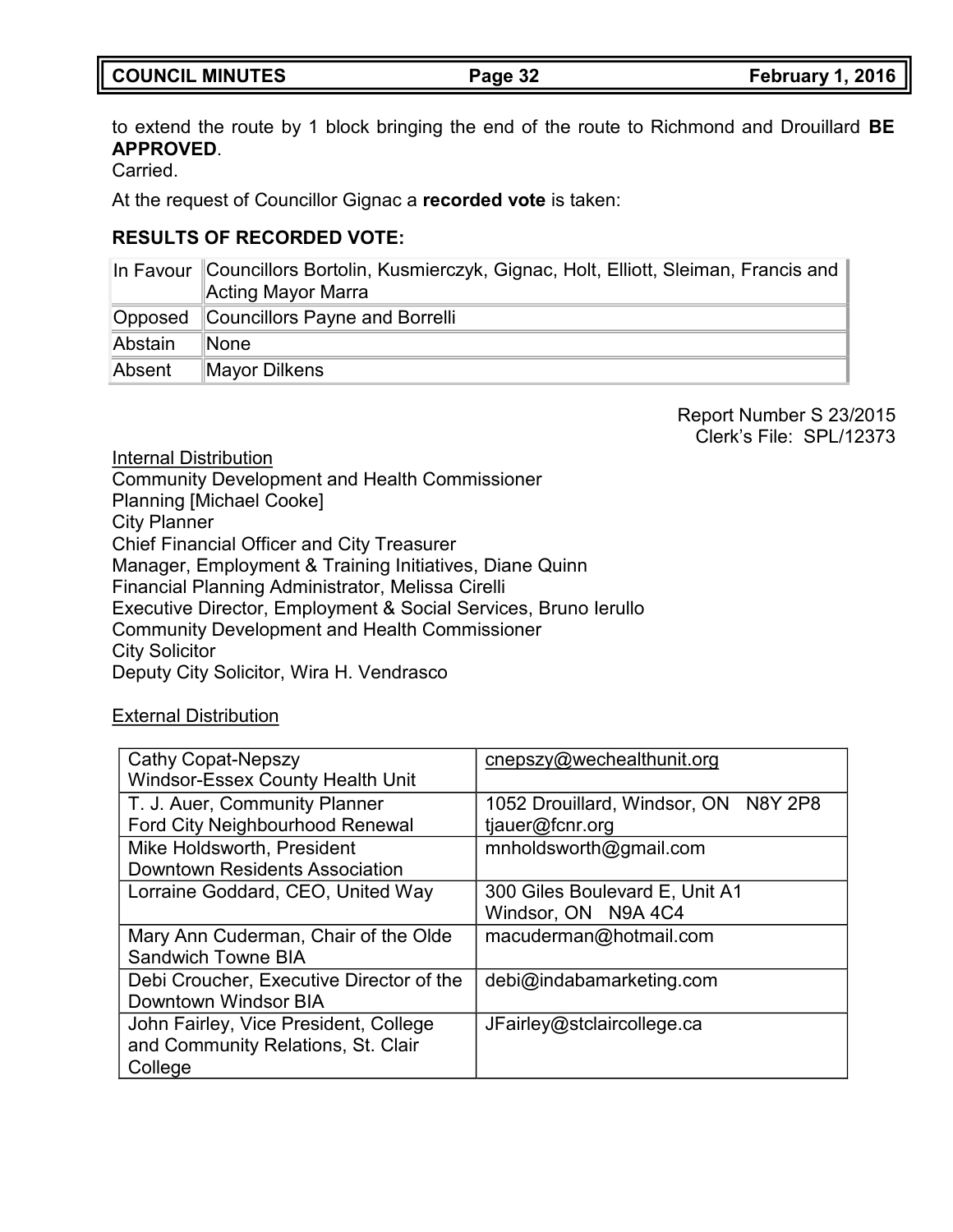## **CQ6-2016 February 1, 2016**

### **Attachment "A" Councillor Francis**

That one of the options provided in the report prepared by Admin be the following as it relates to Encroachment Fees for Business Patios within the City of Windsor include the following:

- A standardized rate across the City for all businesses with patios.
- A phased in fee approach, specifically the following:

- \$0.50/sq ft in 2016 followed by a \$0.50 increase in each following year up to 2021 where the fee is capped at \$3.00/sq ft for all business patio owners in the City of Windsor. What would the financial impact be for the City under this plan? How much revenue could be expected in each of the years with the phased in fee structure and what if any budget shortfalls will that create as it relates to the current status quo?

### **Attachment "B" Councillor Bortolin**

- # of patios
- $\bullet$  # of patios that are licensed vs cafe style (2 categories)
- How many patio permits were issued the last year of regular fees
- How is the fee structure developed
- Options with respect to fee options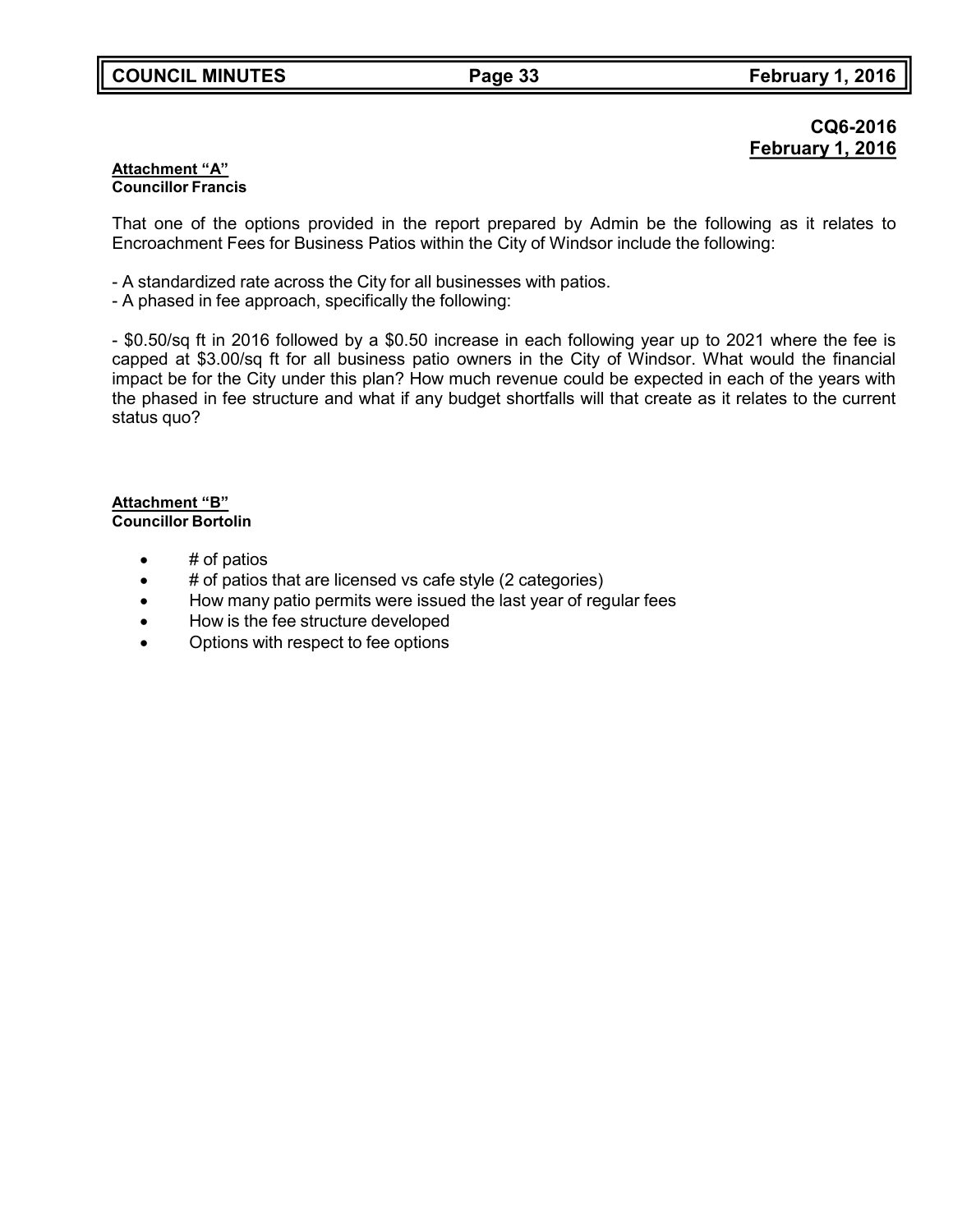| <b>COUNCIL MINUTES</b> |  |
|------------------------|--|
|------------------------|--|

## **Adopted by Council at its meeting held February 1, 2016 [CR61/2016]**

/AC Windsor, Ontario February 1, 2016

REPORT NO. 325 of the ENVIRONMENT, TRANSPORTATION & PUBLIC SAFETY STANDING COMMITTEE of its meeting held January 20, 2016

Present: Councillor Fred Francis Councillor Chris Holt Councillor Bill Marra (Chair) Councillor Hilary Payne Councillor Paul Borrelli

That the following recommendations of the Environment, Transportation and Public Safety Standing Committee **BE APPROVED:**

Moved by Councillor Borrelli, seconded by Councillor Holt,

That Administration **BE DIRECTED** to provide scenarios/options in order to achieve an overall 25% coverage of bus shelters throughout the City of Windsor and to report back.

Carried.

Clerk's Note:Report No. 3 of the Transit Windsor Advisory Committee is *attached* as background information.

**CHAIRPERSON**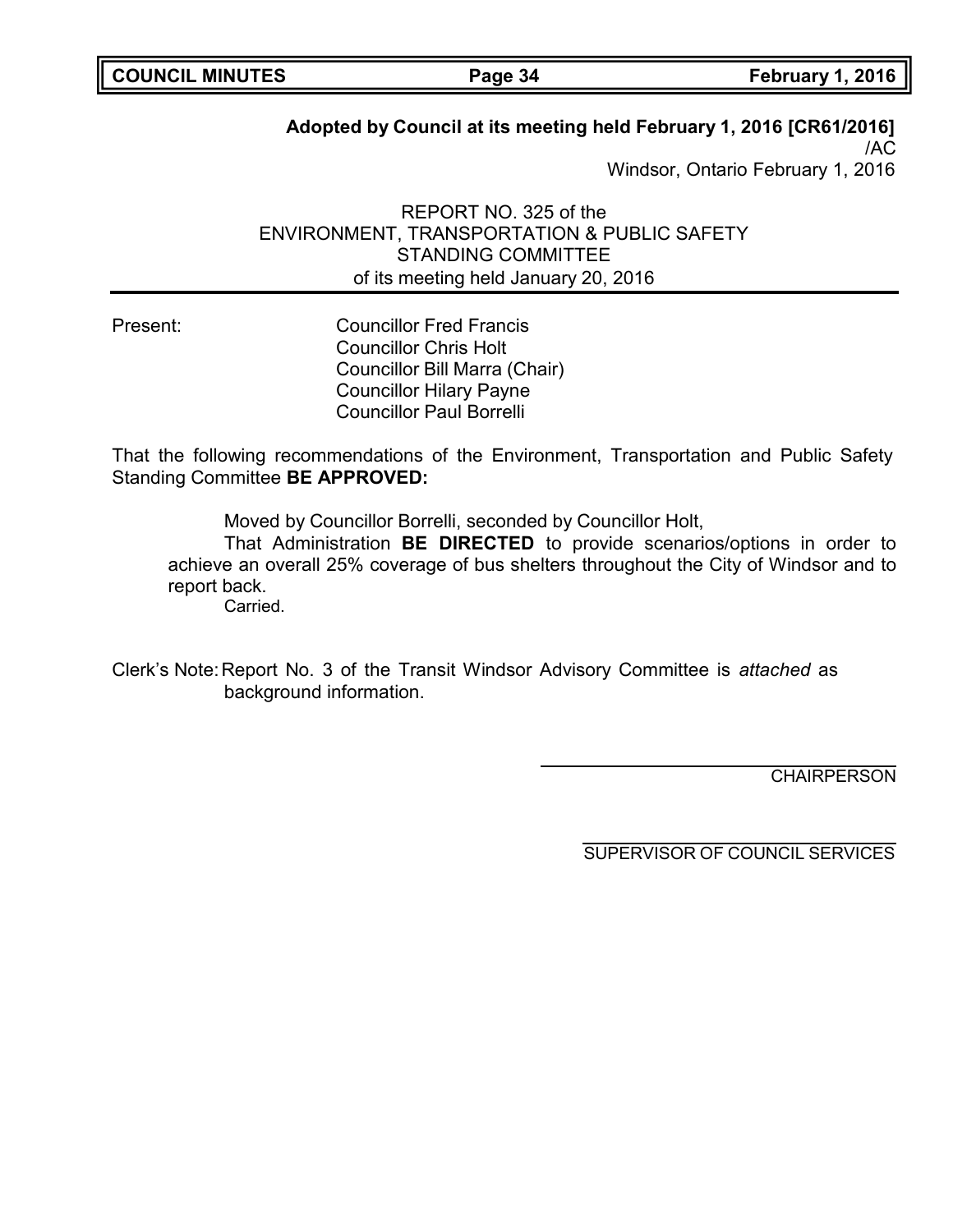| <b>COUNCIL MINUTES</b> |  |
|------------------------|--|
|------------------------|--|

**Page 35 February 1, 2016** 

## **Adopted by Council at its meeting held February 1, 2016 [CR62/2016]** /AC Windsor, Ontario February 1, 2016

REPORT NO. 326 of the ENVIRONMENT, TRANSPORTATION & PUBLIC SAFETY STANDING COMMITTEE of its meeting held January 20, 2016

Present: Councillor Fred Francis Councillor Chris Holt Councillor Bill Marra (Chair) Councillor Hilary Payne Councillor Paul Borrelli

That the following recommendations of the Environment, Transportation and Public Safety Standing Committee **BE APPROVED:**

Moved by Councillor Holt, seconded by Councillor Payne, That the minutes of the Transit Windsor Advisory Committee meeting held November 5, 2015 **BE RECEIVED** for information. Carried.

Clerk's Note:The minutes of the Transit Windsor Advisory Committee meeting held November 5, 2015 are *attached* as background information.

**CHAIRPERSON**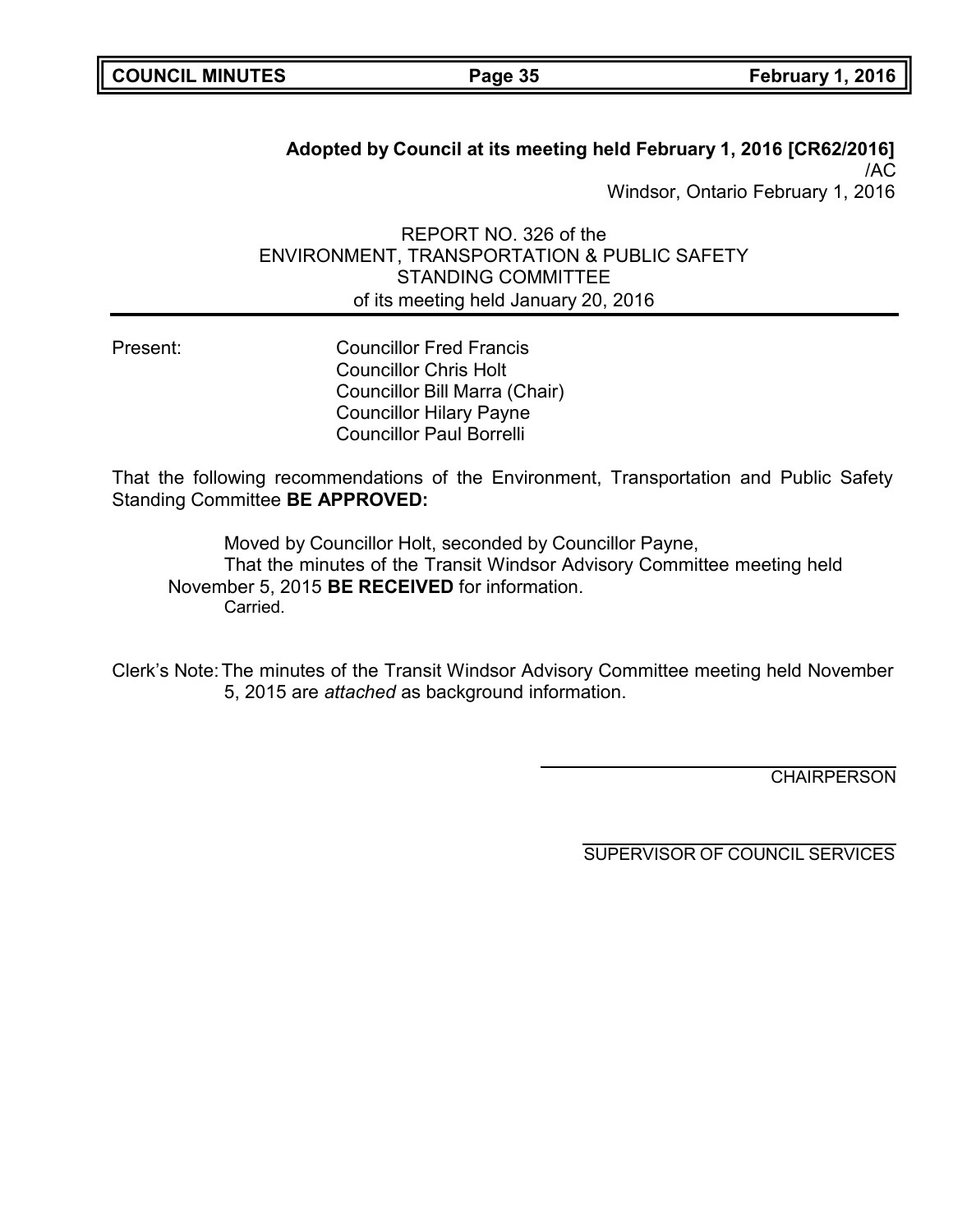| <b>COUNCIL MINUTES</b> |  |
|------------------------|--|
|------------------------|--|

**COUNCIL MINUTES Page 36 February 1, 2016**

**Adopted by Council at its meeting held February 1, 2016 [CR63/2016]** /AC Windsor, Ontario February 1, 2016

REPORT NO. 327 of the ENVIRONMENT, TRANSPORTATION & PUBLIC SAFETY STANDING COMMITTEE of its meeting held January 20, 2016

Present: Councillor Fred Francis Councillor Chris Holt Councillor Bill Marra (Chair) Councillor Hilary Payne Councillor Paul Borrelli

That the following recommendations of the Environment, Transportation and Public Safety Standing Committee **BE APPROVED:**

Moved by Councillor Holt, seconded by Councillor Payne, That the minutes of the Windsor Bicycling Committee meeting held September 29, 2015 **BE RECEIVED** for information Carried.

Clerk's Note:The minutes of the Windsor Bicycling Committee meeting held September 29, 2015 are *attached* as background information.

**CHAIRPERSON**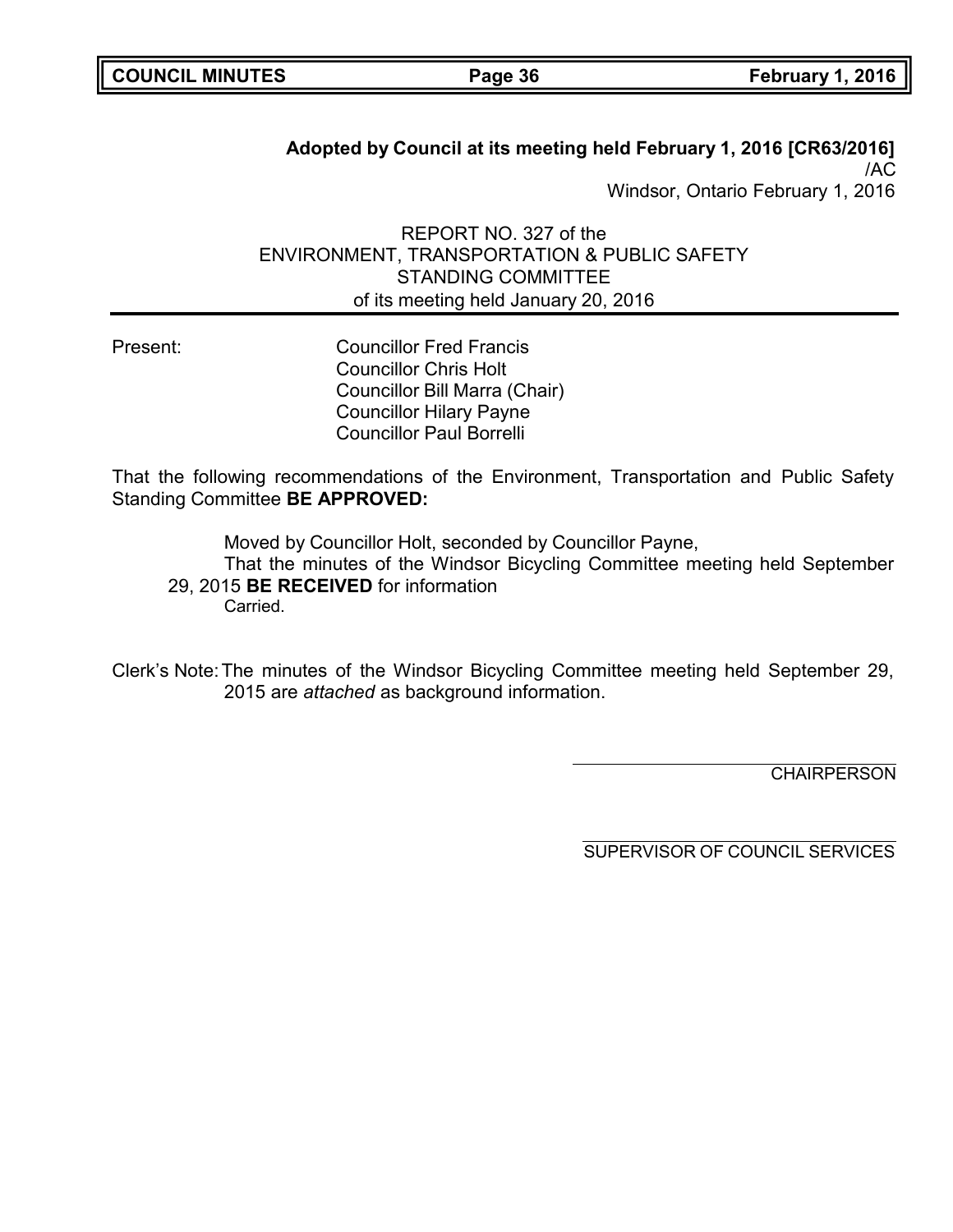## **Adopted by Council at its meeting held February 1, 2016 [CR64/2016]**

/AC Windsor, Ontario February 1, 2016

REPORT NO. 328 of the ENVIRONMENT, TRANSPORTATION & PUBLIC SAFETY STANDING COMMITTEE of its meeting held January 20, 2016

Present: Councillor Fred Francis Councillor Chris Holt Councillor Bill Marra (Chair) Councillor Hilary Payne Councillor Paul Borrelli

That the following recommendations of the Environment, Transportation and Public Safety Standing Committee **BE APPROVED:**

Moved by Councillor Holt, seconded by Councillor Payne,

That the minutes of the Essex-Windsor Solid Waste Authority Regular Board meeting held September 1, 2015 **BE RECEIVED** for information Carried.

Clerk's Note:The minutes of the Essex-Windsor Solid Waste Authority Regular Board meeting held September 1, 2015 are *attached* as background information.

**CHAIRPERSON** 

SUPERVISOR OF COUNCIL SERVICES

**COUNCIL MINUTES Page 37 February 1, 2016**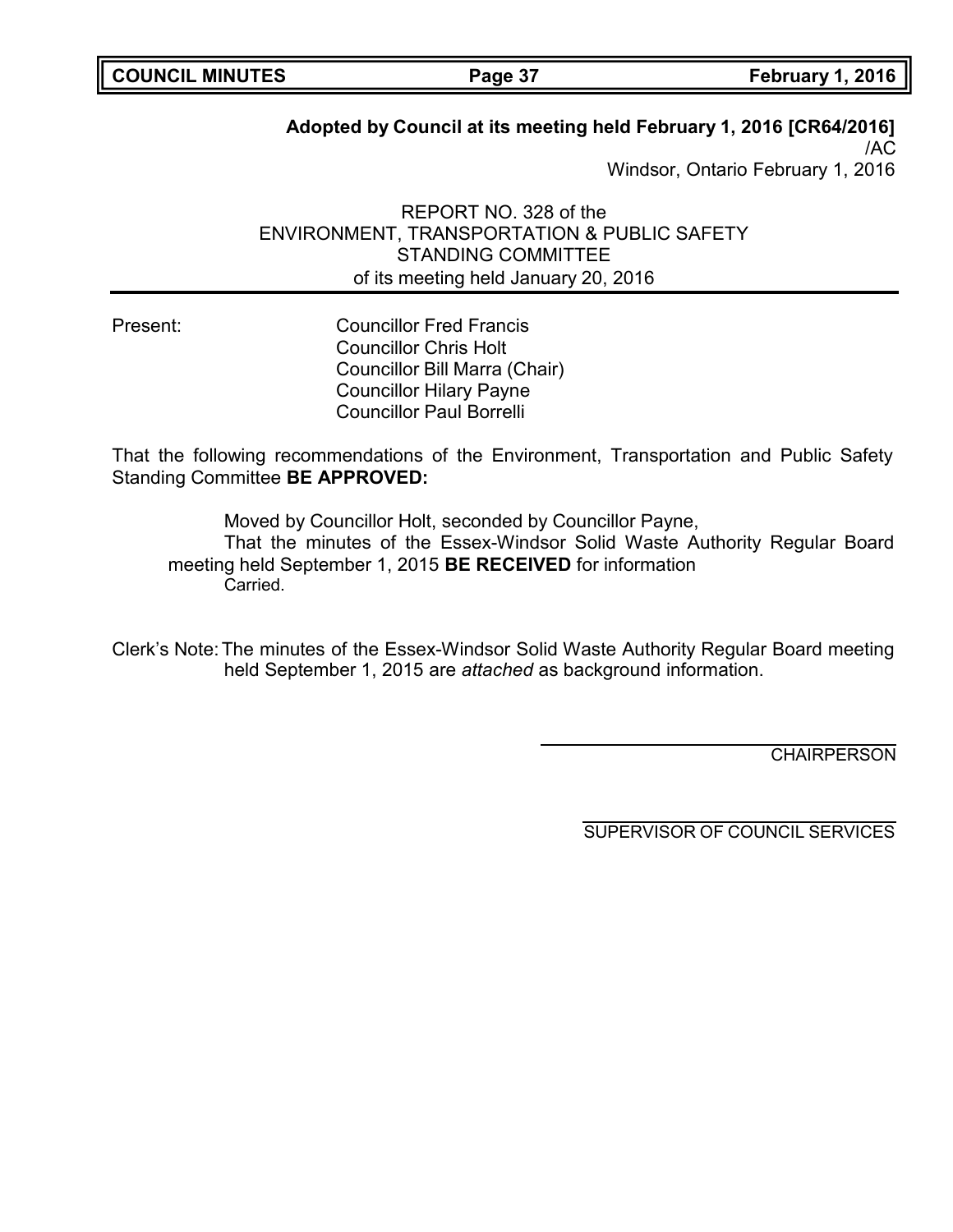| <b>COUNCIL MINUTES</b> |  |
|------------------------|--|
|------------------------|--|

## **Adopted by Council at its meeting held February 1, 2016 [CR65/2016]**

/AC Windsor, Ontario February 1, 2016

REPORT NO. 329 of the ENVIRONMENT, TRANSPORTATION & PUBLIC SAFETY STANDING COMMITTEE of its meeting held January 20, 2016

Present: Councillor Fred Francis Councillor Chris Holt Councillor Bill Marra (Chair) Councillor Hilary Payne Councillor Paul Borrelli

That the following recommendations of the Environment, Transportation and Public Safety Standing Committee **BE APPROVED:**

Moved by Councillor Holt, seconded by Councillor Payne, That the minutes of the Town & Gown Committee meeting held November 17, 2015 **BE RECEIVED** for information **Carried** 

Clerk's Note:The minutes of the Town & Gown Committee meeting held November 17, 2015 are *attached* as background information.

**CHAIRPERSON** 

SUPERVISOR OF COUNCIL SERVICES

**Page 38 February 1, 2016**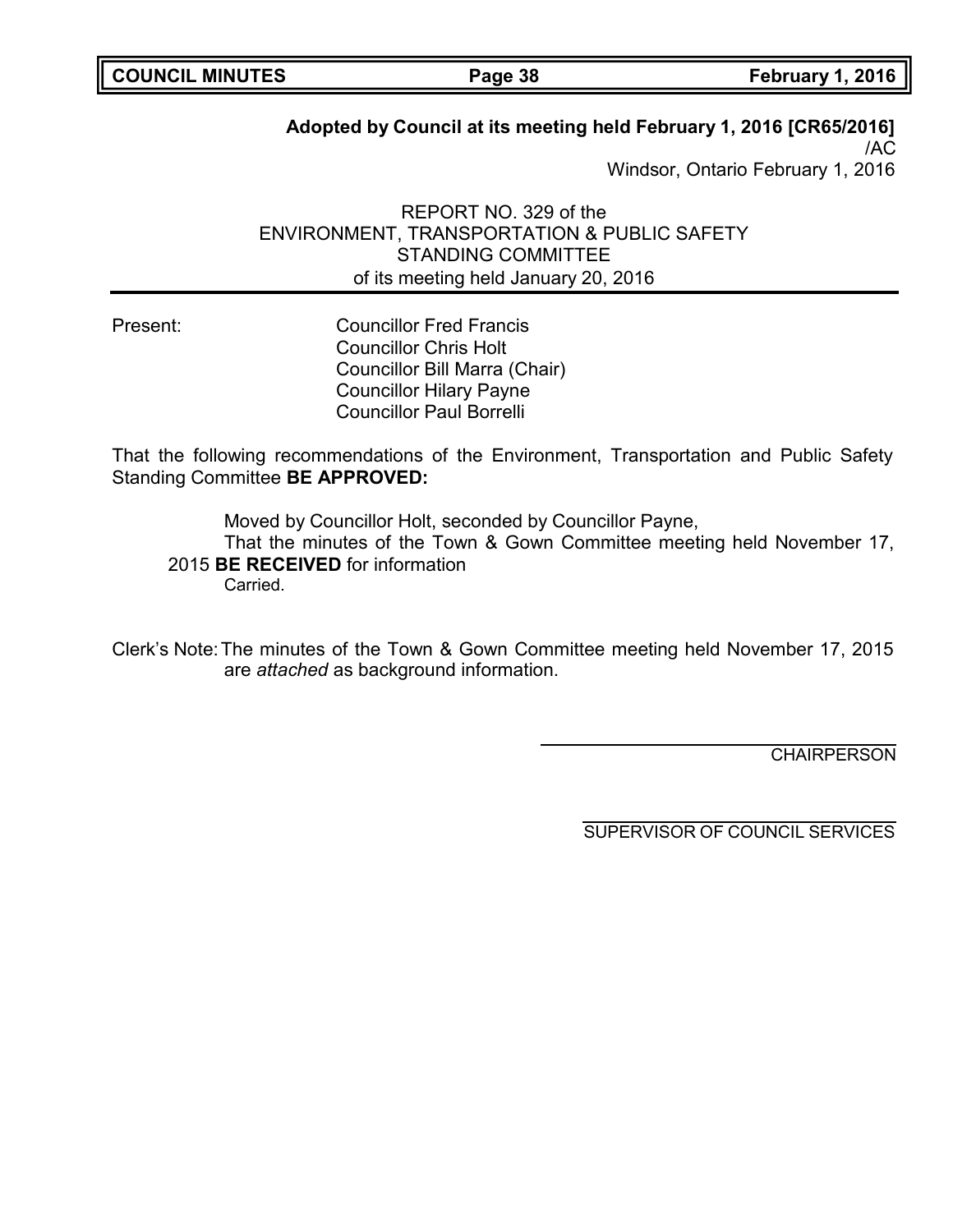| <b>COUNCIL MINUTES</b> |  |
|------------------------|--|
|------------------------|--|

## **Adopted by Council at its meeting held February 1, 2016 [CR66/2016]**

/AC Windsor, Ontario February 1, 2016

REPORT NO. 330 of the ENVIRONMENT, TRANSPORTATION & PUBLIC SAFETY STANDING COMMITTEE of its meeting held January 20, 2016

Present: Councillor Fred Francis Councillor Chris Holt Councillor Bill Marra (Chair) Councillor Hilary Payne Councillor Paul Borrelli

That the following recommendations of the Environment, Transportation and Public Safety Standing Committee **BE APPROVED:**

Moved by Councillor Holt, seconded by Councillor Payne, That the minutes of the Essex-Windsor Solid Waste Authority Regular Board meeting held November 3, 2015 **BE RECEIVED** for information **Carried** 

Clerk's Note:The minutes of the Essex-Windsor Solid Waste Authority Regular Board meeting held November 3, 2015 are *attached* as background information.

**CHAIRPERSON** 

SUPERVISOR OF COUNCIL SERVICES

**Page 39 February 1, 2016**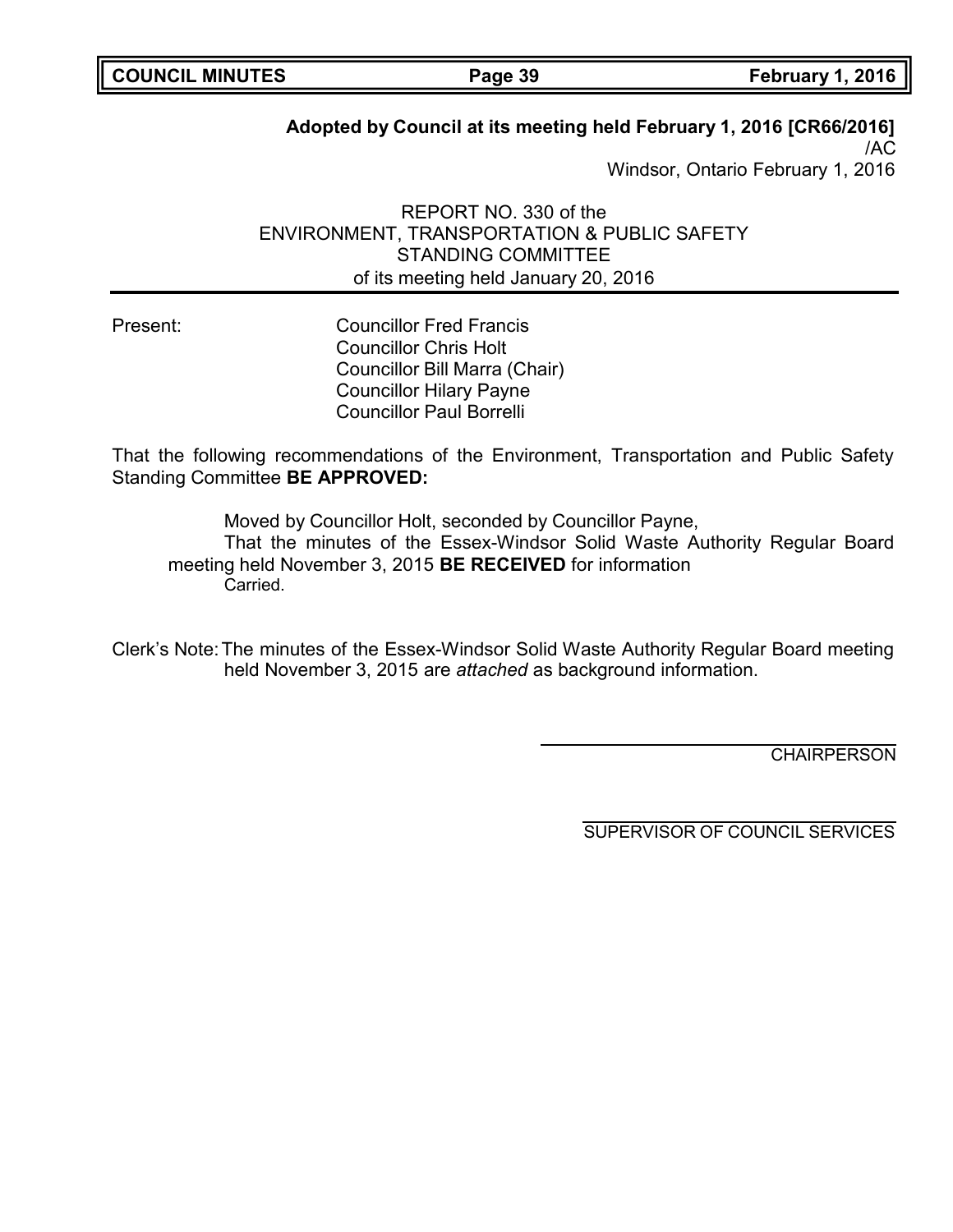| <b>COUNCIL MINUTES</b> |  |
|------------------------|--|
|------------------------|--|

## **Adopted by Council at its meeting held February 1, 2016 [CR67/2016]**

/AC Windsor, Ontario February 1, 2016

REPORT NO. 331 of the ENVIRONMENT, TRANSPORTATION & PUBLIC SAFETY STANDING COMMITTEE of its meeting held January 20, 2016

Present: Councillor Fred Francis Councillor Chris Holt Councillor Bill Marra (Chair) Councillor Hilary Payne Councillor Paul Borrelli

That the following recommendations of the Environment, Transportation and Public Safety Standing Committee **BE APPROVED:**

Moved by Councillor Holt, seconded by Councillor Payne, That the minutes of the Windsor Essex County Environment Committee meeting held November 26, 2015 **BE RECEIVED** for information **Carried** 

Clerk's Note:The minutes of the Windsor Essex County Environment Committee meeting held November 26, 2015 are *attached* as background information.

**CHAIRPERSON**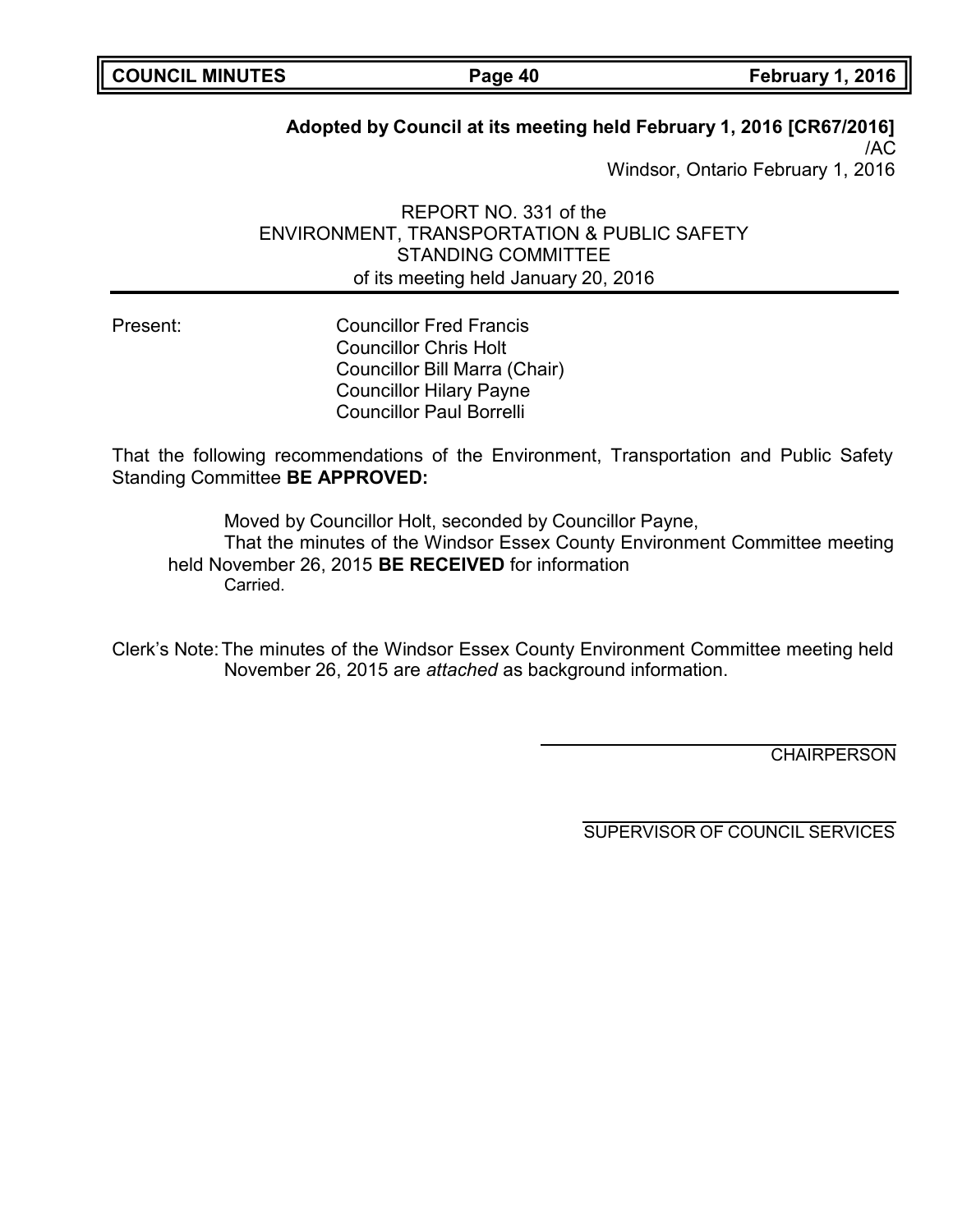| <b>COUNCIL MINUTES</b> |  |
|------------------------|--|
|------------------------|--|

**Page 41 February 1, 2016** 

**Adopted by Council at its meeting held February 1, 2016 [CR68/2016]** /AC Windsor, Ontario February 1, 2016

REPORT NO. 332 of the ENVIRONMENT, TRANSPORTATION & PUBLIC SAFETY STANDING COMMITTEE of its meeting held January 20, 2016

Present: Councillor Fred Francis Councillor Chris Holt Councillor Bill Marra (Chair) Councillor Hilary Payne Councillor Paul Borrelli

That the following recommendations of the Environment, Transportation and Public Safety Standing Committee **BE APPROVED:**

Moved by Councillor Holt, seconded by Councillor Francis, That the report CQ44-2015 – Kildare Road Traffic Calming (Seneca to Shepherd) **BE RECEIVED** for information Carried.

S 39/2015 ST2015

Clerk's Note: The report of the Policy Analyst dated November 3, 2015 entitled "CQ44-2015 – Kildare Road Traffic Calming (Seneca to Shepherd) is *attached* as background information.

**CHAIRPERSON**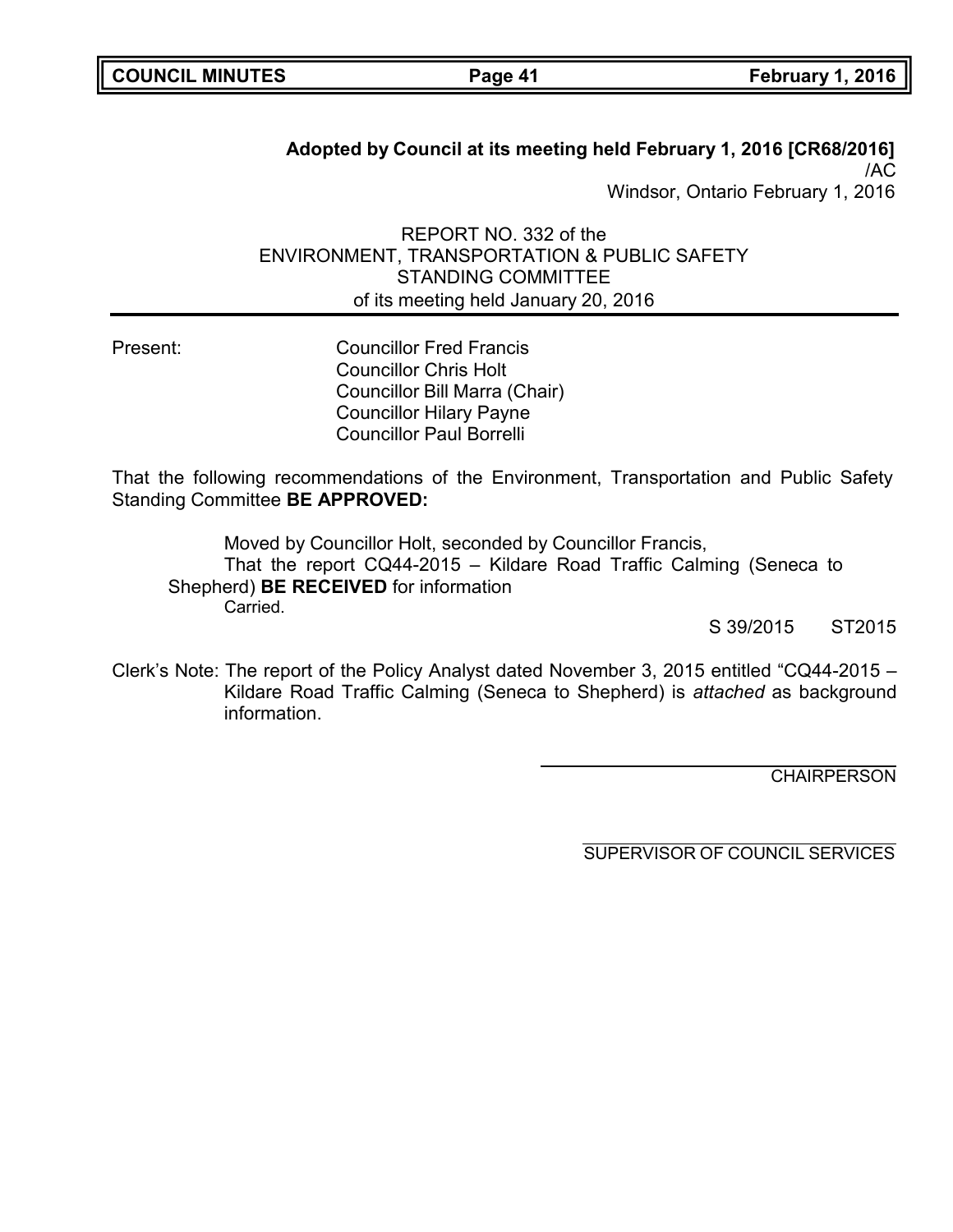| <b>COUNCIL MINUTES</b> |  |
|------------------------|--|
|------------------------|--|

## **Adopted by Council at its meeting held February 1, 2016 [CR69/2016]**

/AC Windsor, Ontario February 1, 2016

REPORT NO. 333 of the ENVIRONMENT, TRANSPORTATION & PUBLIC SAFETY STANDING COMMITTEE of its meeting held January 20, 2016

Present: Councillor Fred Francis Councillor Chris Holt Councillor Bill Marra (Chair) Councillor Hilary Payne Councillor Paul Borrelli

That the following recommendations of the Environment, Transportation and Public Safety Standing Committee **BE APPROVED:**

> Moved by Councillor Francis, seconded by Councillor Holt, That the report CQ48-2015 Temporary Traffic Signals During Detours **BE RECEIVED** for information. Carried.

> > S 41/2015 ST2015

Clerk's Note: The report of the Policy Analyst dated November 6, 2015 entitled "CQ48-2015 Temporary Traffic Signals During Detours" is *attached* as background information.

**CHAIRPERSON**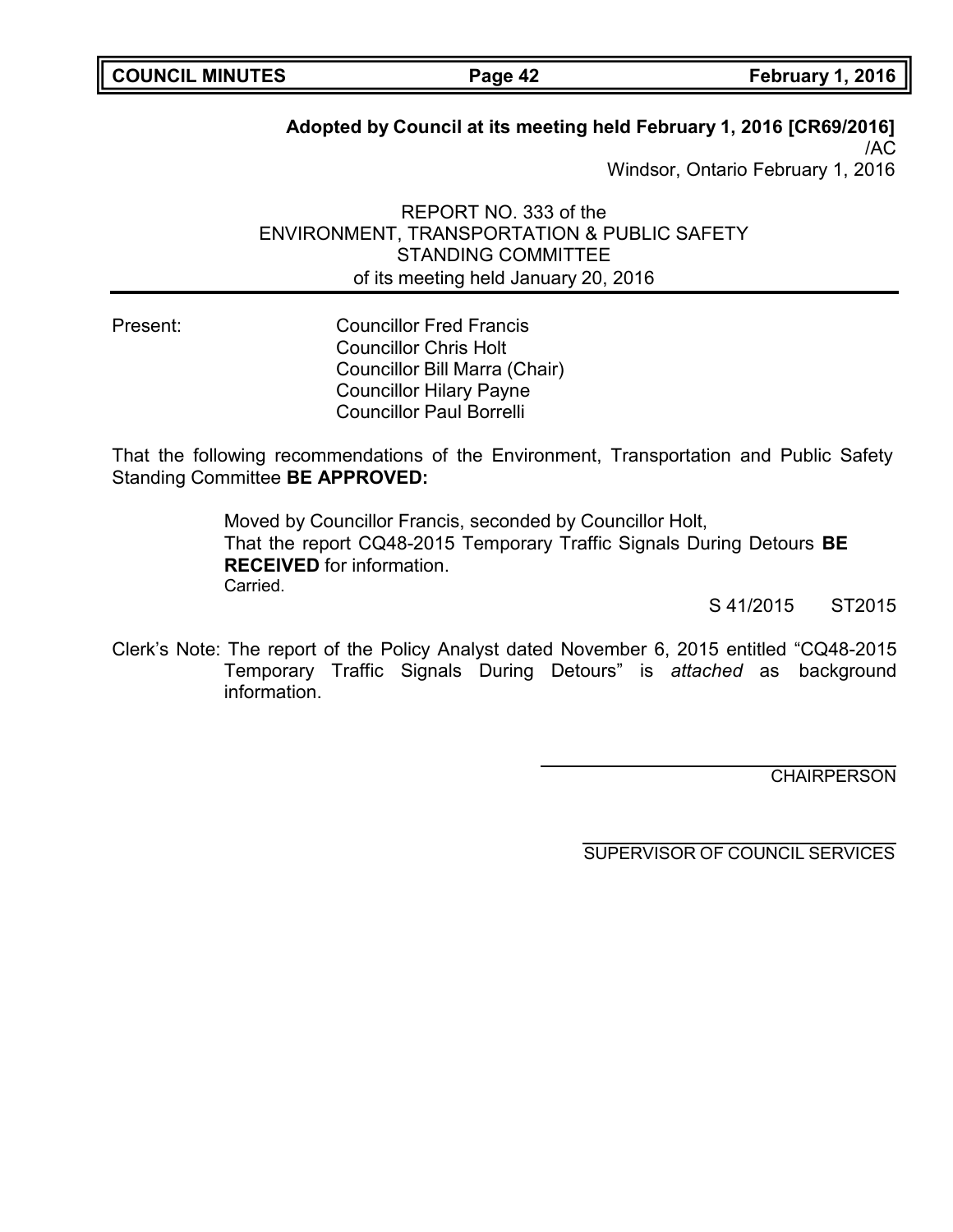| <b>COUNCIL MINUTES</b> |  |
|------------------------|--|
|------------------------|--|

## **Adopted by Council at its meeting held February 1, 2016 [CR70/2016]**

/AC Windsor, Ontario February 1, 2016

REPORT NO. 336 of the ENVIRONMENT, TRANSPORTATION & PUBLIC SAFETY STANDING COMMITTEE of its meeting held January 20, 2016

Present: Councillor Fred Francis Councillor Chris Holt Councillor Bill Marra (Chair) Councillor Hilary Payne Councillor Paul Borrelli

That the following recommendations of the Environment, Transportation and Public Safety Standing Committee **BE APPROVED:**

> Moved by Councillor Holt, seconded by Councillor Francis, That the report CQ50-2015 Wyandotte Street and Church Street Crosswalk Request **BE RECEIVED** for information. Carried.

> > S 45/2015 ST2015

Clerk's Note: The report of the Policy Analyst dated November 6, 2015 entitled "CQ50-2015 Wyandotte Street and Church Street Crosswalk Request " is *attached* as background information.

**CHAIRPERSON** 

SUPERVISOR OF COUNCIL SERVICES

**Page 43 February 1, 2016**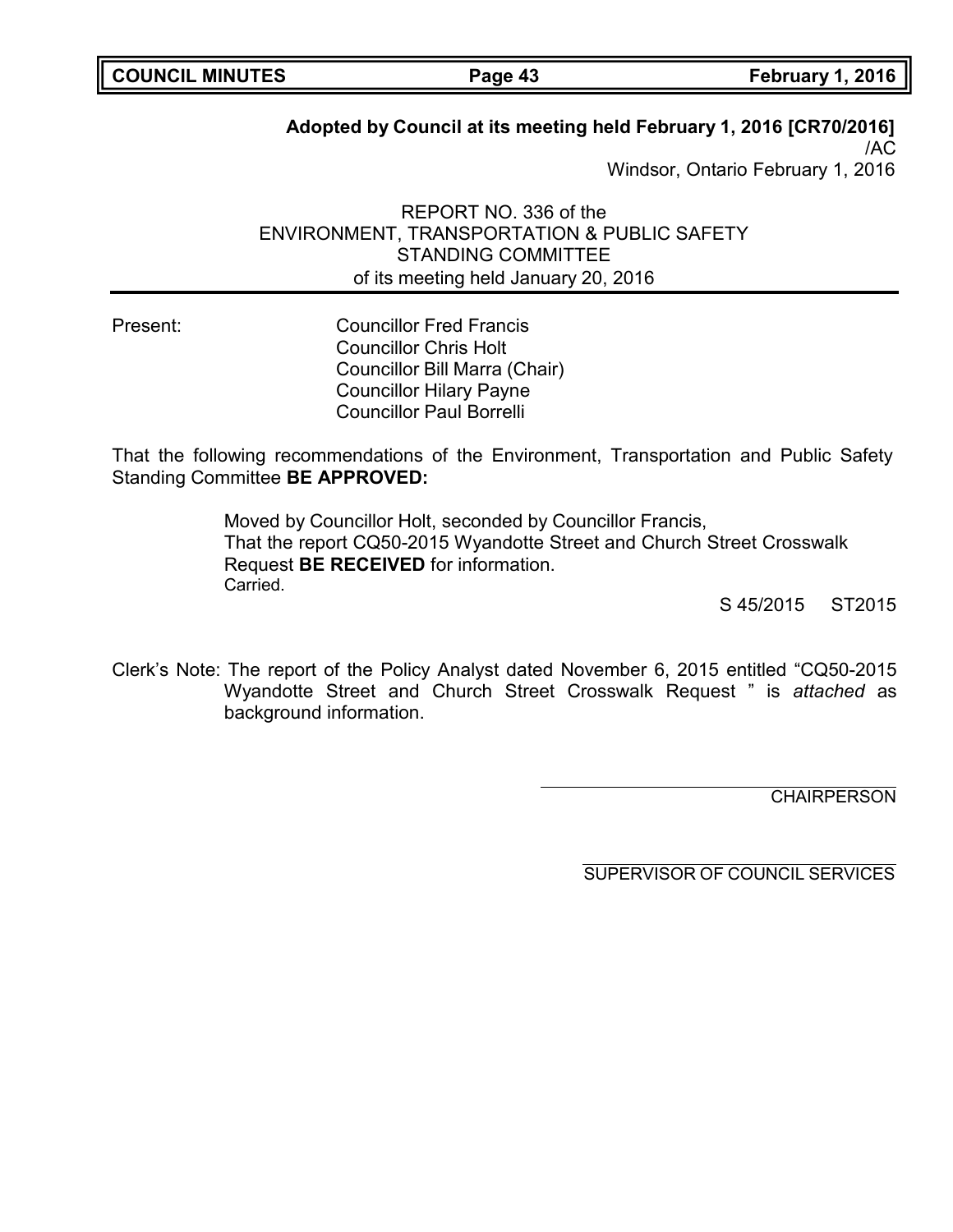| <b>COUNCIL MINUTES</b> |  |
|------------------------|--|
|------------------------|--|

## **Adopted by Council at its meeting held February 1, 2016 [CR71/2016]**

/AC Windsor, Ontario February 1, 2016

REPORT NO. 337 of the ENVIRONMENT, TRANSPORTATION & PUBLIC SAFETY STANDING COMMITTEE of its meeting held January 20, 2016

Present: Councillor Fred Francis Councillor Chris Holt Councillor Bill Marra (Chair) Councillor Hilary Payne Councillor Paul Borrelli

That the following recommendations of the Environment, Transportation and Public Safety Standing Committee **BE APPROVED:**

> Moved by Councillor Holt, seconded by Councillor Francis, That the report of the City Engineer dated December 4, 2015 entitled "Update to Council on Basement Flooding Prevention Measures" **BE RECEIVED** for information. Carried.

> > S 45/2015 ST2015

Clerk's Note: The report of the City Engineer dated December 4, 2015 entitled "Update to Council on Basement Flooding Prevention Measures" is *attached* as background information.

**CHAIRPERSON** 

SUPERVISOR OF COUNCIL SERVICES

**Page 44 February 1, 2016**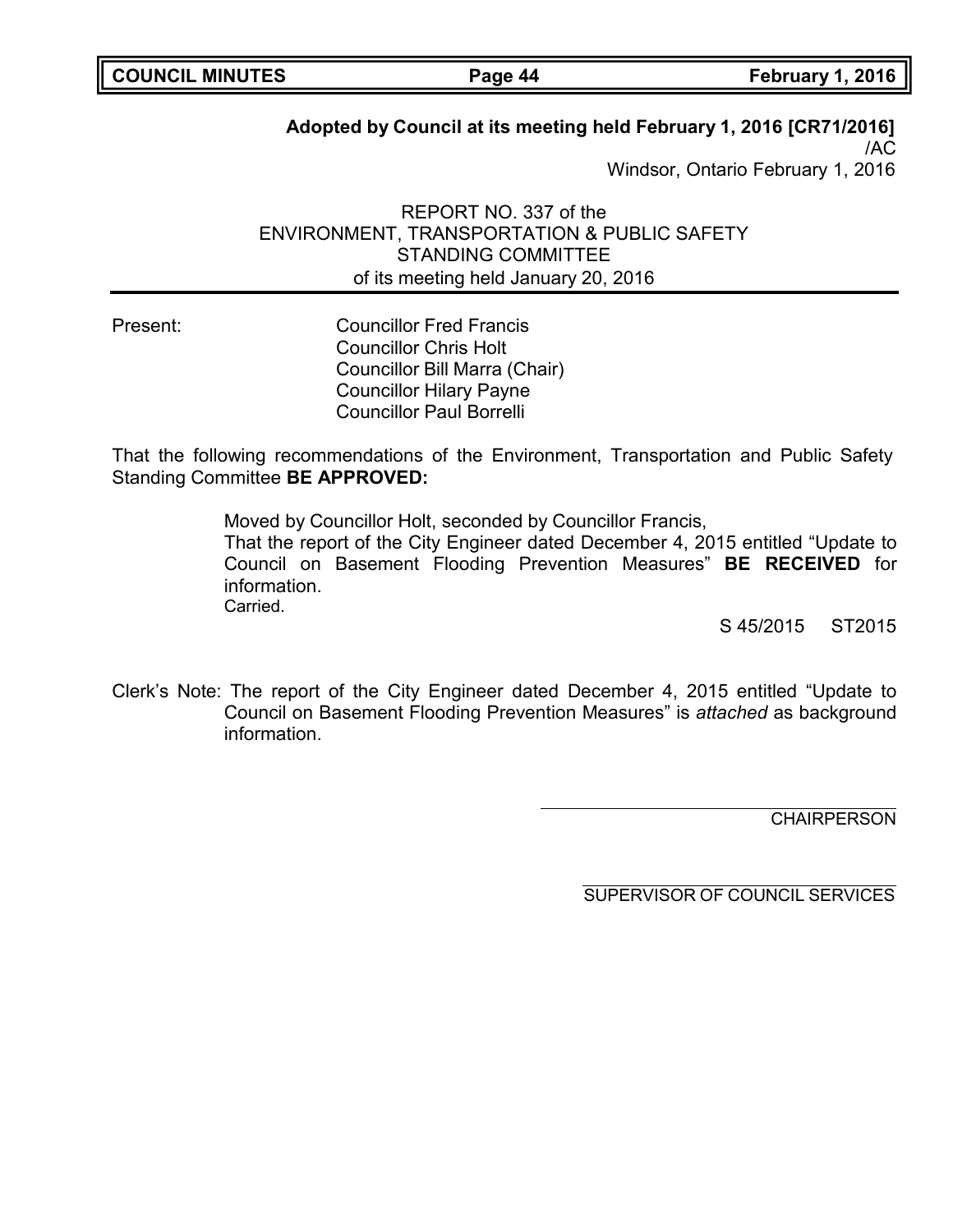| <b>COUNCIL MINUTES</b> |  |
|------------------------|--|
|------------------------|--|

## **Adopted by Council at its meeting held February 1, 2016 [CR72/2016]**

/AC Windsor, Ontario February 1, 2016

REPORT NO. 338 of the ENVIRONMENT, TRANSPORTATION & PUBLIC SAFETY STANDING COMMITTEE of its meeting held January 20, 2016

Present: Councillor Fred Francis Councillor Chris Holt Councillor Bill Marra (Chair) Councillor Hilary Payne Councillor Paul Borrelli

That the following recommendations of the Environment, Transportation and Public Safety Standing Committee **BE APPROVED:**

> Moved by Councillor Holt, seconded by Councillor Payne, That the report of the City Engineer dated December 8, 2015 entitled "Response to CQ61-2015 – Downspout Disconnection Program" **BE RECEIVED** for information. Carried.

> > S 65/2015 SW2015

Clerk's Note: The report of the City Engineer dated December 8, 2015 entitled "Response to CQ61-2015 – Downspout Disconnection Program" is *attached* as background information.

**CHAIRPERSON** 

SUPERVISOR OF COUNCIL SERVICES

**COUNCIL MINUTES Page 45 February 1, 2016**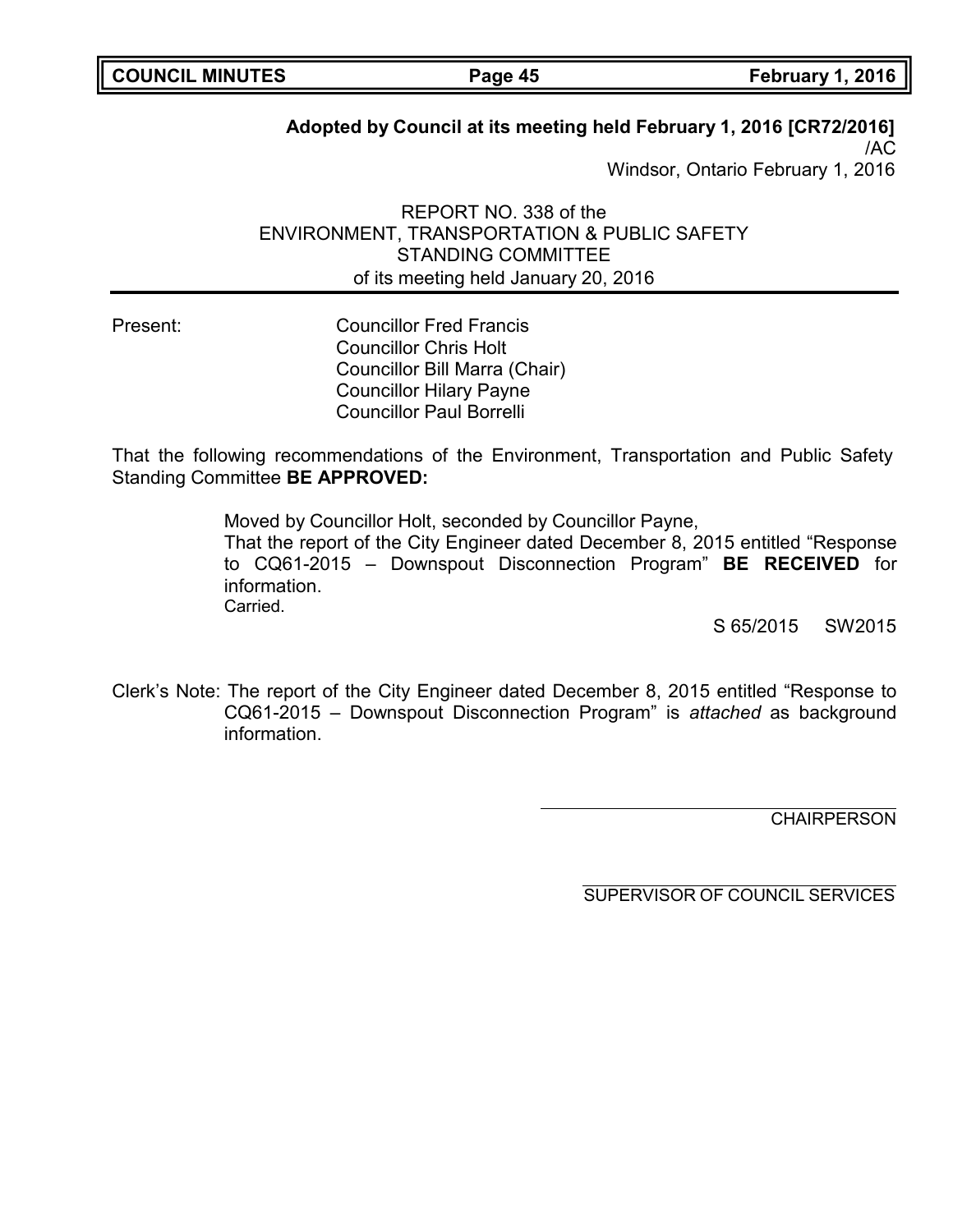| <b>COUNCIL MINUTES</b> |  |
|------------------------|--|
|------------------------|--|

**COUNCIL MINUTES Page 46 February 1, 2016**

**Adopted by Council at its meeting held February 1, 2016 [CR73/2016]** /AC Windsor, Ontario February 1, 2016

REPORT NO. 339 of the ENVIRONMENT, TRANSPORTATION & PUBLIC SAFETY STANDING COMMITTEE of its meeting held January 20, 2016

Present: Councillor Fred Francis Councillor Chris Holt Councillor Bill Marra (Chair) Councillor Hilary Payne Councillor Paul Borrelli

That the following recommendations of the Environment, Transportation and Public Safety Standing Committee **BE APPROVED:**

Moved by Councillor Payne, seconded by Councillor Francis,

THAT Council **RECEIVE** this report for information in response to CQ63-2015 which requested administration report back on the following winter control items in regards to 1) notification to property owners not to clear their sidewalks until all plowing is done; 2) plowing onto lawns rather than sidewalks; and 3) declaration of a snow emergency so as to get vehicles off streets where possible be responded. Carried.

S 61/2015 SW2015

Clerk's Note: The report of the City Engineer dated December 3, 2015 entitled "CQ63-2015 – Winter Control Items" is *attached* as background information.

**CHAIRPERSON**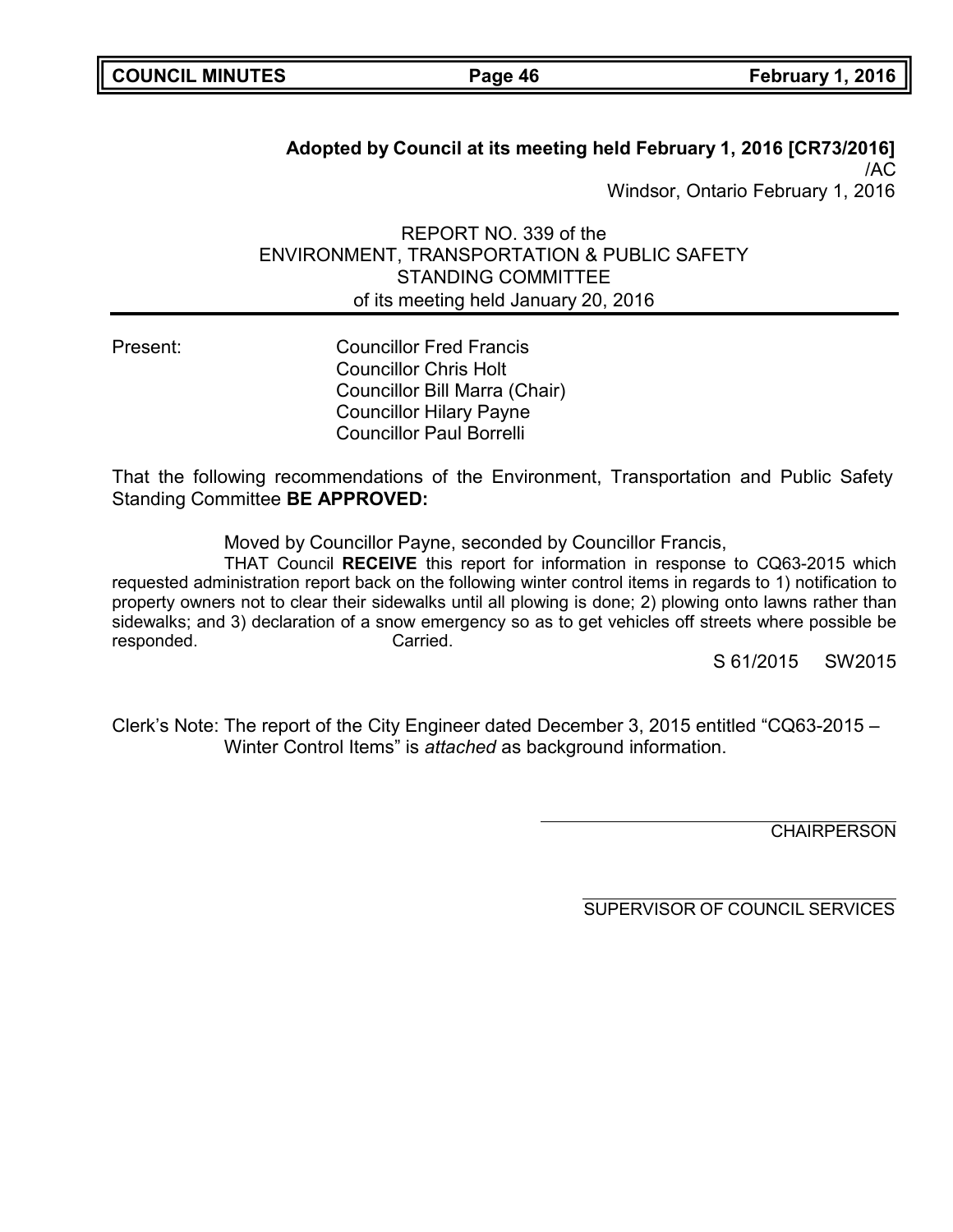## **Adopted by Council at its meeting held February 1, 2016 [CR74/2016]**

/AC Windsor, Ontario February 1, 2016

REPORT NO. 341 of the ENVIRONMENT, TRANSPORTATION & PUBLIC SAFETY STANDING COMMITTEE of its meeting held January 20, 2016

Present: Councillor Fred Francis Councillor Chris Holt Councillor Bill Marra (Chair) Councillor Hilary Payne Councillor Paul Borrelli

That the following recommendations of the Environment, Transportation and Public Safety Standing Committee **BE APPROVED:**

Moved by Councillor Holt, seconded by Councillor Francis,

**I.** That in view of the City of Windsor's intention to initiate the construction of sanitary sewers and streetlights on Betts Avenue from Tecumseh Road West to Algonquin Street, as shown located on attached Drawing C-3325, the attached report of the City Engineer to address the requirements of Section 6 of Ontario Regulation 586/06, BE APPROVED and the requirements regarding the notices to the public and owners of the lots liable to be specially charged with respect to the work, as required by Section 6 of Ontario Regulation 586/06, **BE UNDERTAKEN**, said notices to be in content as per the report of the City Engineer.

II. That assuming a sufficiently signed petition against the Betts Avenue project is NOT received, the City Engineer **BE AUTHORIZED** to proceed with the tendering and Award of Tender to the low bidder, subject to the tender meeting project specifications, and being within the approved estimated budget; and subject to the terms and conditions of the City of Windsor's Purchasing By-law 93-2012; and that the Chief Administrative Officer and City Clerk **BE AUTHORIZED** to sign a contract with the low tenderer, satisfactory in form to the City Solicitor, in financial content to the City Treasurer, and in technical content to the City Engineer.

Carried.

S 48/2015 SW/12395

Clerk's Note: The report of the City Engineer dated November 9, 2015 entitled "Initiation of Construction of Sanitary Sewer and Streetlights Betts Avenue from Tecumseh Road West to Algonquin Street" is *attached* as background information.

**CHAIRPERSON**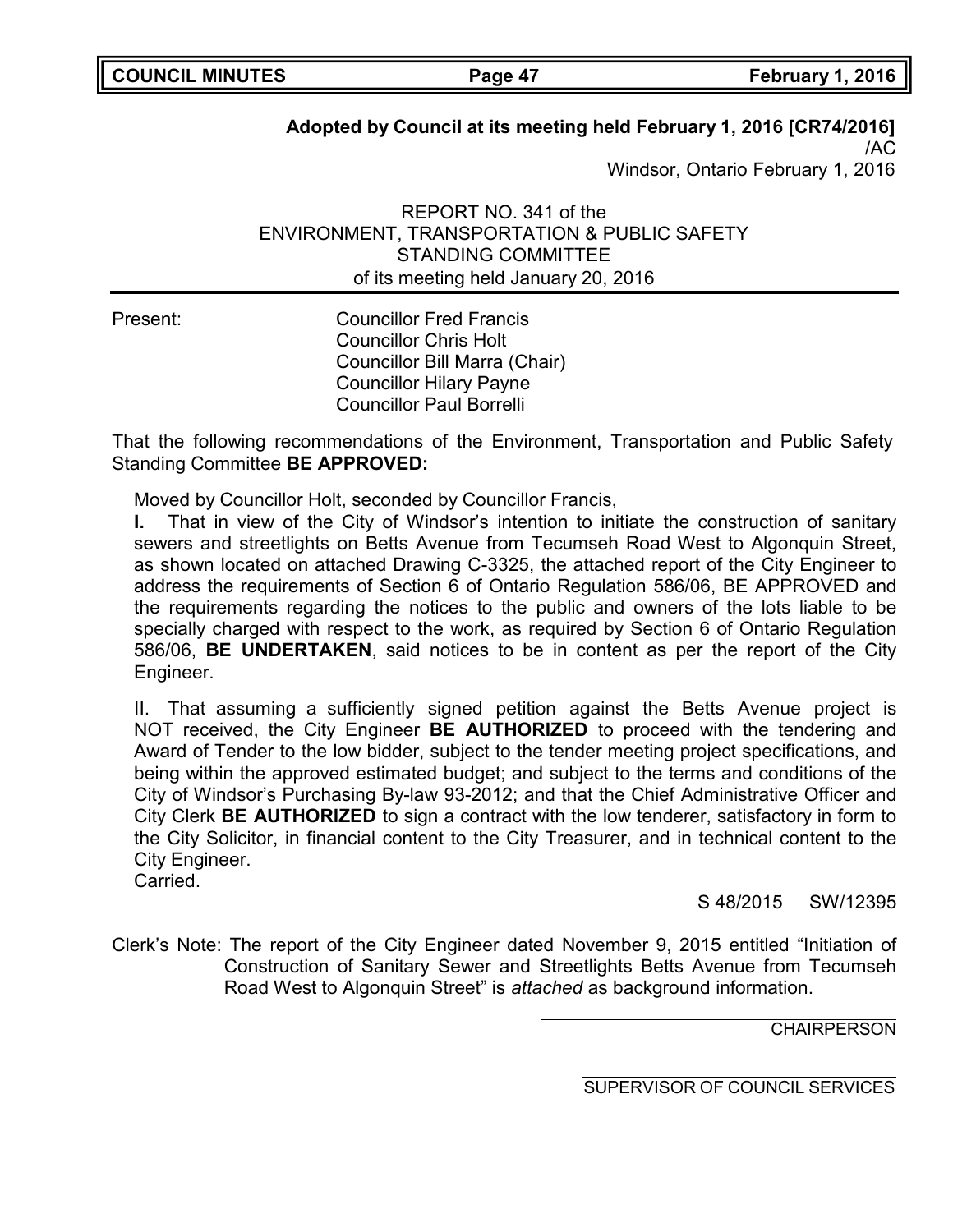## **Adopted by Council at its meeting held February 1, 2016 [CR75/2016]** /AC Windsor, Ontario February 1, 2016

REPORT NO. 342 of the ENVIRONMENT, TRANSPORTATION & PUBLIC SAFETY STANDING COMMITTEE of its meeting held January 20, 2016

Present: Councillor Fred Francis Councillor Chris Holt Councillor Bill Marra (Chair) Councillor Hilary Payne Councillor Paul Borrelli

That the following recommendations of the Environment, Transportation and Public Safety Standing Committee **BE APPROVED:**

Moved by Councillor Francis, seconded by Councillor Holt,

- **I.** That in view of the City of Windsor's intention to initiate the construction of sanitary sewers and streetlights on Randolph Avenue from Algonquin Street to Totten Street, as shown located on **attached** Drawing C-3326, the **attached** report of the City Engineer to address the requirements of Section 6 of Ontario Regulation 586/06, **BE APPROVED** and the requirements regarding the notices to the public and owners of the lots liable to be specially charged with respect to the work, as required by Section 6 of Ontario Regulation 586/06, **BE UNDERTAKEN**, said notices to be in content as per the report of the City Engineer.
- **II.** That assuming a sufficiently signed petition against the Randolph Avenue project is **NOT** received, the City Engineer **BE AUTHORIZED** to proceed with the tendering and Award of Tender to the low bidder, subject to the tender meeting project specifications, and being within the approved estimated budget; and subject to the terms and conditions of the City of Windsor's Purchasing By-law 93-2012; and that the Chief Administrative Officer and City Clerk **BE AUTHORIZED** to sign a contract with the low tenderer, satisfactory in form to the City Solicitor, in financial content to the City Treasurer, and in technical content to the City Engineer. Carried.

S 47/2015 SW/12396

Clerk's Note: The report of the City Engineer dated November 9, 2015 entitled "Initiation of Construction of Sanitary Sewer and Streetlights Randolph Avenue from Algonquin Street to Totten Street" is *attached* as background information.

**CHAIRPERSON**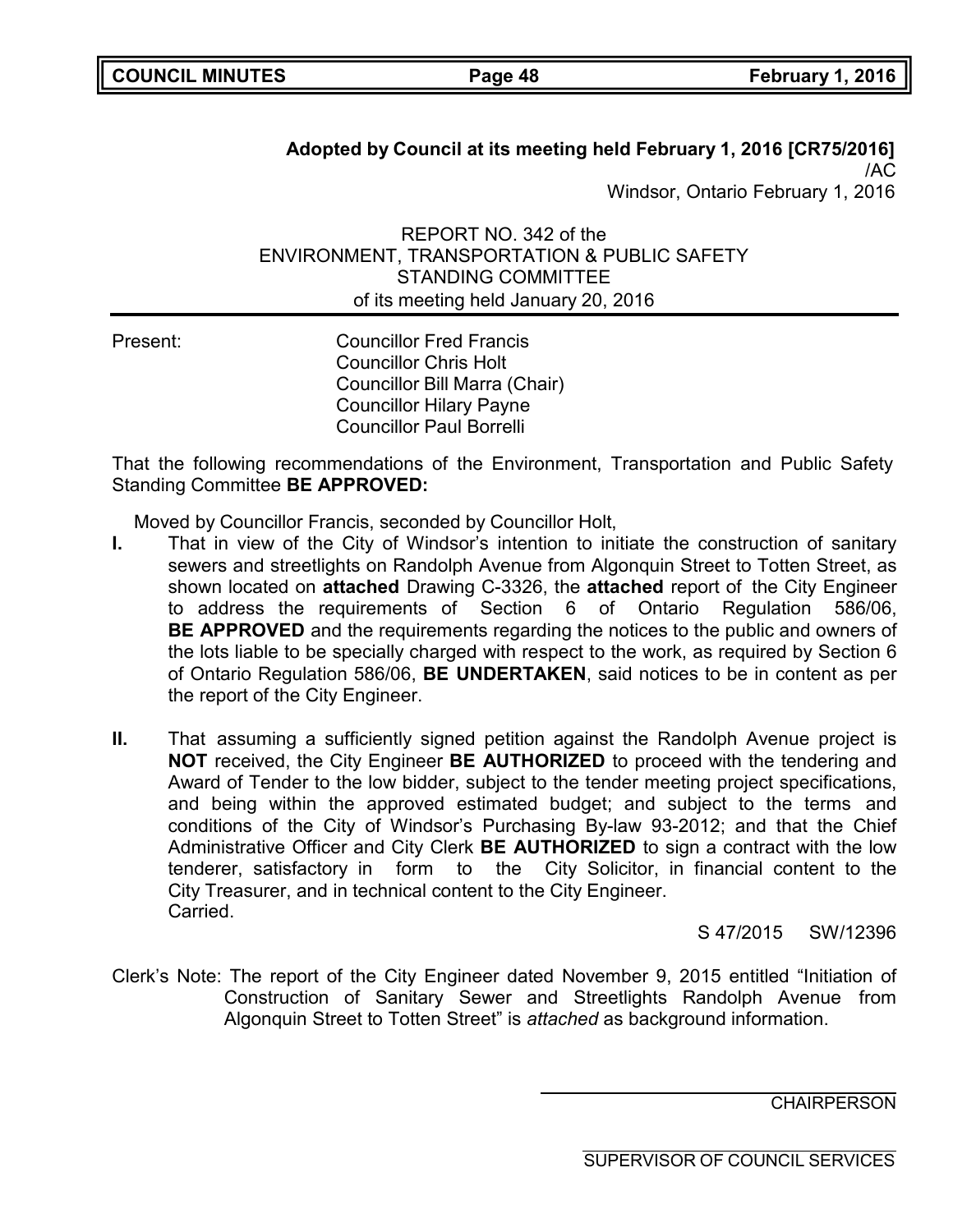| <b>COUNCIL MINUTES</b> |  |
|------------------------|--|
|------------------------|--|

**COUNCIL MINUTES Page 49 February 1, 2016**

## **Adopted by Council at its meeting held February 1, 2016 [CR76/2016]** /AC Windsor, Ontario February 1, 2016

REPORT NO. 344 of the ENVIRONMENT, TRANSPORTATION & PUBLIC SAFETY STANDING COMMITTEE of its meeting held January 20, 2016

Present: Councillor Fred Francis Councillor Chris Holt Councillor Bill Marra (Chair) Councillor Hilary Payne Councillor Paul Borrelli

That the following recommendations of the Environment, Transportation and Public Safety Standing Committee **BE APPROVED:**

Moved by Councillor Francis, seconded by Councillor Holt, That the report "CQ69-2015 Dougall Avenue & Tecumseh Road Crossing Guard Request" **BE RECEIVED** for information. Carried.

S 66/2015 ST2016

Clerk's Note: The report of the Policy Analyst dated December 11, 2015 entitled "CQ69-2015 Dougall Avenue & Tecumseh Road Crossing Guard Request" is *attached* as background information.

**CHAIRPERSON**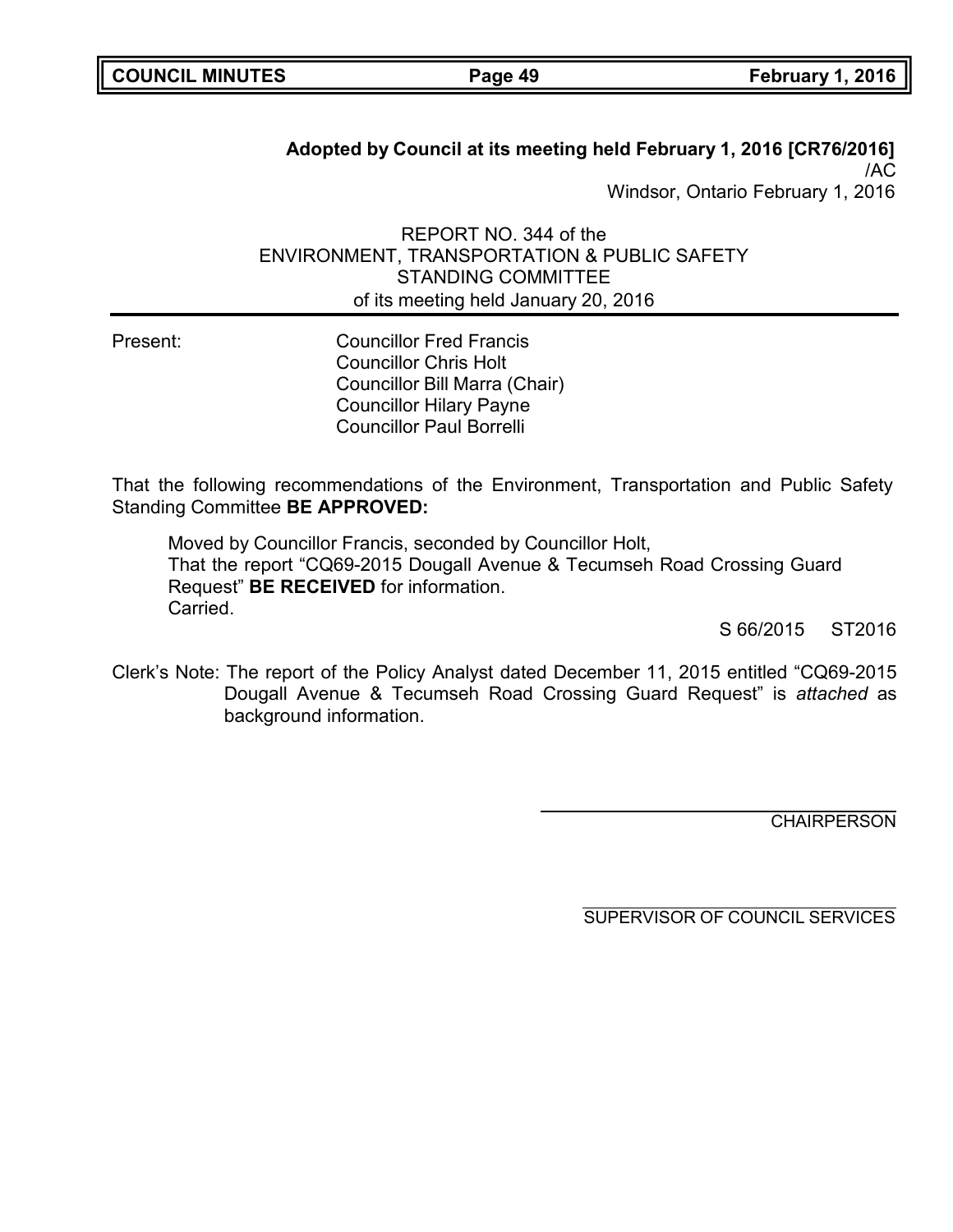| <b>COUNCIL MINUTES</b> |  |
|------------------------|--|
|------------------------|--|

## **Adopted by Council at its meeting held February 1, 2016 [CR77/2016]**

/AC Windsor, Ontario February 1, 2016

REPORT NO. 345 of the ENVIRONMENT, TRANSPORTATION & PUBLIC SAFETY STANDING COMMITTEE of its meeting held January 20, 2016

Present: Councillor Fred Francis Councillor Chris Holt Councillor Bill Marra (Chair) Councillor Hilary Payne Councillor Paul Borrelli

That the following recommendations of the Environment, Transportation and Public Safety Standing Committee **BE APPROVED:**

Moved by Councillor Francis, seconded by Councillor Holt, That the report "Follow-Up to CQ3-2011 – Mount Royal and Cabana Intersection Improvements" **BE RECEIVED** for information. Carried.

S 72/2015 ST2016

Clerk's Note: The report of the Policy Analyst dated December 18, 2015 entitled "Follow-Up to CQ3-2011 – Mount Royal and Cabana Intersection Improvements" is *attached* as background information.

**CHAIRPERSON** 

SUPERVISOR OF COUNCIL SERVICES

**COUNCIL MINUTES Page 50 February 1, 2016**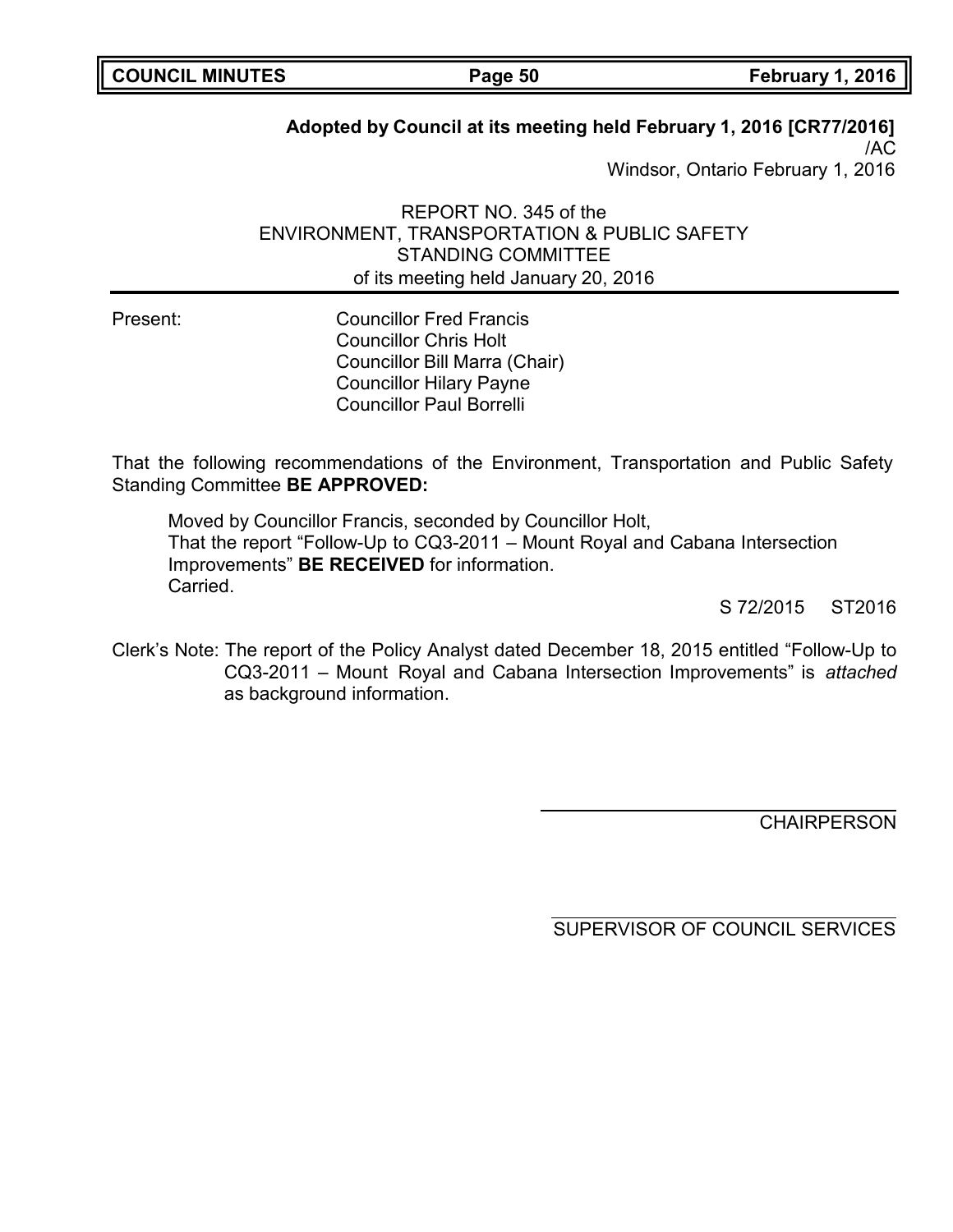| <b>COUNCIL MINUTES</b> |  |
|------------------------|--|
|------------------------|--|

**Page 51 February 1, 2016** 

## **Adopted by Council at its meeting held February 1, 2016 [CR78/2016]** /AC Windsor, Ontario February 1, 2016

REPORT NO. 348 of the ENVIRONMENT, TRANSPORTATION & PUBLIC SAFETY STANDING COMMITTEE of its meeting held January 20, 2016

Present: Councillor Fred Francis Councillor Chris Holt Councillor Bill Marra (Chair) Councillor Hilary Payne Councillor Paul Borrelli

That the following recommendations of the Environment, Transportation and Public Safety Standing Committee **BE APPROVED:**

Moved by Councillor Francis, seconded by Councillor Borrelli,

That the report of the Manager of Process Engineering & Maintenance dated November 3, 2015 re: Interceptor Chamber Upgrades – Additional Engineering Fees **BE RECEIVED** for information. Carried.

CM 5/2015 SW/11801

Clerk's Note: The report of the Manager of Process Engineering & Maintenance dated November 3, 2015 entitled "Interceptor Chamber Upgrades – Additional Engineering Fees" is *attached* as background information.

**CHAIRPERSON**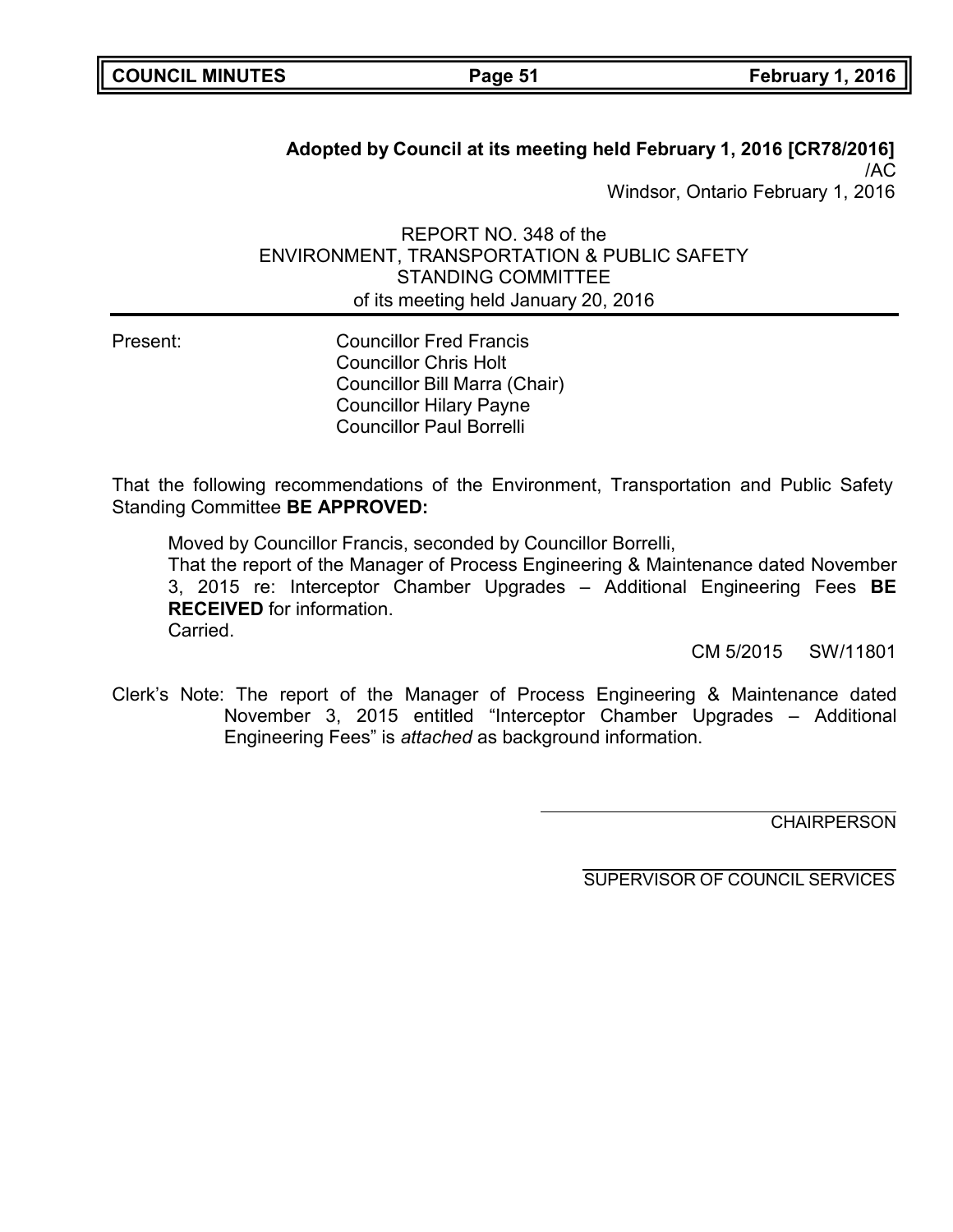| <b>COUNCIL MINUTES</b> |  |
|------------------------|--|
|------------------------|--|

**COUNCIL MINUTES Page 52 February 1, 2016**

## **Adopted by Council at its meeting held February 1, 2016 [CR79/2016]** /AC Windsor, Ontario February 1, 2016

REPORT NO. 349 of the ENVIRONMENT, TRANSPORTATION & PUBLIC SAFETY STANDING COMMITTEE of its meeting held January 20, 2016

Present: Councillor Fred Francis Councillor Chris Holt Councillor Bill Marra (Chair) Councillor Hilary Payne Councillor Paul Borrelli

That the following recommendations of the Environment, Transportation and Public Safety Standing Committee **BE APPROVED:**

Moved by Councillor Francis, seconded by Councillor Holt,

That the Environment, Transportation and Public Safety Standing Committee and the Transit Windsor Board of Directors **RECEIVE FOR INFORMATION** the update regarding the outcome of the Transit Windsor response to the Town of Tecumseh Request for Proposal for the delivery of Transit and Maintenance Services.

Carried.

S 2/2016 APR/10711 MT2016

Clerk's Note: The report of the Executive Director, Transit Windsor dated December 31, 2015 entitled "Town of Tecumseh RFP for Transit Delivery and Maintenance Services Update" is *attached* as background information.

**CHAIRPERSON**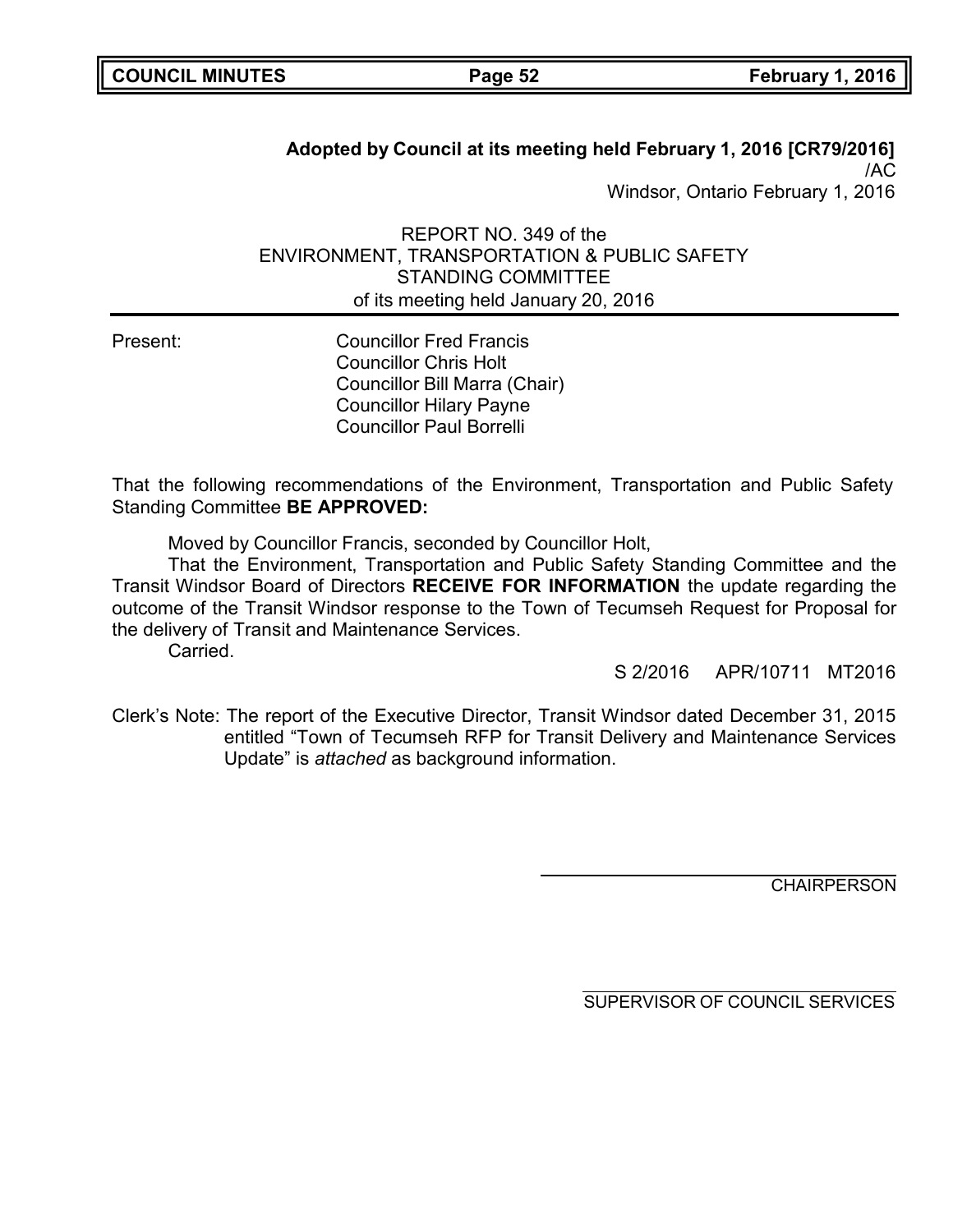## **Adopted by Council at its meeting held February 1, 2016 [CR80/2016]** /AC Windsor, Ontario February 1, 2016

REPORT NO. 350 of the ENVIRONMENT, TRANSPORTATION & PUBLIC SAFETY STANDING COMMITTEE of its meeting held January 20, 2016

Present: Councillor Fred Francis Councillor Chris Holt Councillor Bill Marra (Chair) Councillor Hilary Payne Councillor Paul Borrelli

That the following recommendations of the Environment, Transportation and Public Safety Standing Committee **BE APPROVED:**

Moved by Councillor Francis, seconded by Councillor Holt,

- I. That the Corporate Leader of Transportation Services and the Executive Director of Transit Windsor **BE AUTHORIZED** to develop a Universal Bus Pass Program with the University of Windsor Students' Alliance (UWSA) for the provision of a semester bus pass for University of Windsor students .
- II. That the Transit Windsor Board of Directors **SUPPORT** a partnership with the UWSA to provide one week of free transit (week to be determined prior to a referendum) to any University of Windsor student that shows a valid student card.
- III. That should the student referendum be successful, the Chief Administrative Officer and the City **BE AUTHORIZED** to sign the resulting contract with the UWSA, satisfactory in form to the City Solicitor, in financial content to the City Treasurer , and in technical content to the Corporate Leader of Transportation Services and the Executive Director of Transit Windsor .
- IV. That Administration **SUBMIT** a subsequent report to City Council on the outcome of the discussions with the UWSA and results of a referendum. Carried.

S 3/2016 MT2016

Clerk's Note: The report of the Executive Director, Transit Windsor dated December 31, 2015 entitled "Universal Bus Pass Program – Partnership with the University of Windsor Students' Alliance" is *attached* as background information.

**CHAIRPERSON**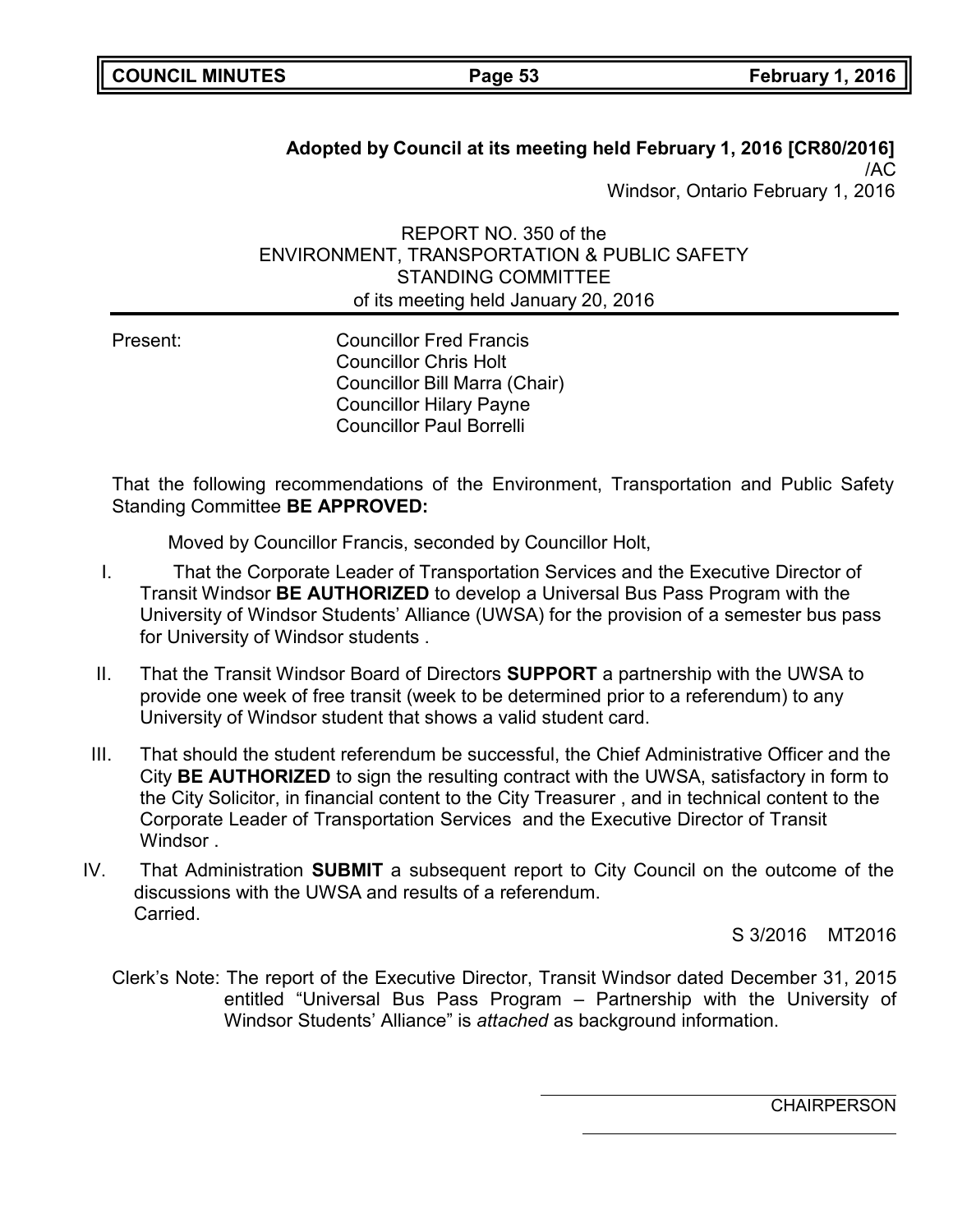|  | <b>COUNCIL MINUTES</b> |
|--|------------------------|
|--|------------------------|

**COUNCIL MINUTES Page 54 February 1, 2016**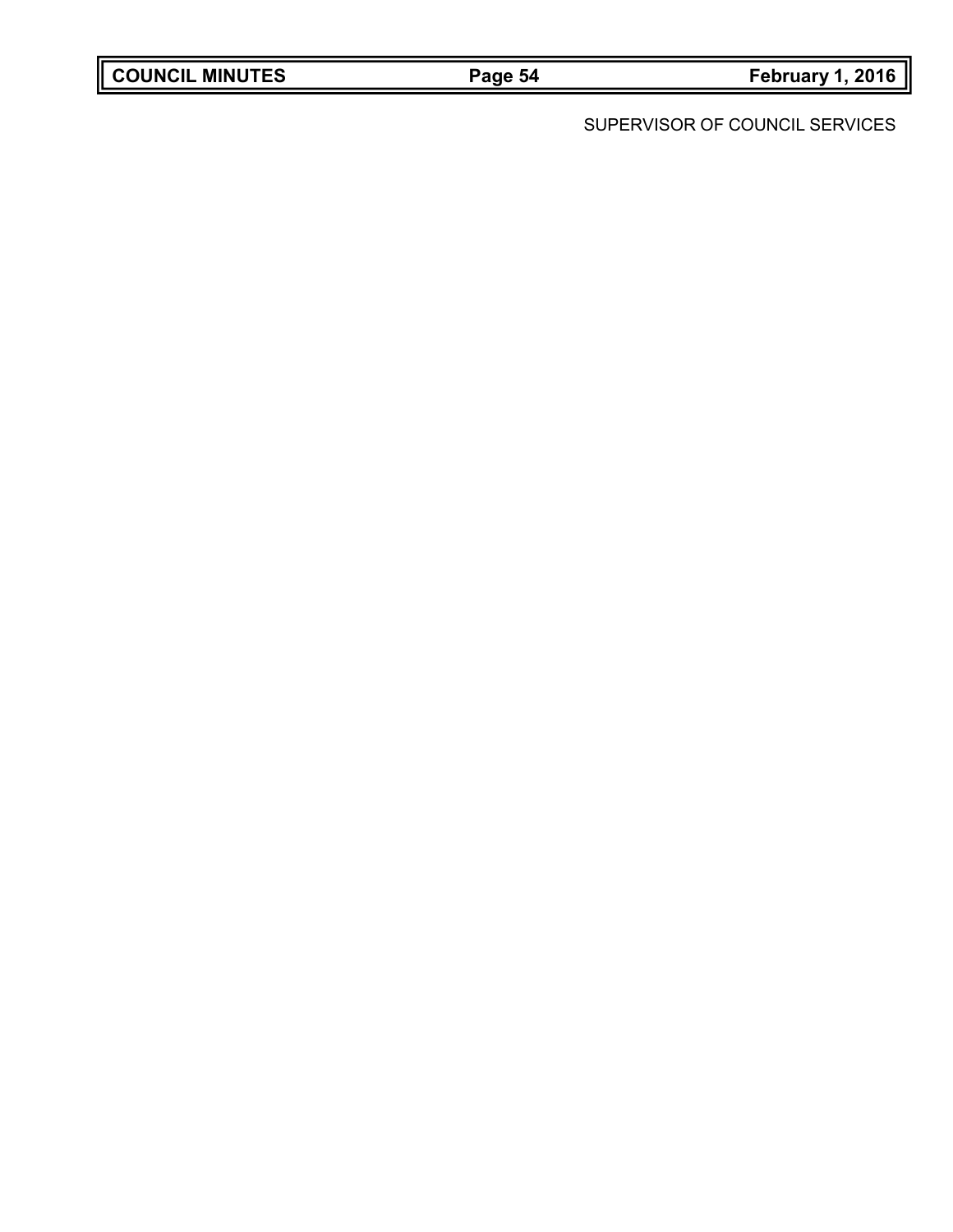|  |  |  |  | <b>COUNCIL MINUTES</b> |
|--|--|--|--|------------------------|
|--|--|--|--|------------------------|

## **Adopted by Council at its meeting held February 1, 2016 [CR81/2016] /AC**

Windsor, Ontario February 1, 2016

### **REPORT NO. 217** of the **EXECUTIVE COMMITTEE** of its meeting held November 23, 2015

| <b>Members Present:</b> | <b>Mayor Dilkens</b><br><b>Councillor Borrelli</b><br><b>Councillor Bortolin</b><br><b>Councillor Elliott</b><br><b>Councillor Francis</b><br><b>Councillor Gignac</b><br><b>Councillor Holt</b><br><b>Councillor Kusmierczyk</b><br><b>Councillor Payne</b> |  |
|-------------------------|--------------------------------------------------------------------------------------------------------------------------------------------------------------------------------------------------------------------------------------------------------------|--|
|                         | <b>Councillor Sleiman</b>                                                                                                                                                                                                                                    |  |
| <b>Regrets:</b>         | <b>Councillor Marra</b>                                                                                                                                                                                                                                      |  |
|                         | The following recommendation of the Executive Committee BE APPROVED as                                                                                                                                                                                       |  |
| follows:                | Moved by Councillor Gignac, seconded by Councillor Sleiman,                                                                                                                                                                                                  |  |
|                         | THAT City Council RECEIVE the information regarding the 2015 Tax Sale and 2016<br>Tax Sale plan for information, as outlined in the report of the City Treasurer dated November 12, 2015.<br>Carried.                                                        |  |
|                         | S 49/2015. APM201                                                                                                                                                                                                                                            |  |

### **S 49/2015, APM2015**

**Clerk's Note**: The report authored by the Deputy Treasurer, Taxation & Financial Projects dated November 12, 2015 entitled "*Results of the 2015 Tax Sale proceedings and proposed 2016 Tax Sale process*" is *attached* as background information.

**CHAIRPERSON**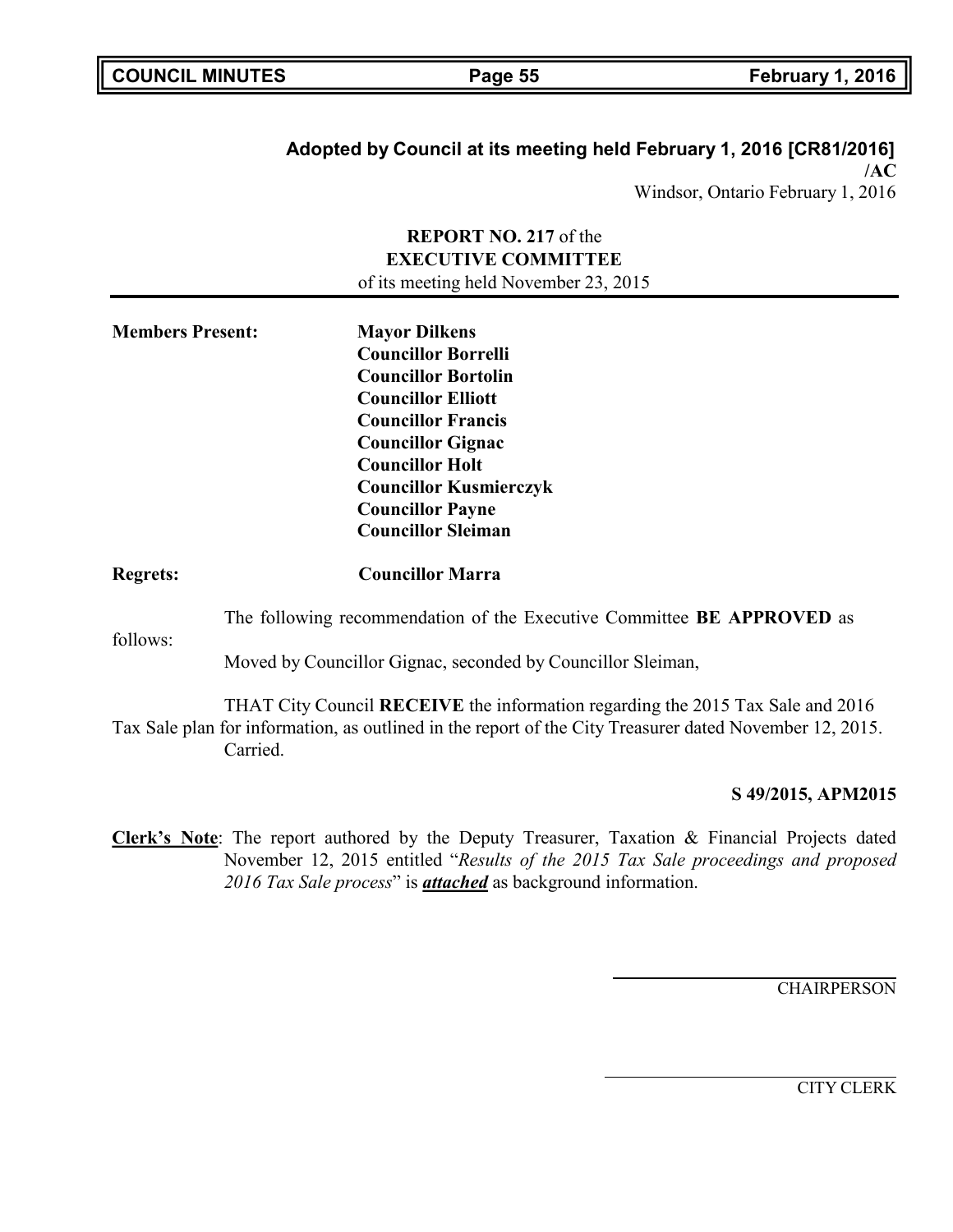| <b>COUNCIL MINUTES</b> |  |  |  |  |
|------------------------|--|--|--|--|
|------------------------|--|--|--|--|

### **Adopted by Council at its meeting held February 1, 2016 [CR82/2016] /AC**

Windsor, Ontario February 1, 2016

### **REPORT NO. 219** of the **EXECUTIVE COMMITTEE** of its meeting held November 23, 2015

| <b>Mayor Dilkens</b>          |
|-------------------------------|
| <b>Councillor Borrelli</b>    |
| <b>Councillor Bortolin</b>    |
| <b>Councillor Elliott</b>     |
| <b>Councillor Francis</b>     |
| <b>Councillor Gignac</b>      |
| <b>Councillor Holt</b>        |
| <b>Councillor Kusmierczyk</b> |
| <b>Councillor Payne</b>       |
| <b>Councillor Sleiman</b>     |
|                               |

### **Regrets: Councillor Marra**

follows: The following recommendation of the Executive Committee **BE APPROVED** as

Moved by Councillor Bortolin, seconded by Councillor Elliott,

THAT Administration **BE DIRECTED** to draft a request from the City of Windsor to the Province of Ontario asking for an upload of responsibility for the EC Row Expressway.

Carried.

### **S 40/2015, SW2015**

**Clerk's Note**: The report authored by the Senior Manager, Asset Planning dated November 4, 2015 entitled "*Sustainable Communities - 20 year funding models and resulting projections for roads*" is *attached* as background information.

**CHAIRPERSON**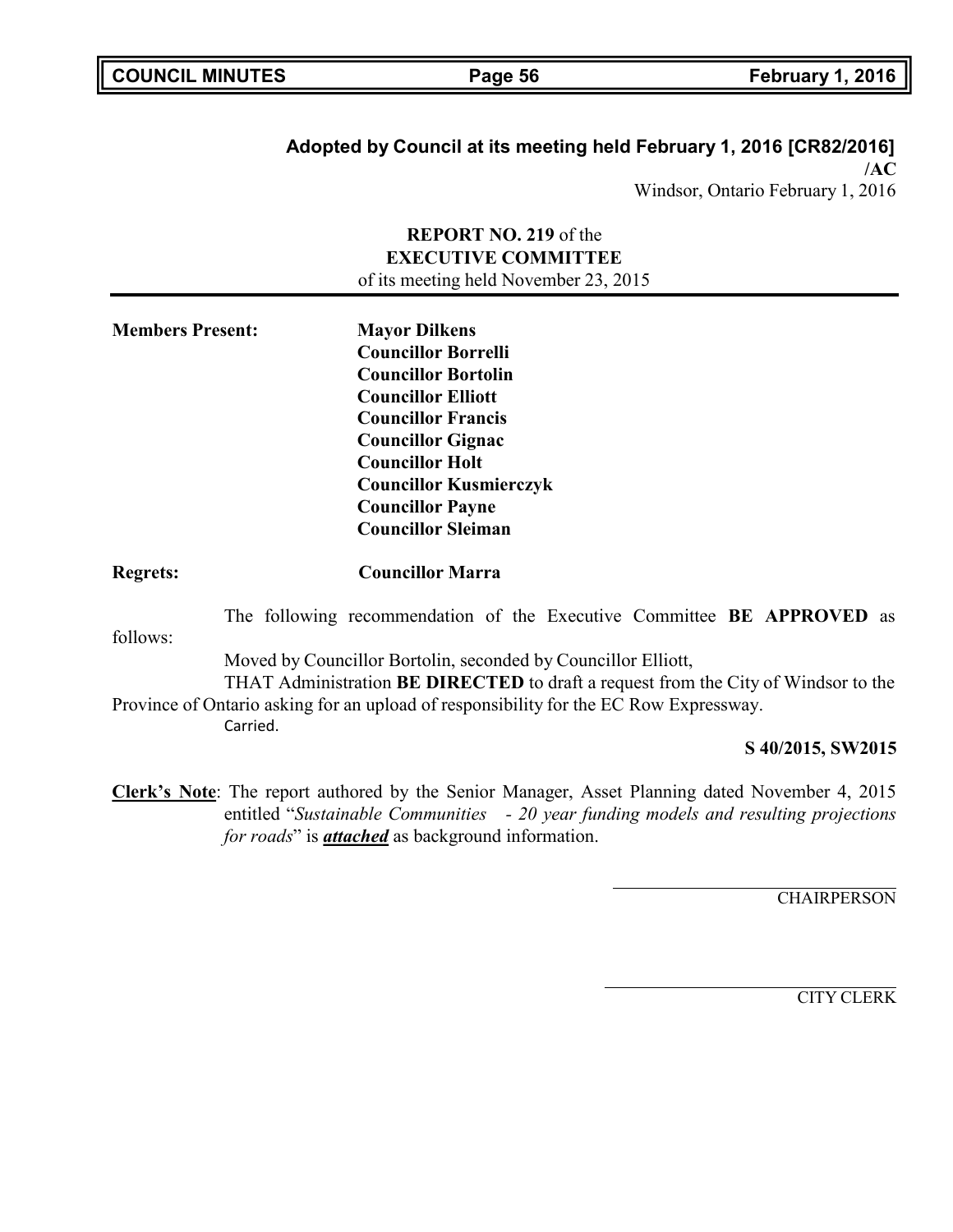| <b>COUNCIL MINUTES</b> |  |  |
|------------------------|--|--|
|------------------------|--|--|

## **Adopted by Council at its meeting held February 1, 2016 [CR83/2016] /AC**

Windsor, Ontario February 1, 2016

### **REPORT NO. 220** of the **EXECUTIVE COMMITTEE** of its meeting held November 23, 2015

| <b>Members Present:</b> | <b>Mayor Dilkens</b>          |  |
|-------------------------|-------------------------------|--|
|                         | <b>Councillor Borrelli</b>    |  |
|                         | <b>Councillor Bortolin</b>    |  |
|                         | <b>Councillor Elliott</b>     |  |
|                         | <b>Councillor Francis</b>     |  |
|                         | <b>Councillor Gignac</b>      |  |
|                         | <b>Councillor Holt</b>        |  |
|                         | <b>Councillor Kusmierczyk</b> |  |
|                         | <b>Councillor Payne</b>       |  |
|                         | <b>Councillor Sleiman</b>     |  |
|                         |                               |  |

### **Regrets: Councillor Marra**

follows: The following recommendation of the Executive Committee **BE APPROVED** as Moved by Councillor Sleiman, seconded by Councillor Bortolin, That Council **RECEIVE** for information the current and proposed events for holiday festivities and tree lighting ceremonies. Carried.

### **S 56/2015, SR2015**

**Clerk's Note**: The report authored by the Executive Director, Parks dated November 19, 2015 entitled "*City Holiday Displays*" is *attached* as background information.

**CHAIRPERSON**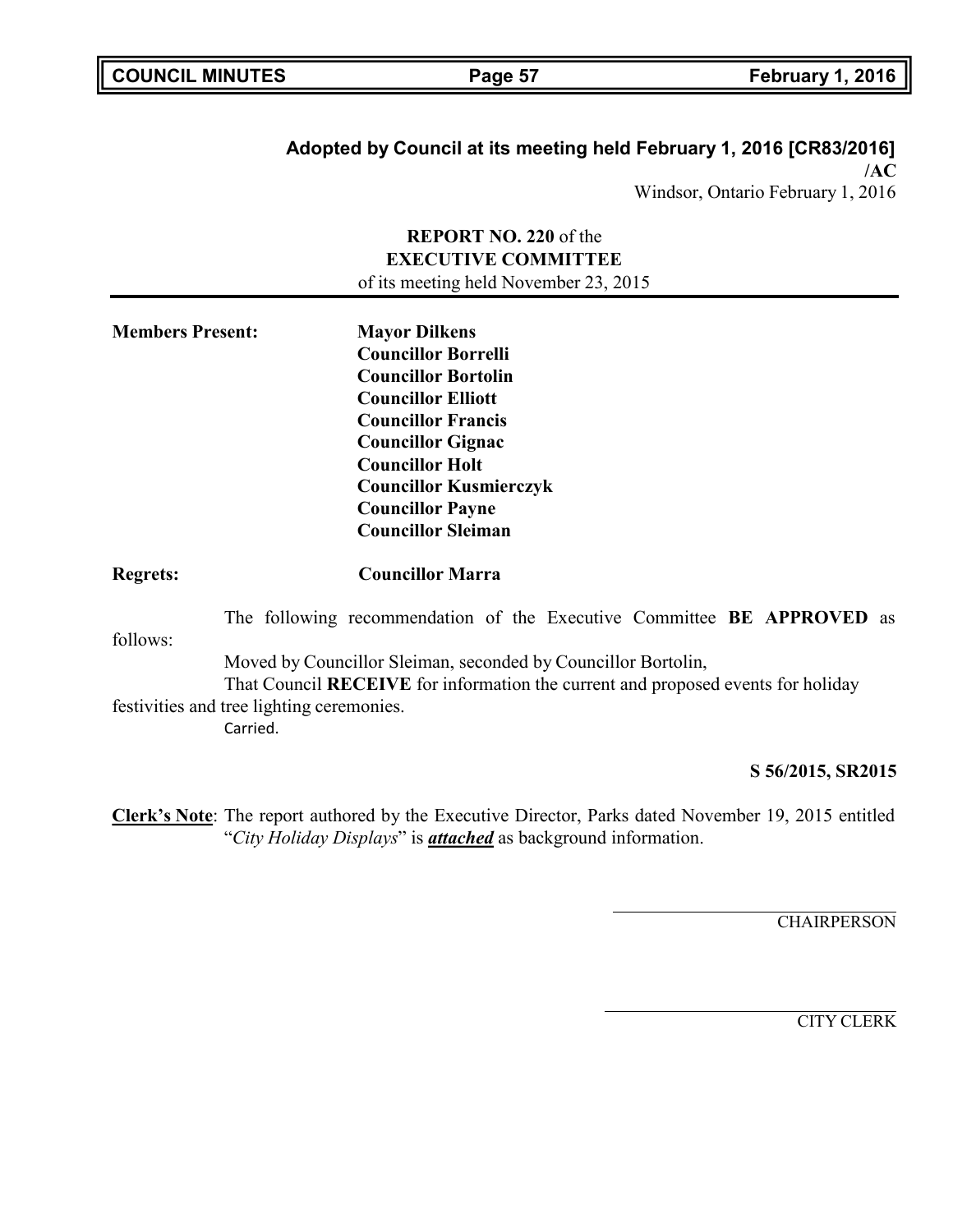|  | <b>COUNCIL MINUTES</b> |
|--|------------------------|
|--|------------------------|

## **ADOPTED by Council at its meeting held February 1, 2016 [CR46/2016] /AC**

Windsor, Ontario February 1, 2016

REPORT NO. 238 of the EXECUTIVE COMMITTEE of its meeting held January 25, 2016

| <b>Members Present:</b> | <b>Mayor Dilkens</b>          |
|-------------------------|-------------------------------|
|                         | <b>Councillor Borrelli</b>    |
|                         | <b>Councillor Bortolin</b>    |
|                         | <b>Councillor Elliott</b>     |
|                         | <b>Councillor Francis</b>     |
|                         | <b>Councillor Gignac</b>      |
|                         | <b>Councillor Holt</b>        |
|                         | <b>Councillor Kusmierczyk</b> |
|                         | <b>Councillor Marra</b>       |
|                         | <b>Councillor Payne</b>       |
|                         | <b>Councillor Sleiman</b>     |

The following recommendation of the Executive Committee **BE APPROVED** as follows:

Moved by Councillor Payne, seconded by Councillor Bortolin,

THAT Council **APPROVE** the recommendation to partner with Enwin Utilities to develop a list of appropriate locations on municipal property for Electric Vehicle Supply Equipment (EVSE) including the number of EVSE units per site and the infrastructure costs associated with making these sites ready for EVSE units; and

THAT Council **APPROVE** Enwin submitting this information on behalf of the City of Windsor to Plug n' Drive for Plug n' Drive to include it in their submission to Ontario Ministry of Transportation under the Electric Vehicle Chargers Ontario (EVCO) Grant Program; and

THAT given the timelines to provide information to Plug n' Drive for the grant application, Council give **AUTHORITY** to Administration and Enwin to determine which sites and how many parking spots at each location should be submitted subject to **APPROVAL** by the City Engineer and Chief Administrative Officer; and

THAT subject to the Plug n' Drive submission being selected that Administration **REPORT BACK** to Council on the outcome and **DEVELOP** all necessary agreements associated with allowing Plug n' Drive the use of municipal property to install, own and operate EVSE's units on them; and

That this all **BE SUBJECT** to the conditions that the implementation of the recommendations results in the intention of no costs to the city, and if there are any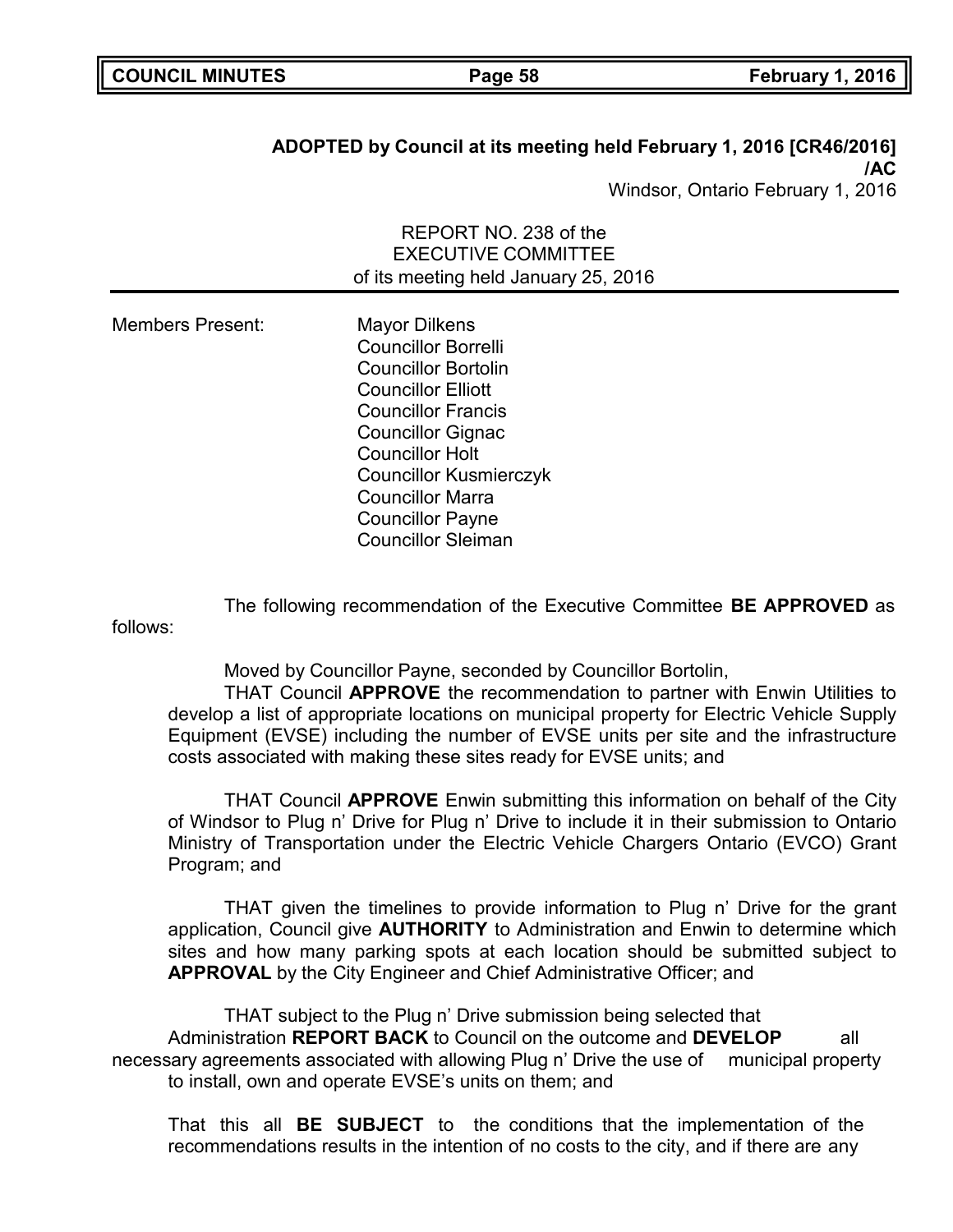| <b>COUNCIL MINUTES</b> |  |  |
|------------------------|--|--|
|------------------------|--|--|

costs or potential costs incurred, that this **BE REPORTED BACK** to Council for consideration; and that this also **BE SUBJECT** to further reports regarding actual implementation.

Carried.

Councillor Francis discloses an interest and abstains from voting on this matter. **C2 2016, GP2016**

**Clerk's Note**: The report authored by the Senior Manager of Asset Planning dated January 8, 2016 entitled "*Application Submission to the Ontario Ministry of Transportation under the Electric Vehicle Chargers Ontario (EVCO) Grant Program*" is *attached* as background information.

> The memo from the Senior Manager Asset Planning dated January 25, 2016 entitled "Supplementary Information Regarding Report C2/2016 Relative to the Electric Vehicle Chargers Ontario (EVCO) Grant Program is also *attached.*

> > CHAIRPERSON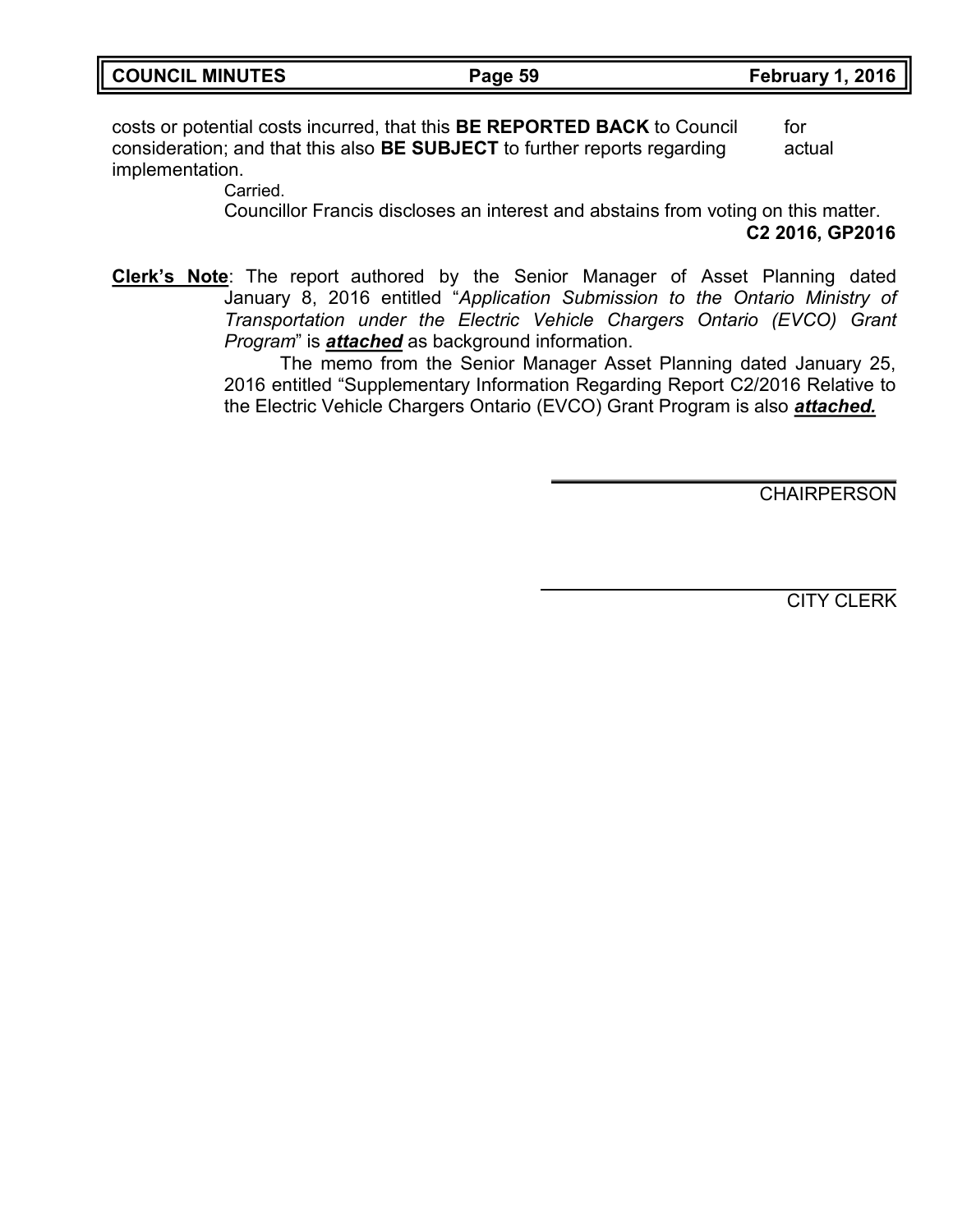# **ADOPTED by Council at its meeting held February 1, 2016 [CR47/2016] /AC**

Windsor, Ontario February 1, 2016

REPORT NO. 239 of the EXECUTIVE COMMITTEE of its meeting held January 25, 2016

Members Present: Mayor Dilkens Councillor Borrelli Councillor Bortolin Councillor Elliott Councillor Francis Councillor Gignac Councillor Holt Councillor Kusmierczyk Councillor Marra Councillor Payne Councillor Sleiman

The following recommendation of the Executive Committee **BE APPROVED** as follows:

Moved by Councillor Gignac, seconded by Councillor Bortolin,

THAT the Chief Administrative Officer **BE AUTHORIZED** to sign the Letter of Understanding between the Windsor Spitfires Inc. and the City of Windsor for the hosting of the 2017 Memorial Cup as part of the required Bid Document from the Windsor Spitfires, subject to approval in form by the City Solicitor and in technical content to the Executive Director of Recreation.

Carried.

## **S24/2016, SR2016**

**Clerk's Note**: The report authored by the Executive Director, Recreation and Culture January 19, 2016 entitled "*Letter of Understanding for Memorial Cup 2017 bid*" is *attached* as background information.

**CHAIRPERSON**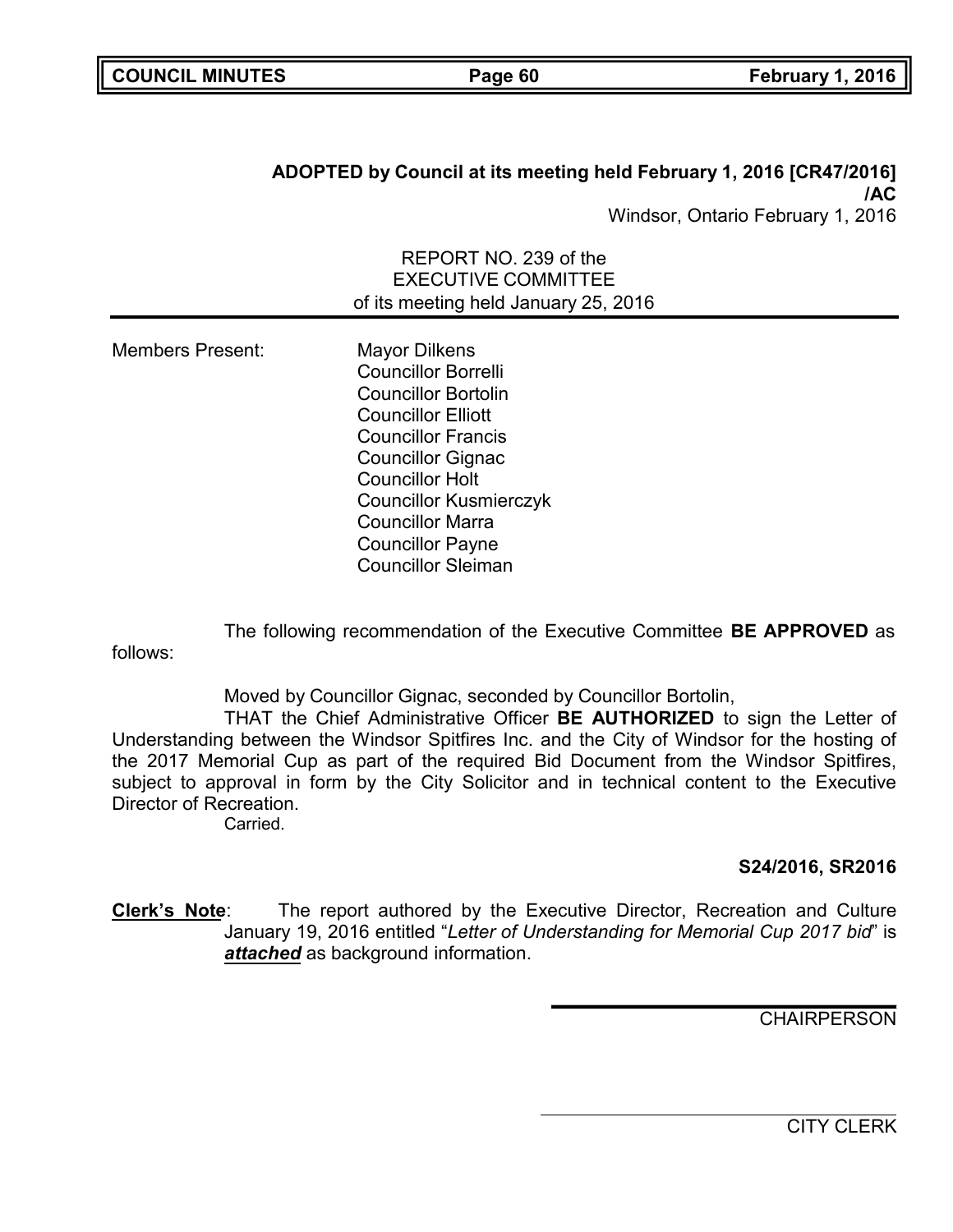| <b>COUNCIL MINUTES</b> |  |
|------------------------|--|
|------------------------|--|

# **Adopted by Council at its meeting held February 1, 2016 [CR84/2016]** AC

Windsor, Ontario February 1, 2016

REPORT NO. 347 of the PLANNING, HERITAGE & ECONOMIC DEVELOPMENT STANDING COMMITTEE of its meeting held December 14, 2015

Present: Councillor Chris Holt Councillor Irek Kusmierczyk Councillor Bill Marra (Chair) Councillor Ed Sleiman Councillor Hilary Payne Member Alex Gyemi Member Dorian Moore

Absent: Barbara Bjarneson

That the following recommendations of the Planning, Heritage & Economic Development Standing Committee **BE APPROVED** as follows**:**

Moved by Councillor Sleiman, seconded by Kusmierczyk,

1. THAT an amendment to Zoning By-law 8600 **BE APPROVED** amending the zoning of Lots 55 to 86 (inclusive) and Part of Lot 87, Registered Plan 1211, City of Windsor; located at 1166 Eastlawn Avenue and 0 Eastlawn Avenue, from Institutional District 1.1 (ID1.1) and Residential District 1.1 (RD1.1) to Residential District 1.2 (RD1.2) and adding a site specific provisions as follows:

> No exterior wall of an attached garage shall project greater than 1.2 metres beyond the front and side walls of the dwelling unit.

- 2. THAT the owner **ENTERS** into a servicing agreement with the Corporation of the City of Windsor, such agreement to provide for the following matters:
	- a. The owner shall agree to include all items as set out herein and other relevant matters set out in CR 233/98 (Standard Servicing Agreement).
	- b. The owner shall agree that the Chief Building Official shall not be required to issue building permits until such time as the owner has constructed curbs and base asphalt on the final pavement structure fronting the said block;
	- c. The owner shall agree to extend Eastlawn Avenue and all municipal and utility services. This includes removing the temporary cul-de-sac and barricade, and replace with concrete curbs and gutter, including boulevard, existing driveways and road restoration. All work done to the satisfaction of the City Engineer.
	- d. The owner shall agree to close and remove all redundant driveway approaches and restore the boulevard to the satisfaction of the City Engineer;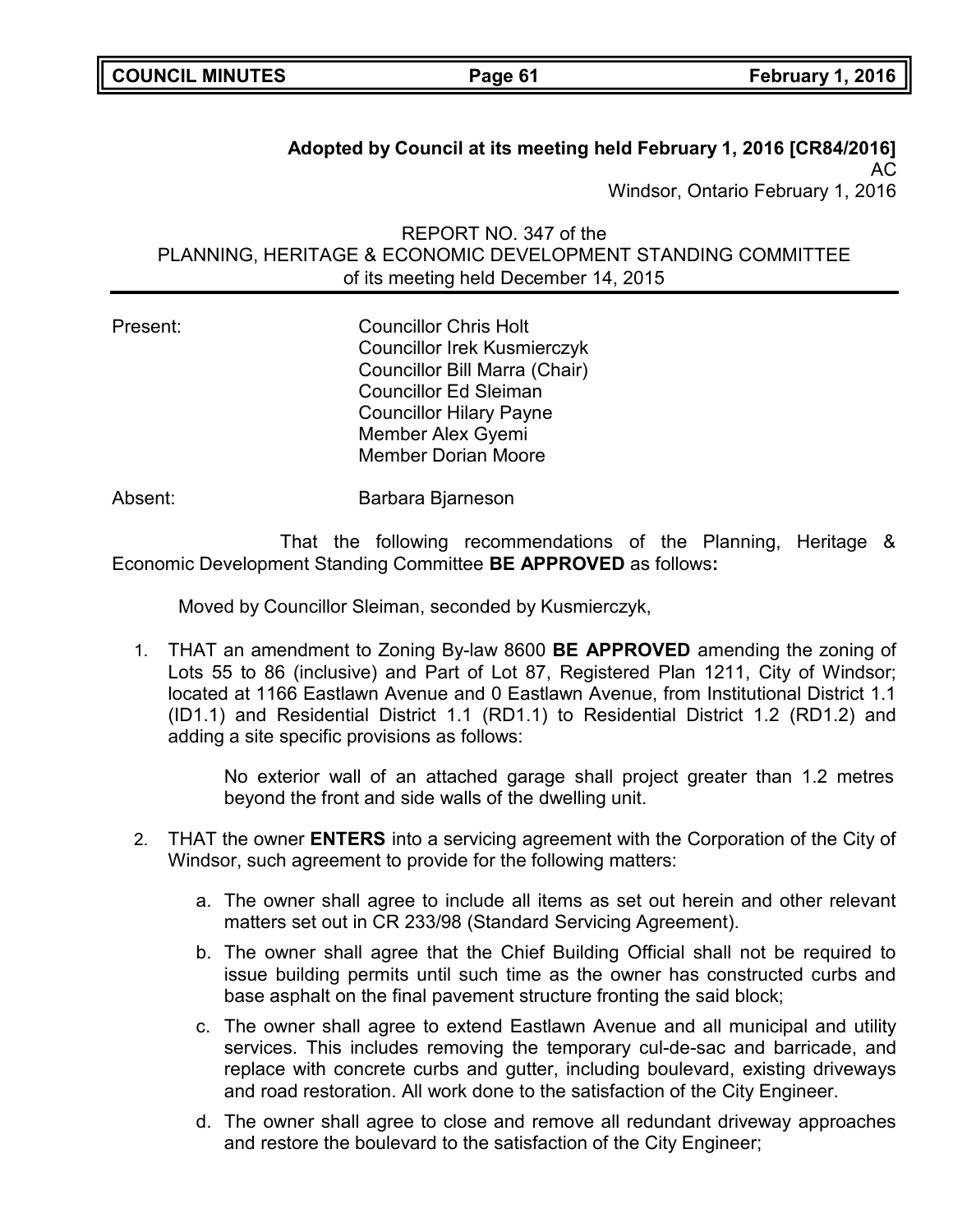|  | <b>COUNCIL MINUTES</b> |  |  |
|--|------------------------|--|--|
|--|------------------------|--|--|

- e. In the event the Owner(s) is required to oversize any services, to service other lands, the Owner agrees that any over-sizing costs to be paid by the Corporation to the Owner shall be based on cost-sharing and tender process satisfactory to the City Engineer. Any cost-sharing agreed to will be subject to the approval by the Corporation's City Council. Benefitting landowners will be required to pay their share of servicing costs prior to the release of permits for benefitting lands.
- f. The owner shall agree to construct a concrete sidewalk along the EAST side of Eastlawn Avenue, along the frontage of the subject lands, connecting to the North side of Tranby Avenue, to the satisfaction of the City Engineer
- 3. THAT prior to the issuance of permits for the extension of Eastlawn Avenue, the owner **SHALL PROVIDE** a reference plan sufficient to create a 0.3 m reserve on WESTERLY limit of the existing Eastlawn Avenue Right of way adjacent to Lots 59 through 81, Registered Plan 835 and a 0.3 m reserve on the EASTERLY limit of the existing Eastlawn Avenue Right of way adjacent to Lots 51 through 54, Registered Plan 1211.
- 4. THAT 0.3 m on the WESTERLY limit of the existing Eastlawn Avenue Right of way adjacent to Lots 59 through 81, Registered Plan 835 and 0.3m on the EASTERLY limit of the existing Eastlawn Avenue Right of way adjacent to Lots 51 through 54, Registered Plan 1211, **BE CLOSED** by by-law for the purpose of creating a 0.3 metre reserve, until such time as the individual owners of Lots 59 through 81, Registered Plan 835 and Lots 51 through 54, Registered Plan 1211 have paid their proportionate share of costs for construction of infrastructure associated with the extension of Eastlawn Avenue. When a proportionate share of said infrastructure costs are paid, the appropriate portion of the 0.3m reserve **BE DECLARED** a public highway.
- 5. THAT the development **OCCUR** in two phases. The first phase on lands accessible lands from the portion of Eastlawn Avenue currently constructed to municipal standard. The second to commence once access and services are available to the remaining lands.

Carried.

S 21/2015 File Number ZP/12328

*Clerk's Note:*The report of the City Planner dated October 27, 2015 entitled "Azar Holdings Inc. – 0 & 1166 Eastlawn – Request for a rezoning amendment to allow construction of residential dwellings"is attached as background information.

**CHAIRPERSON**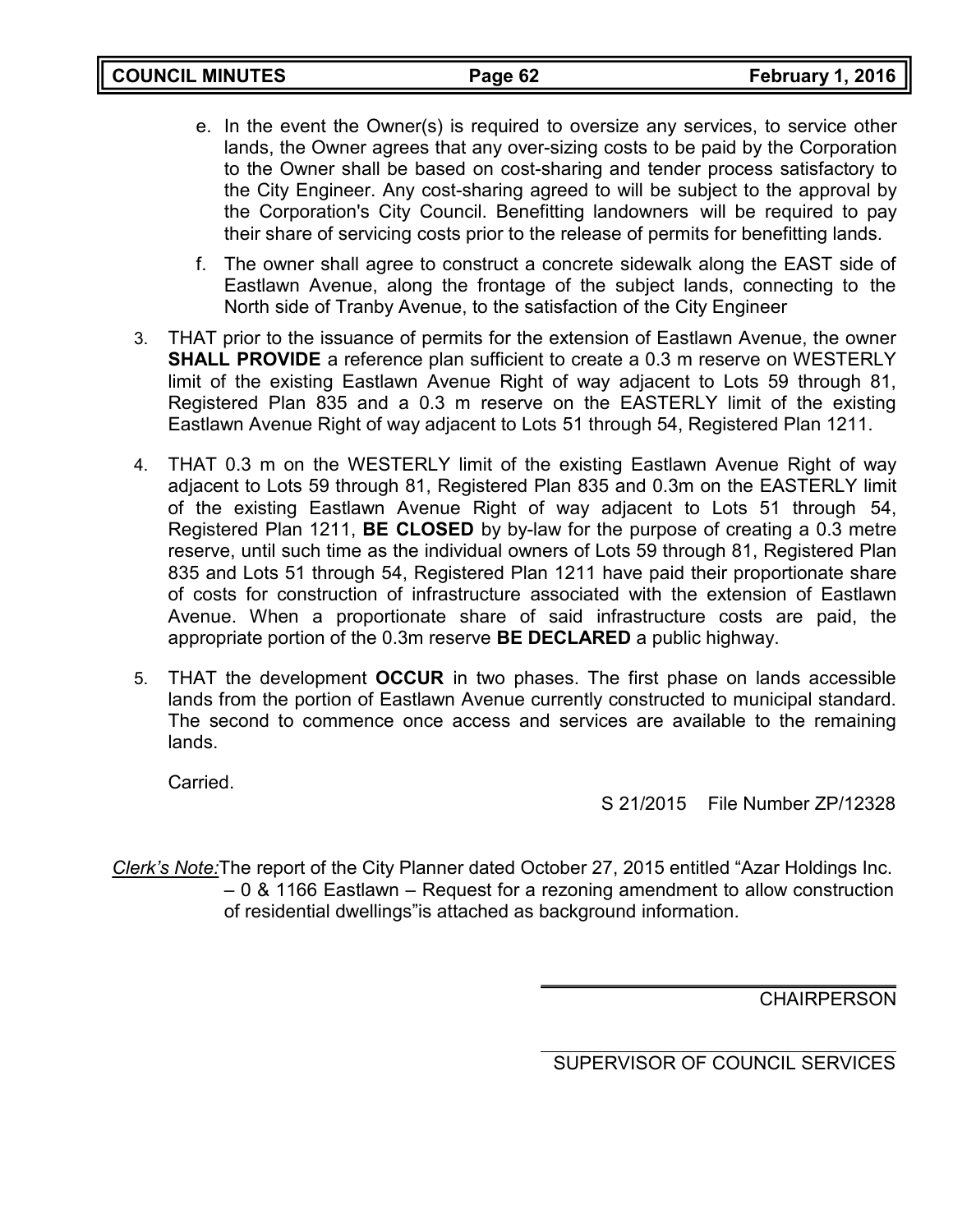# **Adopted by Council at its meeting held February 1, 2016 [CR85/2016]** AC

Windsor, Ontario February 1, 2016

REPORT NO. 348 of the PLANNING, HERITAGE & ECONOMIC DEVELOPMENT STANDING COMMITTEE of its meeting held December 14, 2015

| Present: | <b>Councillor Chris Holt</b><br><b>Councillor Irek Kusmierczyk</b><br>Councillor Bill Marra (Chair)<br><b>Councillor Ed Sleiman</b><br><b>Councillor Hilary Payne</b> |
|----------|-----------------------------------------------------------------------------------------------------------------------------------------------------------------------|
|          | Lynn Baker                                                                                                                                                            |
| Absent:  | Simon Chamely                                                                                                                                                         |

That the following recommendations of the Planning, Heritage & Economic Development Standing Committee **BE APPROVED** as follows**:**

Moved by Councillor Holt, seconded by L. Baker,

Michael DiMaio

- **I.** THAT the Heritage Alteration Permit application for the Hong Family House, 1566 Pillette Road, for changes from stucco to cement board, and changes to the roof edges, **BE GRANTED.**
- **II.** THAT a Community Heritage Fund grant for an amount of \$10,132 and an additional amount of \$559.35 for brick work/repair of the Hong Family House, 1566 Pillette Road, **BE APPROVED**, provided that funds up to the approved amount will be disbursed when work is complete, and work receipts produced. The Chief Building Official and the City Planner will determine if work is according to applicable codes and historic standards.

Carried.

Councillor Payne was absent when the vote was taken on this matter.

S 51/2015 File Number MB/10970

*Clerk's Note:*The report of the Heritage Planner dated November 16, 2015 entitled "Hong Family House, 1566 Pillette Road – Heritage Alteration Permit & Community Heritage Fund: "is attached as background information.

**CHAIRPERSON**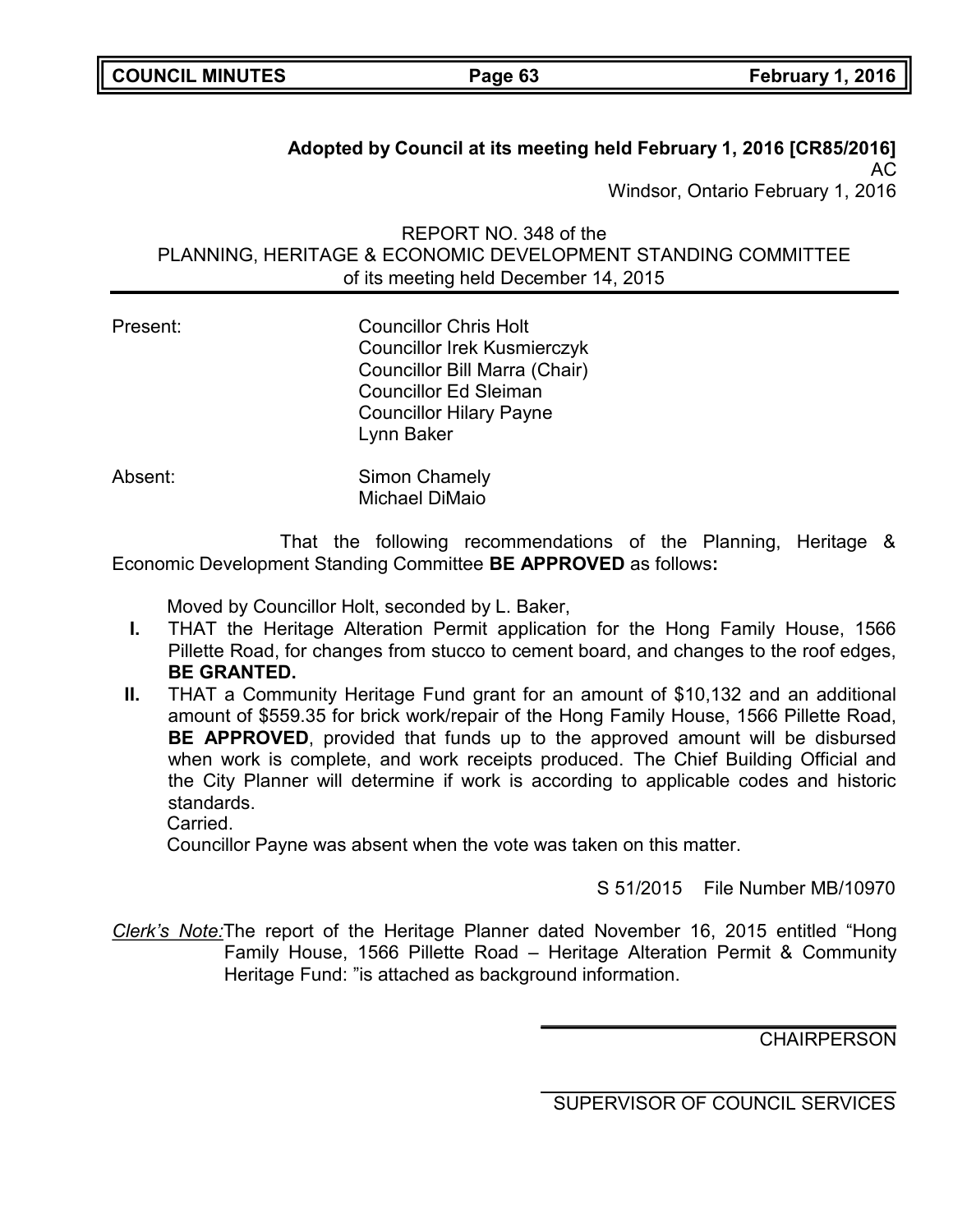# **Adopted by Council at its meeting held February 1, 2016 [CR86/2016]** AC

Windsor, Ontario February 1, 2016

REPORT NO. 349 of the PLANNING, HERITAGE & ECONOMIC DEVELOPMENT STANDING COMMITTEE of its meeting held December 14, 2015

Present: Councillor Chris Holt Councillor Irek Kusmierczyk Councillor Bill Marra (Chair) Councillor Ed Sleiman Councillor Hilary Payne

That the following recommendations of the Planning, Heritage & Economic Development Standing Committee **BE APPROVED** as follows**:**

Moved by Councillor Kusmierczyk, seconded by Councillor Sleiman,

THAT the request made by 9082 TECUMSEH (CANADA) LTD to participate in the Environmental Study Grant Program **BE APPROVED** for the proposed Phase II Environmental Site Assessment Study and Risk Assessment Study at 9082, 9100 and 9152 Tecumseh Road East pursuant to the City of Windsor Brownfield Redevelopment Community Improvement Plan; and

THAT the request made by 9082 TECUMSEH (CANADA) LTD to participate in the Brownfield Tax Assistance Program **BE APPROVED** for the proposed remediation and redevelopment at 9082, 9100 and 9152 Tecumseh Road East for up to 3 years pursuant to the City of Windsor Brownfield Redevelopment Community Improvement Plan; and

THAT the request made by 9082 TECUMSEH (CANADA) LTD to participate in the Brownfield Rehabilitation Grant Program **BE APPROVED** for 70% of the municipal portion of the tax increment resulting from the proposed redevelopment at 9082, 9100 and 9152 Tecumseh Road East for up to 10 years or until 100% of the eligible costs are repaid pursuant to the City of Windsor Brownfield Redevelopment Community Improvement Plan; and

THAT, Administration **BE DIRECTED** to prepare a tax cancellation by-law to implement the Brownfield Tax Assistance Program in accordance with the *Municipal Act* and that the appropriate information and material be sent to the Minister of Finance requesting relief from the education portion of the taxes for 9082, 9100 and 9152 Tecumseh Road East in accordance with the Provincial Brownfield Financial Tax Incentive Program; and

THAT, Administration **BE DIRECTED** to prepare an agreement between 9082 TECUMSEH (CANADA) LTD and the City to implement the Brownfield Tax Assistance and Rehabilitation Grant Programs in accordance with all applicable policies, requirements, and provisions contained within the Brownfield Redevelopment Community Improvement Plan to the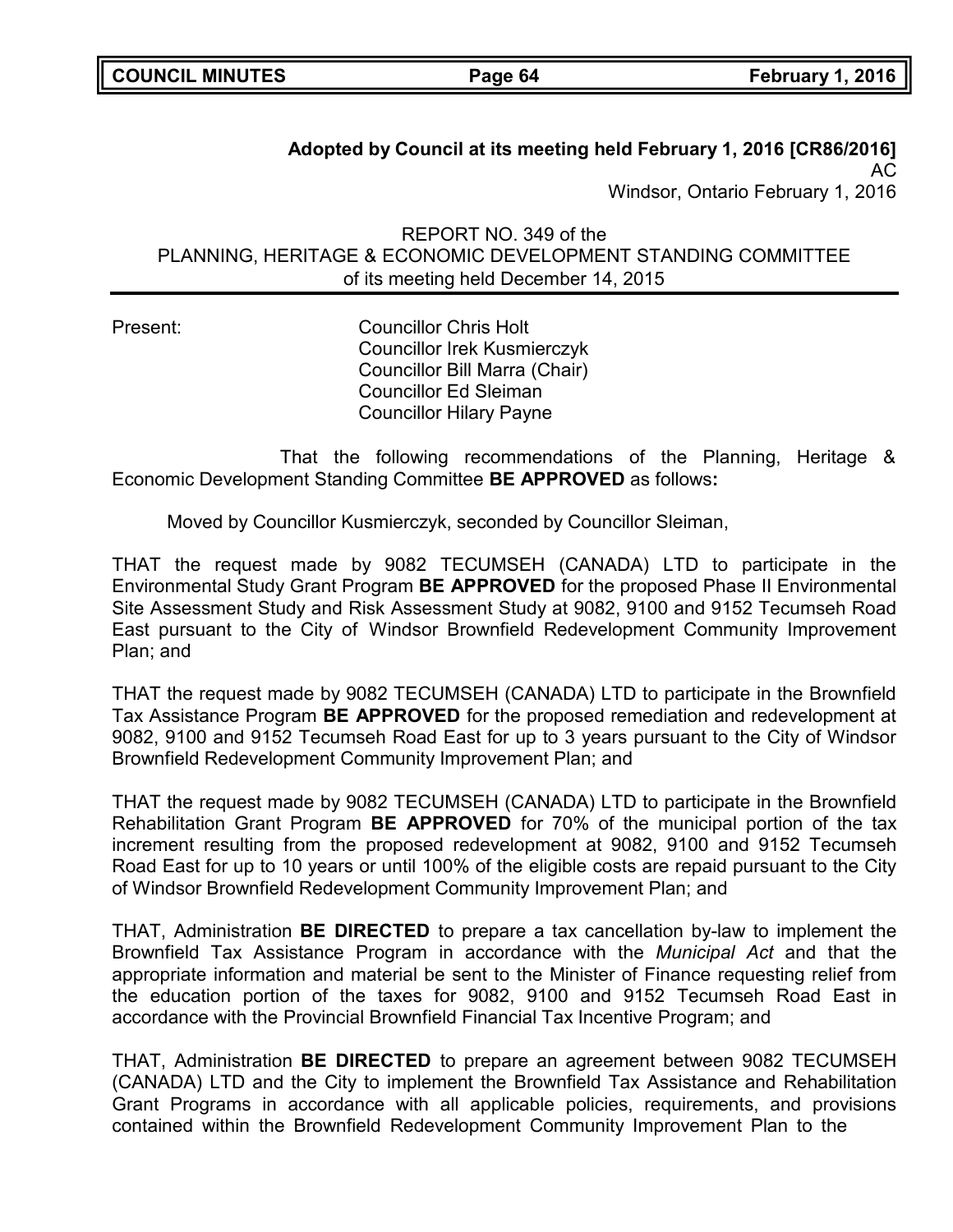| <b>COUNCIL MINUTES</b> |
|------------------------|
|------------------------|

satisfaction of the City Planner as to content, the City Solicitor as to legal form, and the CFO/City Treasurer as to financial implications;

THAT, the CAO and City Clerk **BE AUTHORIZED** to sign the Brownfield Tax Assistance and Rehabilitation Grant Agreements; and

THAT 9082 TECUMSEH (CANADA) LTD **BE ASKED** to participate in promoting the redevelopment of the property as a brownfield success story. Carried. Councillor Payne was absent when the vote was taken on this matter.

S 57/2015 File Number Z/8955

*Clerk's Note:*The report of the City Planner dated February 12, 2015 entitled "Brownfield Redevelopment Community Improvement Plan (CIP) application submitted by 9082 Tecumseh (Canada) Ltd / AMERCO / U-Haul for the former Wickes Manufacturing/Windsor Bumper Co. facility located at 9082, 9100, and 9152 Tecumseh Road East"is attached as background information.

**CHAIRPERSON**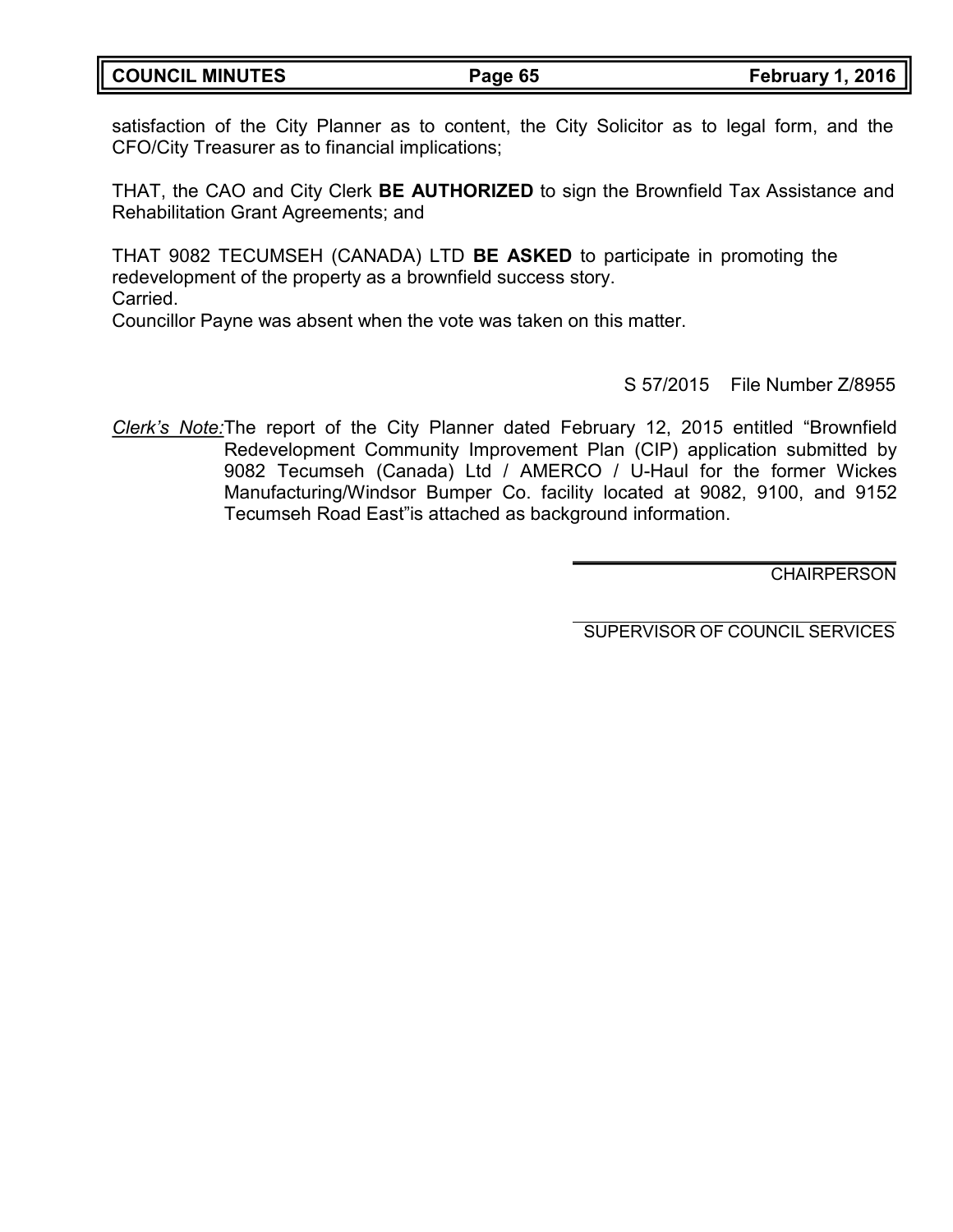**ADOPTED** as presented, and further, that the request from Ford City Neighbourhood Renewal to extend the route by 1 block bringing the end of the route to Richmond and Drouillard **BE APPROVED as adopted by Council at its meeting held February 1, 2016 [CR87/2016] DEFERRED to the February 1, 2016 meeting of Council to allow for more time for public engagement as adopted by Council at its meeting held January 4, 2016 [CR28/2016] /**AC Windsor, Ontario, February 1, 2016

## **REPORT NO. 362** of the **SOCIAL DEVELOPMENT, HEALTH & CULTURE STANDING COMMITTEE** of its meeting held December 9, 2015

**Present: Councillor Ed Sleiman, Chair Councillor Paul Borrelli Councillor Rino Bortolin Councillor John Elliott Councillor Jo-Anne Gignac**

That the following recommendation of the Social Development, Health and Culture Standing Committee **BE APPROVED** as follows**:**

Moved by Councillor Gignac, seconded by Councillor Bortolin,

- I. That the route shown in Appendix 'A' **BE APPROVED** for use in conjunction with "Open Streets Windsor" events planned for Sunday, July 17, 2016 and Sunday, September 18, 2016 from 9:00am to 1:00pm;
- II. That Council **APPROVE** a transfer of \$45,000 from the Community Energy Sustainability Model project account #7131008 to the Open Streets Windsor project account #7151021 for the purpose of contributing to the expenses related to the 2016 events, with the balance of \$10,000 to be funded from the Environmental Master Plan as part of that mandate;
- III. That Administration **BE DIRECTED** to report back to City Council on the outcome of the 2016 events and discuss options for the consideration of future events. Carried. Councillor Elliott was absent at the time the vote was taken.
- Clerk's Note: The report of the City Planner dated October 29, 2015 entitled "*Open Streets Windsor – Pilot Project"* are *attached* as background information.

**S 23/2015 SPL/12373**

CHAIRPERSON SUPERVISOR OF COUNCIL SERVICES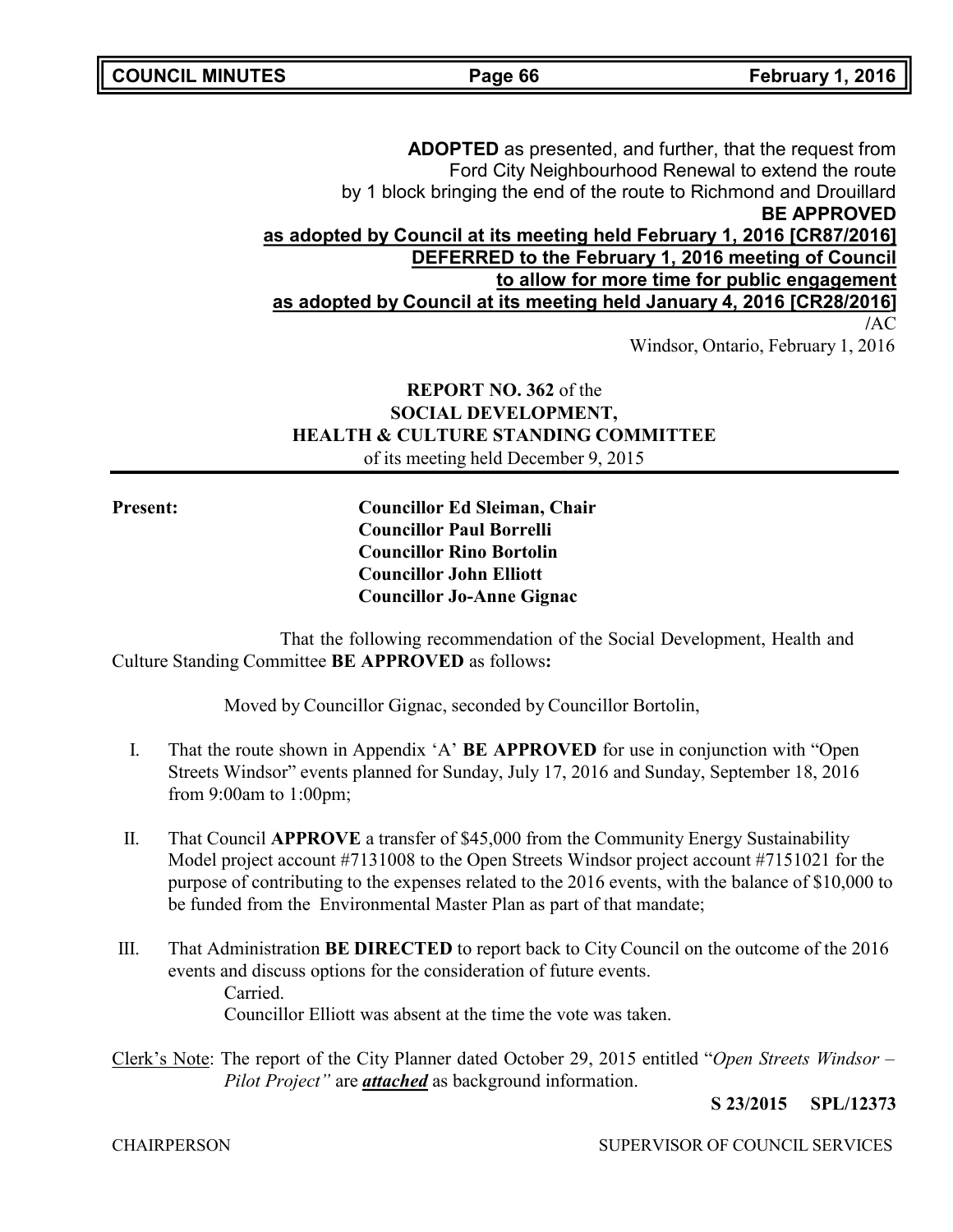|  | <b>COUNCIL MINUTES</b> |
|--|------------------------|
|--|------------------------|

**COUNCIL MINUTES Page 67 February 1, 2016**

**Adopted by Council at its meeting held February 1, 2016 [CR45/2016]** SV/bm

# **SPECIAL MEETING OF COUNCIL – IN CAMERA January 25, 2016**

### **Meeting called to order at: 5:30 p.m.**

### **Members in Attendance:**

Mayor D. Dilkens Councillor F. Francis Councillor J. Elliott Councillor C. Holt (arrives at 5:50 p.m.) Councillor R. Bortolin Councillor B. Marra Councillor J. Gignac Councillor P. Borrelli Councillor H. Payne Councillor E. Sleiman Councillor I. Kusmierczyk

### **Also in attendance:**

H. Reidel, Chief Administrative Officer

- J. Payne, Community Development and Health Commissioner and Corporate Leader Social Development, Health, Recreation and Culture
- M. Winterton, City Engineer and Corporate Leader Environmental Protection and Transportation
- O. Colucci, Chief Financial Officer/City Treasurer and Corporate Leader Finance and Technology
- S. Askin-Hager, City Solicitor and Corporate Leader Economic Development and Public Safety
- C. Brown, CEO for YQG and WDTC/Corporate Leader of Transportation Services
- S. Vlachodimos, Deputy Clerk

**Verbal Motion is presented by Councillor Francis, seconded by Councillor Marra, that Rule 3.3 (c) of the** *Procedure By-law, 98-2011,* **BE WAIVED to add the following Agenda items:**

### **2. Personal Matter – verbal report**

**Motion Carried.**

**Verbal Motion is presented by Councillor Francis, seconded by Councillor Marra, to move in Camera for discussion of the following item(s), adding Item 2:**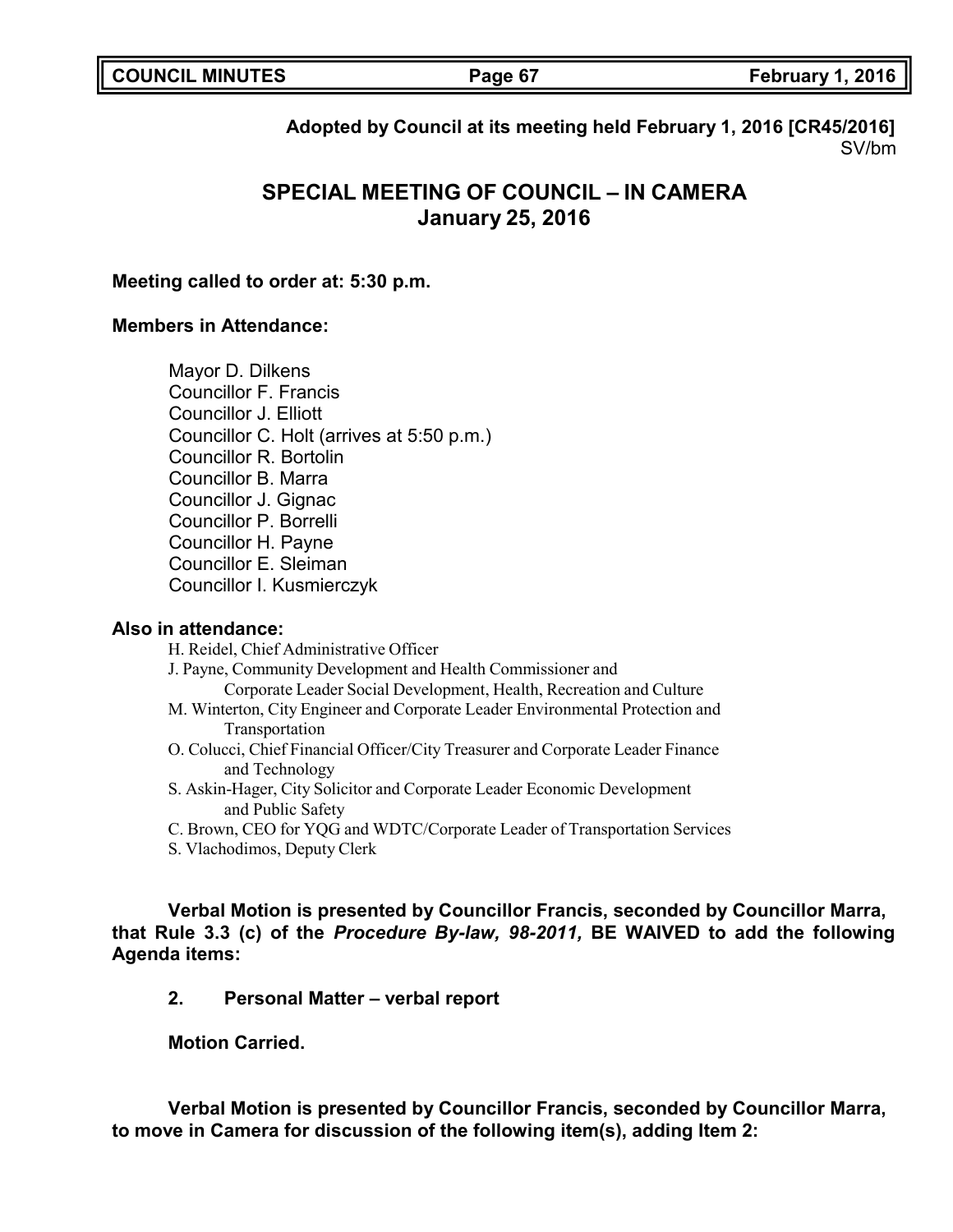| Item No. | <b>Subject</b>                          | <b>Section – Pursuant</b><br><b>Municipal</b><br>Act,<br>to<br>2001,<br><b>as</b><br>amended |
|----------|-----------------------------------------|----------------------------------------------------------------------------------------------|
|          | Legal matter – litigation update        | 239(2)(e)                                                                                    |
| 2        | Personal matter – verbal report – ADDED | 239(2)(b)                                                                                    |

## **Motion Carried.**

### **Declarations of Pecuniary Interest:**

Councillor Marra discloses an interest and abstains from discussion and voting on Item 1 as his employer is part of the litigation.

Councillor Elliott discloses an interest and abstains from discussion and voting on Item 1 as his employer is part of the litigation.

Councillor Bortolin discloses an interest and abstains from discussion and voting on Item 1 as he is a volunteer for an organization involved in the litigation.

**Discussion on the items of business. (Items 2 and 1)**

**All members of Administration, except the Chief Administrative Officer, leave the meeting at 5:32 during discussion on Item 2 and return at 5:38 during discussion on Item 1.**

**Councillors Marra, Elliott and Bortolin declare a conflict and leave the meeting during discussion and voting on Item 1.**

**Verbal Motion is presented by Councillor Gignac, seconded by Councillor Sleiman, to move back into public session.**

**Motion Carried.**

**Moved by Councillor Gignac, seconded by Councillor Sleiman,**

**THAT the Clerk BE DIRECTED to transmit the recommendation(s) contained in the report(s) discussed at the In-Camera Council Meeting held January 25, 2016 directly to Council for consideration at the next Regular Meeting.**